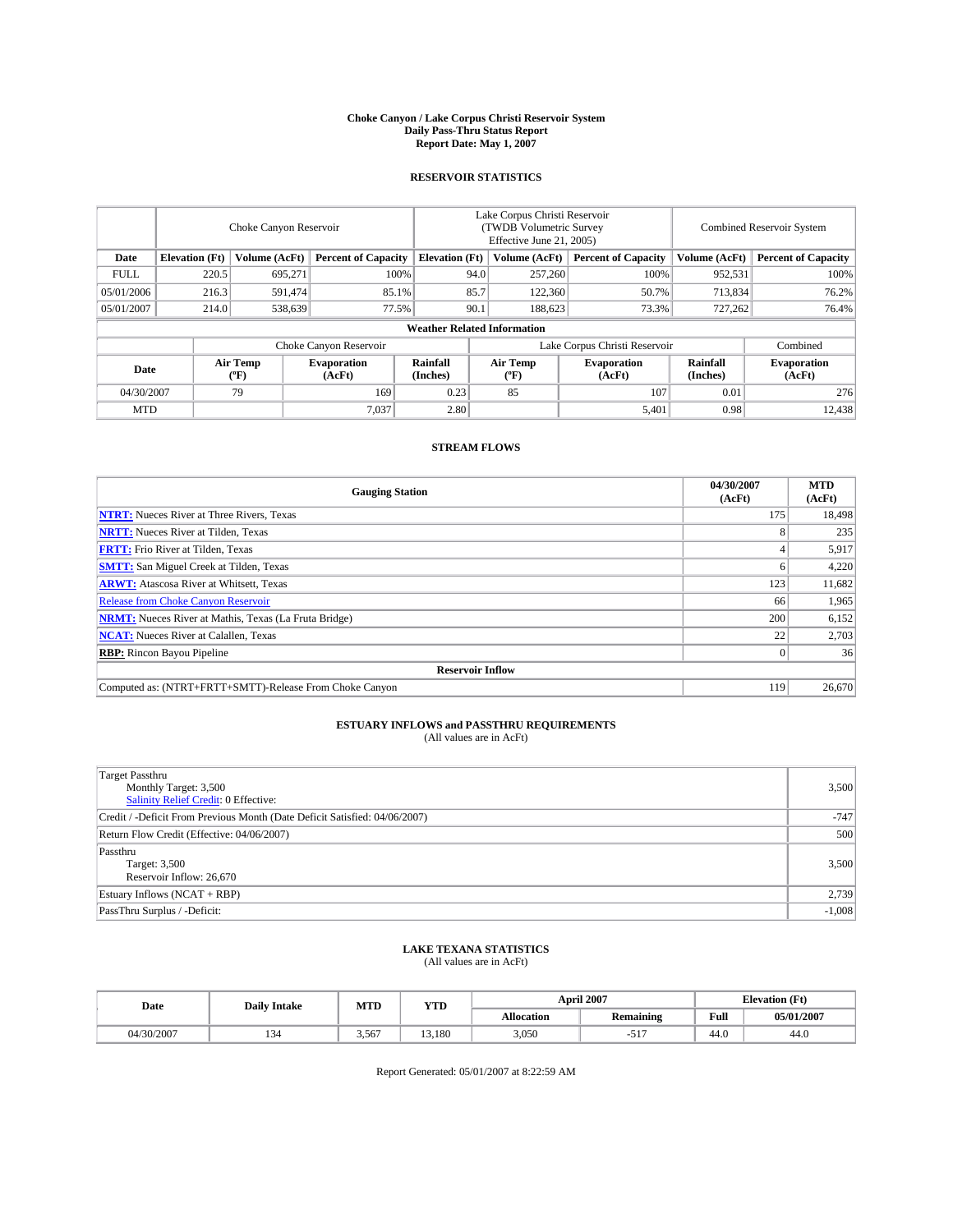#### **Choke Canyon / Lake Corpus Christi Reservoir System Daily Pass-Thru Status Report Report Date: May 2, 2007**

### **RESERVOIR STATISTICS**

|             | Choke Canyon Reservoir             |                  |                              |                       | Lake Corpus Christi Reservoir<br>(TWDB Volumetric Survey<br>Effective June 21, 2005) |                  |                               | Combined Reservoir System |                              |  |
|-------------|------------------------------------|------------------|------------------------------|-----------------------|--------------------------------------------------------------------------------------|------------------|-------------------------------|---------------------------|------------------------------|--|
| Date        | <b>Elevation</b> (Ft)              | Volume (AcFt)    | <b>Percent of Capacity</b>   | <b>Elevation</b> (Ft) |                                                                                      | Volume (AcFt)    | <b>Percent of Capacity</b>    | Volume (AcFt)             | <b>Percent of Capacity</b>   |  |
| <b>FULL</b> | 220.5                              | 695.271          | 100%                         |                       | 94.0                                                                                 | 257,260          | 100%                          | 952,531                   | 100%                         |  |
| 05/02/2006  | 216.3                              | 591.001          | 85.0%                        |                       | 85.7                                                                                 | 122,360          | 50.7%                         | 713,361                   | 76.2%                        |  |
| 05/02/2007  | 214.0                              | 538,861          | 77.5%                        |                       | 90.1                                                                                 | 188.288          | 73.2%                         | 727,149                   | 76.3%                        |  |
|             | <b>Weather Related Information</b> |                  |                              |                       |                                                                                      |                  |                               |                           |                              |  |
|             |                                    |                  | Choke Canyon Reservoir       |                       |                                                                                      |                  | Lake Corpus Christi Reservoir |                           | Combined                     |  |
| Date        |                                    | Air Temp<br>(°F) | <b>Evaporation</b><br>(AcFt) | Rainfall<br>(Inches)  |                                                                                      | Air Temp<br>("F) | <b>Evaporation</b><br>(AcFt)  | Rainfall<br>(Inches)      | <b>Evaporation</b><br>(AcFt) |  |
| 05/01/2007  |                                    | 87               | 273                          | 0.00                  |                                                                                      | 85               | 78                            | 0.00                      | 351                          |  |
| <b>MTD</b>  |                                    |                  | 273                          | 0.00                  |                                                                                      |                  | 78                            | 0.00                      | 351                          |  |

## **STREAM FLOWS**

| <b>Gauging Station</b>                                       | 05/01/2007<br>(AcFt) | <b>MTD</b><br>(AcFt) |
|--------------------------------------------------------------|----------------------|----------------------|
| <b>NTRT:</b> Nueces River at Three Rivers, Texas             | 558                  | 558                  |
| <b>NRTT:</b> Nueces River at Tilden, Texas                   | 125                  | 125                  |
| <b>FRTT:</b> Frio River at Tilden, Texas                     | 16                   | 16                   |
| <b>SMTT:</b> San Miguel Creek at Tilden, Texas               |                      | 6                    |
| <b>ARWT:</b> Atascosa River at Whitsett, Texas               | 1,384                | 1,384                |
| <b>Release from Choke Canyon Reservoir</b>                   | 66                   | 66                   |
| <b>NRMT:</b> Nueces River at Mathis, Texas (La Fruta Bridge) | 322                  | 322                  |
| <b>NCAT:</b> Nueces River at Calallen, Texas                 | 46                   | 46                   |
| <b>RBP:</b> Rincon Bayou Pipeline                            |                      | 0                    |
| <b>Reservoir Inflow</b>                                      |                      |                      |
| Computed as: (NTRT+FRTT+SMTT)-Release From Choke Canyon      | 514                  | 514                  |

# **ESTUARY INFLOWS and PASSTHRU REQUIREMENTS**<br>(All values are in AcFt)

| <b>Target Passthru</b><br>Monthly Target: 25,500<br>Salinity Relief Credit: 0 Effective: | 25,500   |
|------------------------------------------------------------------------------------------|----------|
| Credit / -Deficit From Previous Month (Date Deficit Satisfied: )                         | $-1,008$ |
| Return Flow Credit (Effective:)                                                          | 0        |
| Passthru<br>Target: 25,500<br>Reservoir Inflow: 514                                      | 514      |
| Estuary Inflows (NCAT + RBP)                                                             | 46       |
| PassThru Surplus / -Deficit:                                                             | $-1,477$ |

## **LAKE TEXANA STATISTICS** (All values are in AcFt)

| Date       | <b>Daily Intake</b>      | MTD                             | <b>YTD</b> |                   | <b>May 2007</b>  | <b>Elevation</b> (Ft) |            |
|------------|--------------------------|---------------------------------|------------|-------------------|------------------|-----------------------|------------|
|            |                          |                                 |            | <b>Allocation</b> | <b>Remaining</b> | Full                  | 05/02/2007 |
| 05/01/2007 | $\sim$<br>. . <i>. .</i> | $\sim$ $\sim$ $\sim$<br>$1 - 1$ | 13.314     | 4.100             | 3,967            | 44.0                  | 44.1       |

Report Generated: 05/02/2007 at 8:11:55 AM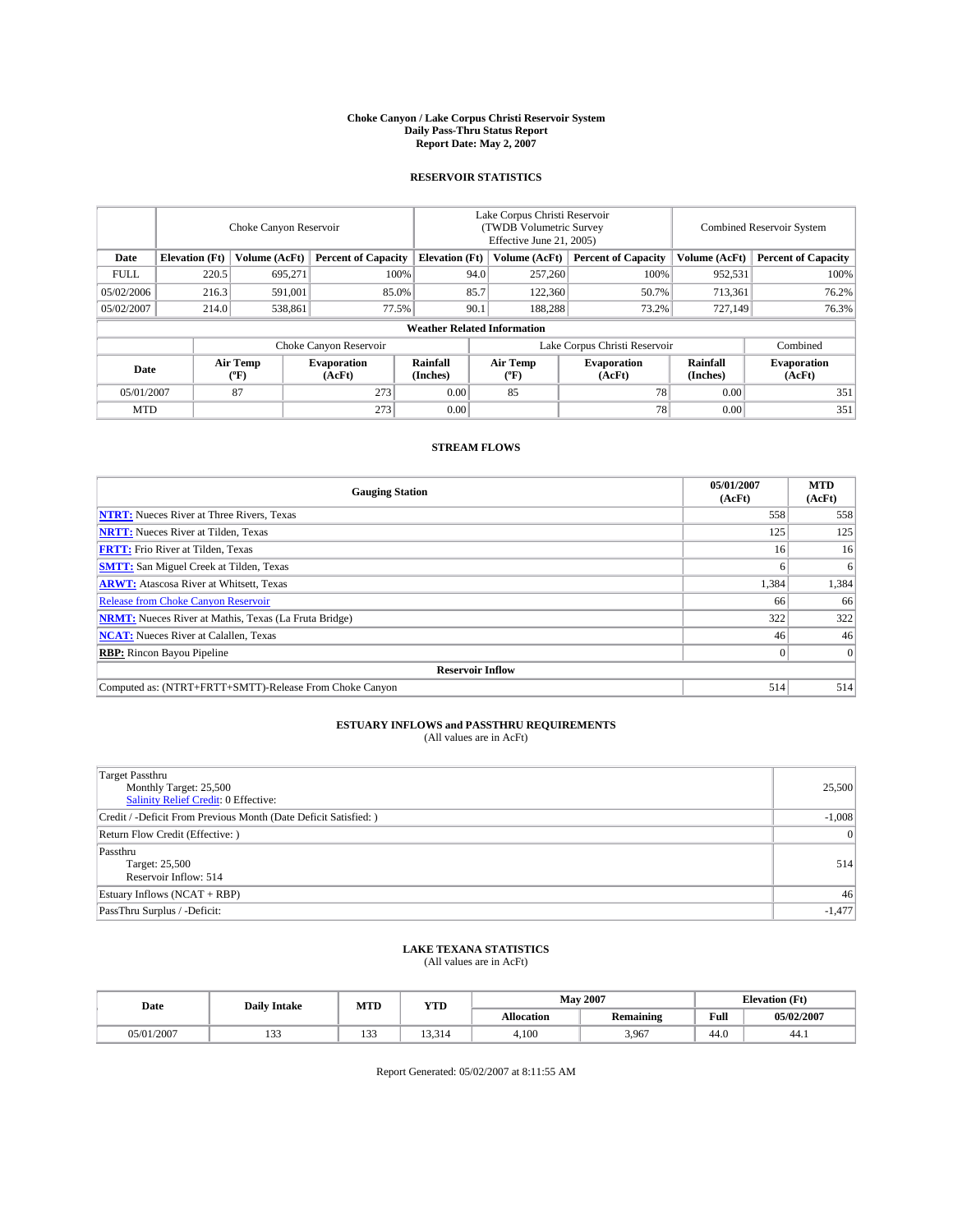#### **Choke Canyon / Lake Corpus Christi Reservoir System Daily Pass-Thru Status Report Report Date: May 3, 2007**

### **RESERVOIR STATISTICS**

|             | Choke Canyon Reservoir             |                  |                              |                       | Lake Corpus Christi Reservoir<br>(TWDB Volumetric Survey<br>Effective June 21, 2005) |                  |                               | Combined Reservoir System |                              |  |
|-------------|------------------------------------|------------------|------------------------------|-----------------------|--------------------------------------------------------------------------------------|------------------|-------------------------------|---------------------------|------------------------------|--|
| Date        | <b>Elevation</b> (Ft)              | Volume (AcFt)    | <b>Percent of Capacity</b>   | <b>Elevation</b> (Ft) |                                                                                      | Volume (AcFt)    | <b>Percent of Capacity</b>    | Volume (AcFt)             | <b>Percent of Capacity</b>   |  |
| <b>FULL</b> | 220.5                              | 695.271          |                              | 100%                  | 94.0                                                                                 | 257,260          | 100%                          | 952,531                   | 100%                         |  |
| 05/03/2006  | 216.3                              | 590,523          | 84.9%                        |                       | 85.6                                                                                 | 120,526          | 50.0%                         | 711,049                   | 75.9%                        |  |
| 05/03/2007  | 214.0                              | 538,639          | 77.5%                        |                       | 90.2                                                                                 | 190,800          | 74.2%                         | 729,439                   | 76.6%                        |  |
|             | <b>Weather Related Information</b> |                  |                              |                       |                                                                                      |                  |                               |                           |                              |  |
|             |                                    |                  | Choke Canyon Reservoir       |                       |                                                                                      |                  | Lake Corpus Christi Reservoir |                           | Combined                     |  |
| Date        |                                    | Air Temp<br>(°F) | <b>Evaporation</b><br>(AcFt) | Rainfall<br>(Inches)  |                                                                                      | Air Temp<br>("F) | <b>Evaporation</b><br>(AcFt)  | Rainfall<br>(Inches)      | <b>Evaporation</b><br>(AcFt) |  |
| 05/02/2007  |                                    | 81               | 91                           | 0.00                  |                                                                                      | 84               | 10                            | 0.03                      | 101                          |  |
| <b>MTD</b>  |                                    |                  | 364                          | 0.00                  |                                                                                      |                  | 88                            | 0.03                      | 452                          |  |

## **STREAM FLOWS**

| <b>Gauging Station</b>                                       | 05/02/2007<br>(AcFt) | <b>MTD</b><br>(AcFt) |
|--------------------------------------------------------------|----------------------|----------------------|
| <b>NTRT:</b> Nueces River at Three Rivers, Texas             | 2,322                | 2,880                |
| <b>NRTT:</b> Nueces River at Tilden, Texas                   | 42                   | 167                  |
| <b>FRTT:</b> Frio River at Tilden, Texas                     |                      | 23                   |
| <b>SMTT:</b> San Miguel Creek at Tilden, Texas               |                      | 11                   |
| <b>ARWT:</b> Atascosa River at Whitsett, Texas               | 2,997                | 4,381                |
| <b>Release from Choke Canyon Reservoir</b>                   | 66                   | 131                  |
| <b>NRMT:</b> Nueces River at Mathis, Texas (La Fruta Bridge) | 377                  | 699                  |
| <b>NCAT:</b> Nueces River at Calallen, Texas                 | 185                  | 230                  |
| <b>RBP:</b> Rincon Bayou Pipeline                            |                      | $\overline{0}$       |
| <b>Reservoir Inflow</b>                                      |                      |                      |
| Computed as: (NTRT+FRTT+SMTT)-Release From Choke Canyon      | 2,269                | 2,784                |

# **ESTUARY INFLOWS and PASSTHRU REQUIREMENTS**<br>(All values are in AcFt)

| <b>Target Passthru</b><br>Monthly Target: 25,500<br>Salinity Relief Credit: 0 Effective: | 25,500   |
|------------------------------------------------------------------------------------------|----------|
| Credit / -Deficit From Previous Month (Date Deficit Satisfied: )                         | $-1,008$ |
| Return Flow Credit (Effective: )                                                         | $\Omega$ |
| Passthru<br>Target: 25,500<br>Reservoir Inflow: 2,784                                    | 2,784    |
| Estuary Inflows (NCAT + RBP)                                                             | 230      |
| PassThru Surplus / -Deficit:                                                             | $-3,561$ |

## **LAKE TEXANA STATISTICS** (All values are in AcFt)

| Date       | <b>Daily Intake</b> | MTD | <b>YTD</b>                    |                   | <b>May 2007</b>  |      | <b>Elevation</b> (Ft) |
|------------|---------------------|-----|-------------------------------|-------------------|------------------|------|-----------------------|
|            |                     |     |                               | <b>Allocation</b> | <b>Remaining</b> | Full | 05/03/2007            |
| 05/02/2007 | $\sim$<br>1 J J     | 267 | 3.447<br>$\ddot{\phantom{1}}$ | 4.100             | 3,833            | 44.0 | 44.0                  |

Report Generated: 05/03/2007 at 8:07:50 AM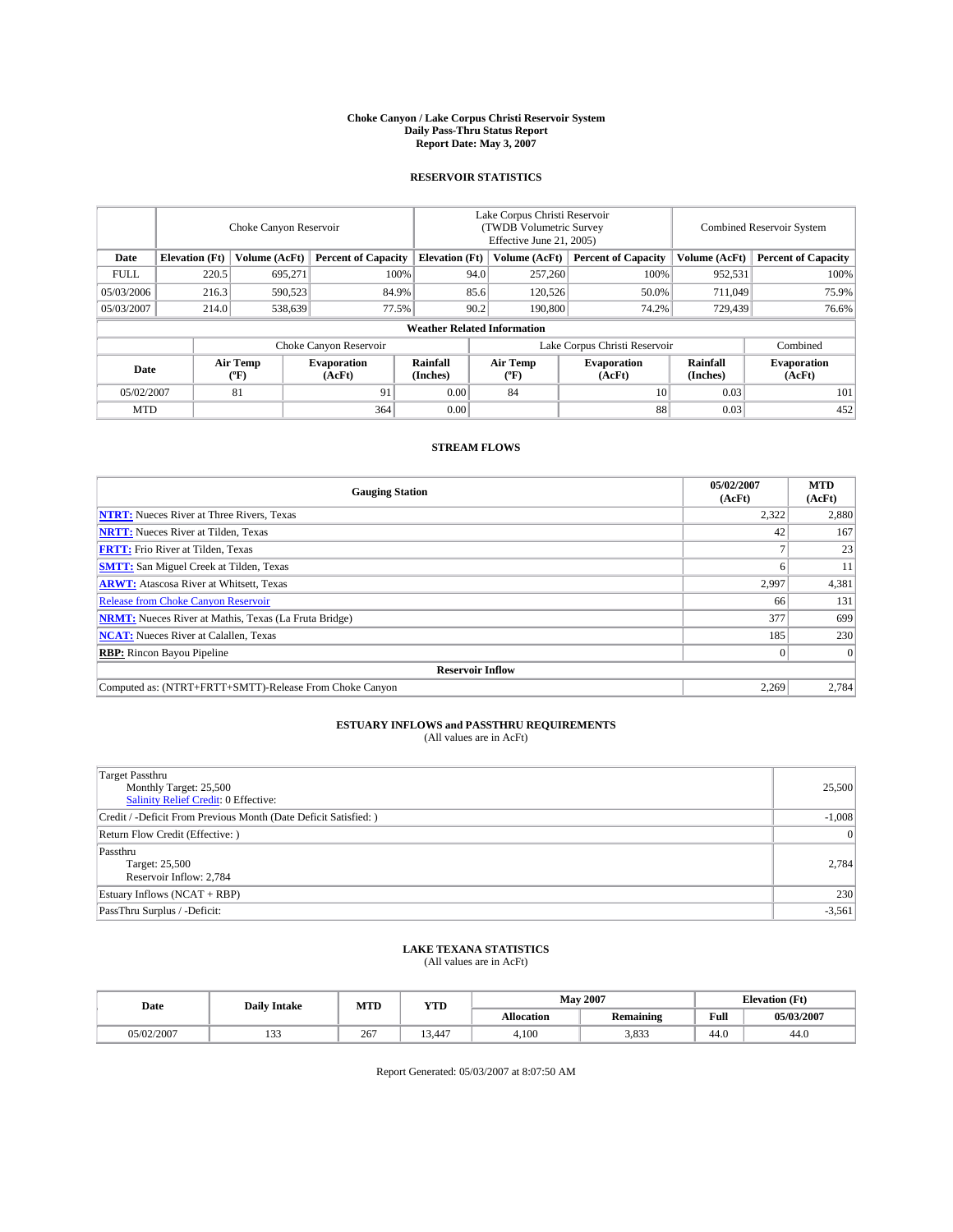#### **Choke Canyon / Lake Corpus Christi Reservoir System Daily Pass-Thru Status Report Report Date: May 4, 2007**

### **RESERVOIR STATISTICS**

|             | Choke Canyon Reservoir |                  |                              |                                    | Lake Corpus Christi Reservoir<br>(TWDB Volumetric Survey<br>Effective June 21, 2005) |                  |                               | Combined Reservoir System |                              |  |
|-------------|------------------------|------------------|------------------------------|------------------------------------|--------------------------------------------------------------------------------------|------------------|-------------------------------|---------------------------|------------------------------|--|
| Date        | <b>Elevation</b> (Ft)  | Volume (AcFt)    | <b>Percent of Capacity</b>   | <b>Elevation</b> (Ft)              |                                                                                      | Volume (AcFt)    | <b>Percent of Capacity</b>    | Volume (AcFt)             | <b>Percent of Capacity</b>   |  |
| <b>FULL</b> | 220.5                  | 695.271          | 100%                         |                                    | 94.0                                                                                 | 257,260          | 100%                          | 952,531                   | 100%                         |  |
| 05/04/2006  | 216.3                  | 590.285          | 84.9%                        |                                    | 85.6                                                                                 | 121,573          | 50.4%                         | 711.858                   | 76.0%                        |  |
| 05/04/2007  | 214.0                  | 538,639          | 77.5%                        |                                    | 90.3                                                                                 | 192,312          | 74.8%                         | 730,951                   | 76.7%                        |  |
|             |                        |                  |                              | <b>Weather Related Information</b> |                                                                                      |                  |                               |                           |                              |  |
|             |                        |                  | Choke Canyon Reservoir       |                                    |                                                                                      |                  | Lake Corpus Christi Reservoir |                           | Combined                     |  |
| Date        |                        | Air Temp<br>("F) | <b>Evaporation</b><br>(AcFt) | Rainfall<br>(Inches)               |                                                                                      | Air Temp<br>("F) | <b>Evaporation</b><br>(AcFt)  | Rainfall<br>(Inches)      | <b>Evaporation</b><br>(AcFt) |  |
| 05/03/2007  |                        | 85               | 286                          | 0.00                               |                                                                                      | 87               | 343                           | 0.00                      | 629                          |  |
| <b>MTD</b>  |                        |                  | 650                          | 0.00                               |                                                                                      |                  | 431                           | 0.03                      | 1,081                        |  |

## **STREAM FLOWS**

| <b>Gauging Station</b>                                       | 05/03/2007<br>(AcFt) | <b>MTD</b><br>(AcFt) |
|--------------------------------------------------------------|----------------------|----------------------|
| <b>NTRT:</b> Nueces River at Three Rivers, Texas             | 2,660                | 5,540                |
| <b>NRTT:</b> Nueces River at Tilden, Texas                   | 26                   | 193                  |
| <b>FRTT:</b> Frio River at Tilden, Texas                     |                      | 27                   |
| <b>SMTT:</b> San Miguel Creek at Tilden, Texas               | 16                   | 27                   |
| <b>ARWT:</b> Atascosa River at Whitsett, Texas               | 812                  | 5,193                |
| <b>Release from Choke Canyon Reservoir</b>                   | 66                   | 197                  |
| <b>NRMT:</b> Nueces River at Mathis, Texas (La Fruta Bridge) | 407                  | 1,106                |
| <b>NCAT:</b> Nueces River at Calallen, Texas                 | 355                  | 586                  |
| <b>RBP:</b> Rincon Bayou Pipeline                            |                      | $\Omega$             |
| <b>Reservoir Inflow</b>                                      |                      |                      |
| Computed as: (NTRT+FRTT+SMTT)-Release From Choke Canyon      | 2,614                | 5,397                |

# **ESTUARY INFLOWS and PASSTHRU REQUIREMENTS**<br>(All values are in AcFt)

| <b>Target Passthru</b><br>Monthly Target: 25,500<br>Salinity Relief Credit: 0 Effective: | 25,500   |
|------------------------------------------------------------------------------------------|----------|
| Credit / -Deficit From Previous Month (Date Deficit Satisfied: )                         | $-1,008$ |
| Return Flow Credit (Effective:)                                                          | $\Omega$ |
| Passthru<br>Target: 25,500<br>Reservoir Inflow: 5,397                                    | 5,397    |
| Estuary Inflows (NCAT + RBP)                                                             | 586      |
| PassThru Surplus / -Deficit:                                                             | $-5,820$ |

## **LAKE TEXANA STATISTICS** (All values are in AcFt)

| Date       | <b>Daily Intake</b> | MTD | <b>YTD</b>      |                   | <b>May 2007</b>  | <b>Elevation</b> (Ft) |            |
|------------|---------------------|-----|-----------------|-------------------|------------------|-----------------------|------------|
|            |                     |     |                 | <b>Allocation</b> | <b>Remaining</b> | Full                  | 05/04/2007 |
| 05/03/2007 | 134                 | 400 | 3.581<br>$\sim$ | 4.100             | 3,700            | 44.0                  | 44.0       |

Report Generated: 05/04/2007 at 8:12:11 AM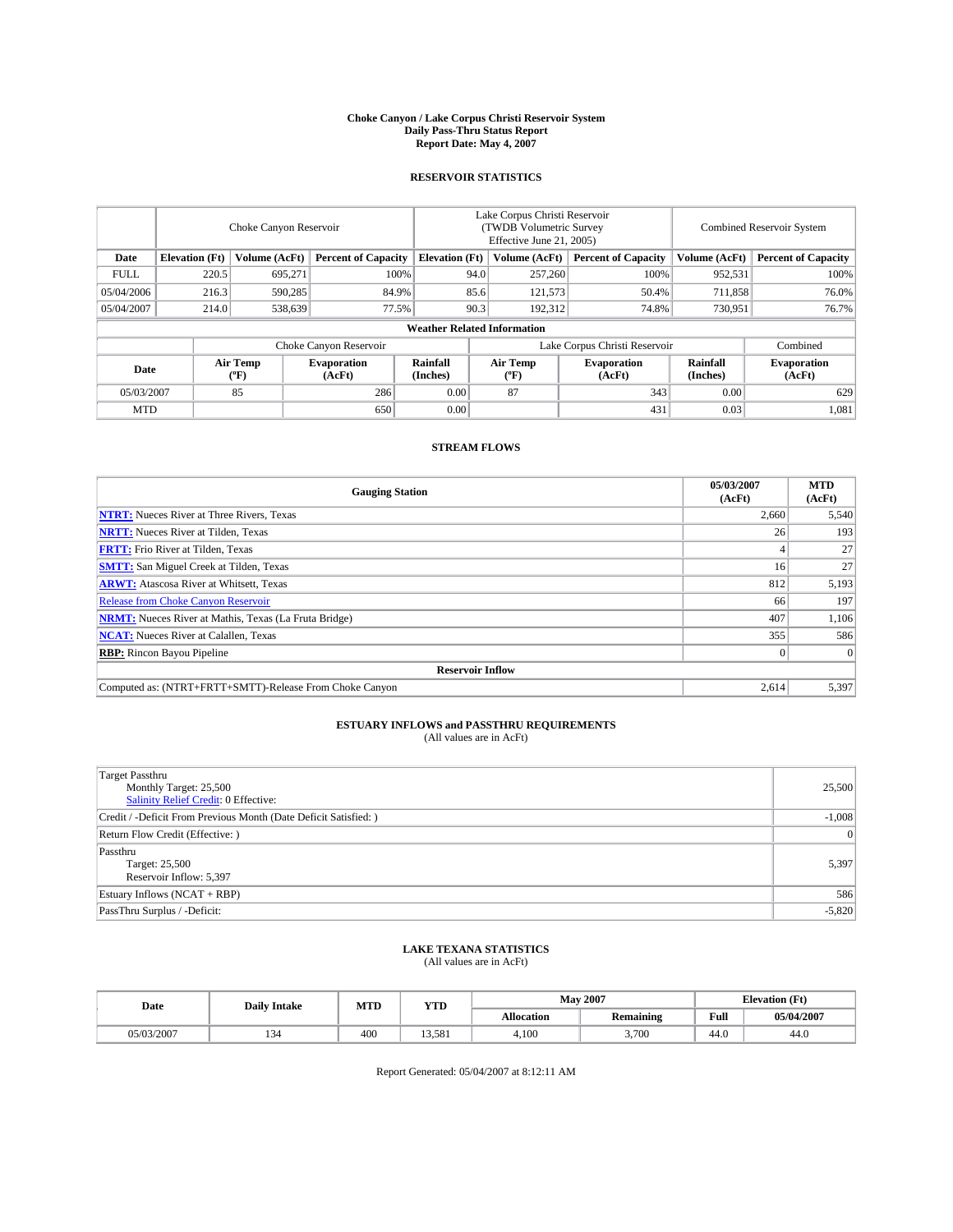#### **Choke Canyon / Lake Corpus Christi Reservoir System Daily Pass-Thru Status Report Report Date: May 5, 2007**

### **RESERVOIR STATISTICS**

|             | Choke Canyon Reservoir |                  |                              |                                    | Lake Corpus Christi Reservoir<br>(TWDB Volumetric Survey<br>Effective June 21, 2005) |                  |                               | Combined Reservoir System |                              |  |
|-------------|------------------------|------------------|------------------------------|------------------------------------|--------------------------------------------------------------------------------------|------------------|-------------------------------|---------------------------|------------------------------|--|
| Date        | <b>Elevation</b> (Ft)  | Volume (AcFt)    | <b>Percent of Capacity</b>   | <b>Elevation</b> (Ft)              |                                                                                      | Volume (AcFt)    | <b>Percent of Capacity</b>    | Volume (AcFt)             | <b>Percent of Capacity</b>   |  |
| <b>FULL</b> | 220.5                  | 695,271          |                              | 100%                               | 94.0                                                                                 | 257,260          | 100%                          | 952,531                   | 100%                         |  |
| 05/05/2006  | 216.3                  | 589,807          | 84.8%                        |                                    | 85.6                                                                                 | 120,787          | 50.1%                         | 710,594                   | 75.9%                        |  |
| 05/05/2007  | 214.0                  | 538,861          | 77.5%                        |                                    | 90.3                                                                                 | 192.144          | 74.7%                         | 731,005                   | 76.7%                        |  |
|             |                        |                  |                              | <b>Weather Related Information</b> |                                                                                      |                  |                               |                           |                              |  |
|             |                        |                  | Choke Canyon Reservoir       |                                    |                                                                                      |                  | Lake Corpus Christi Reservoir |                           | Combined                     |  |
| Date        |                        | Air Temp<br>(°F) | <b>Evaporation</b><br>(AcFt) | Rainfall<br>(Inches)               |                                                                                      | Air Temp<br>("F) | <b>Evaporation</b><br>(AcFt)  | Rainfall<br>(Inches)      | <b>Evaporation</b><br>(AcFt) |  |
| 05/04/2007  |                        | 88               | 299                          | 0.00                               |                                                                                      | 87               | 255                           | 0.00                      | 554                          |  |
| <b>MTD</b>  |                        |                  | 949                          | 0.00                               |                                                                                      |                  | 686                           | 0.03                      | 1,635                        |  |

## **STREAM FLOWS**

| <b>Gauging Station</b>                                       | 05/04/2007<br>(AcFt) | <b>MTD</b><br>(AcFt) |
|--------------------------------------------------------------|----------------------|----------------------|
| <b>NTRT:</b> Nueces River at Three Rivers, Texas             | 641                  | 6,181                |
| <b>NRTT:</b> Nueces River at Tilden, Texas                   | 22                   | 214                  |
| <b>FRTT:</b> Frio River at Tilden, Texas                     |                      | 30                   |
| <b>SMTT:</b> San Miguel Creek at Tilden, Texas               | 32                   | 59                   |
| <b>ARWT:</b> Atascosa River at Whitsett, Texas               | 453                  | 5,645                |
| <b>Release from Choke Canyon Reservoir</b>                   | 66                   | 262                  |
| <b>NRMT:</b> Nueces River at Mathis, Texas (La Fruta Bridge) | 359                  | 1,465                |
| <b>NCAT:</b> Nueces River at Calallen, Texas                 | 292                  | 877                  |
| <b>RBP:</b> Rincon Bayou Pipeline                            |                      | $\Omega$             |
| <b>Reservoir Inflow</b>                                      |                      |                      |
| Computed as: (NTRT+FRTT+SMTT)-Release From Choke Canyon      | 611                  | 6.008                |

## **ESTUARY INFLOWS and PASSTHRU REQUIREMENTS**<br>(All values are in AcFt)

| <b>Target Passthru</b><br>Monthly Target: 25,500<br>Salinity Relief Credit: 0 Effective: | 25,500   |
|------------------------------------------------------------------------------------------|----------|
| Credit / -Deficit From Previous Month (Date Deficit Satisfied: )                         | $-1,008$ |
| Return Flow Credit (Effective:)                                                          | $\Omega$ |
| Passthru<br>Target: 25,500<br>Reservoir Inflow: 6,008                                    | 6,008    |
| Estuary Inflows (NCAT + RBP)                                                             | 877      |
| PassThru Surplus / -Deficit:                                                             | $-6,139$ |

## **LAKE TEXANA STATISTICS** (All values are in AcFt)

| Date       | <b>Daily Intake</b>      | MTD           | <b>YTD</b> |                   | <b>May 2007</b>  | <b>Elevation</b> (Ft) |            |
|------------|--------------------------|---------------|------------|-------------------|------------------|-----------------------|------------|
|            |                          |               |            | <b>Allocation</b> | <b>Remaining</b> | Full                  | 05/05/2007 |
| 05/04/2007 | $\sim$<br>. . <i>. .</i> | $\sim$<br>ىرر | 13.714     | 4.100             | 3,566            | 44.0                  | 43.9       |

Report Generated: 05/05/2007 at 7:55:38 AM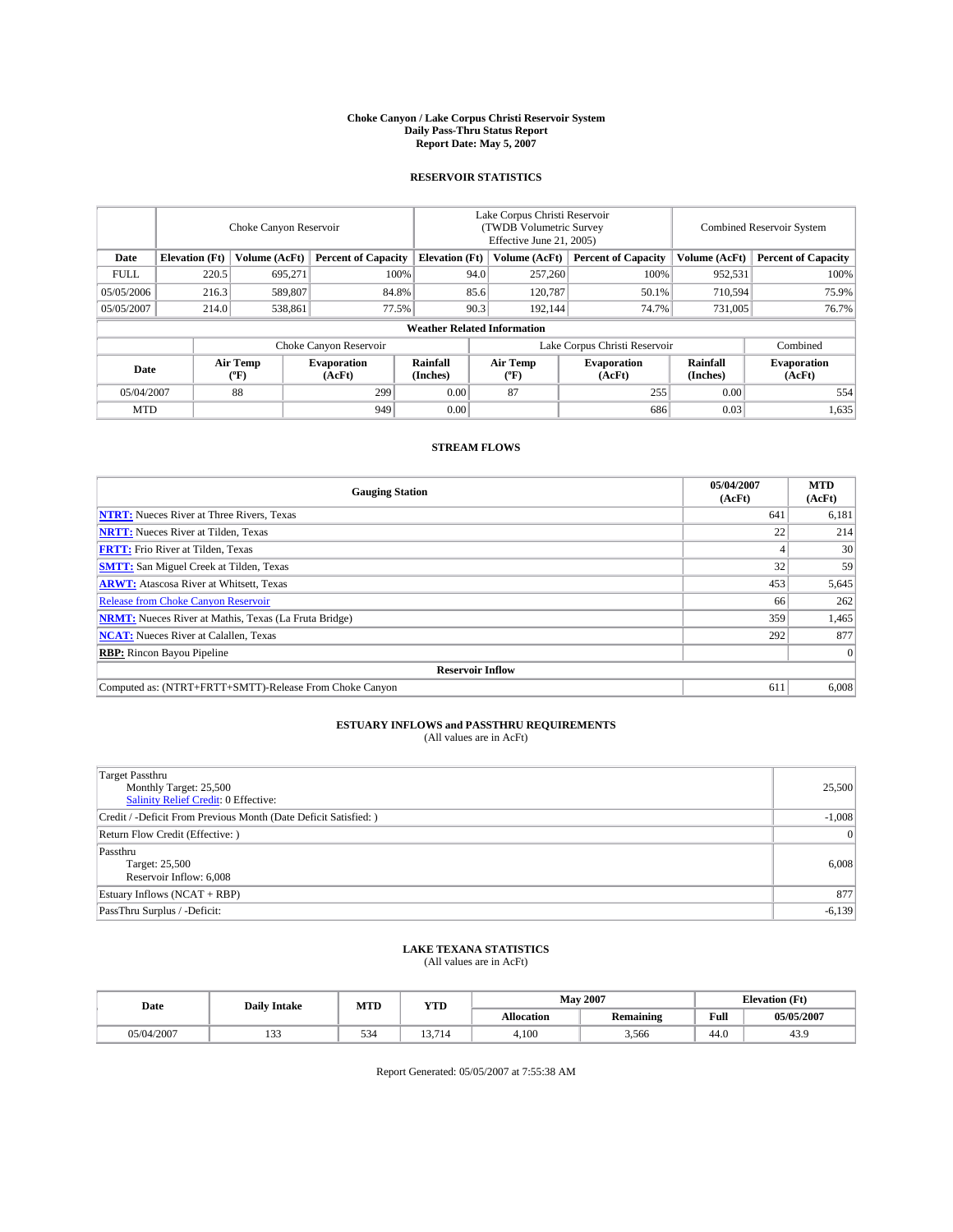#### **Choke Canyon / Lake Corpus Christi Reservoir System Daily Pass-Thru Status Report Report Date: May 6, 2007**

### **RESERVOIR STATISTICS**

|             | Choke Canyon Reservoir |                  |                              |                                    | Lake Corpus Christi Reservoir<br>(TWDB Volumetric Survey<br>Effective June 21, 2005) |                  |                               | Combined Reservoir System |                              |  |
|-------------|------------------------|------------------|------------------------------|------------------------------------|--------------------------------------------------------------------------------------|------------------|-------------------------------|---------------------------|------------------------------|--|
| Date        | <b>Elevation</b> (Ft)  | Volume (AcFt)    | <b>Percent of Capacity</b>   | <b>Elevation</b> (Ft)              |                                                                                      | Volume (AcFt)    | <b>Percent of Capacity</b>    | Volume (AcFt)             | <b>Percent of Capacity</b>   |  |
| <b>FULL</b> | 220.5                  | 695,271          | 100%                         |                                    | 94.0                                                                                 | 257,260          | 100%                          | 952,531                   | 100%                         |  |
| 05/06/2006  | 216.2                  | 589,329          | 84.8%                        |                                    | 85.5                                                                                 | 120,266          | 49.9%                         | 709,595                   | 75.8%                        |  |
| 05/06/2007  | 214.0                  | 538,416          | 77.4%                        |                                    | 90.3                                                                                 | 191.808          | 74.6%                         | 730,224                   | 76.7%                        |  |
|             |                        |                  |                              | <b>Weather Related Information</b> |                                                                                      |                  |                               |                           |                              |  |
|             |                        |                  | Choke Canyon Reservoir       |                                    |                                                                                      |                  | Lake Corpus Christi Reservoir |                           | Combined                     |  |
| Date        |                        | Air Temp<br>(°F) | <b>Evaporation</b><br>(AcFt) | Rainfall<br>(Inches)               |                                                                                      | Air Temp<br>("F) | <b>Evaporation</b><br>(AcFt)  | Rainfall<br>(Inches)      | <b>Evaporation</b><br>(AcFt) |  |
| 05/05/2007  |                        | 84               | 195                          | 0.00                               |                                                                                      | 87               | 166                           | 0.00                      | 361                          |  |
| <b>MTD</b>  |                        |                  | 1.144                        | 0.00                               |                                                                                      |                  | 852                           | 0.03                      | 1,996                        |  |

## **STREAM FLOWS**

| <b>Gauging Station</b>                                       | 05/05/2007<br>(AcFt) | <b>MTD</b><br>(AcFt) |
|--------------------------------------------------------------|----------------------|----------------------|
| <b>NTRT:</b> Nueces River at Three Rivers, Texas             | 494                  | 6,676                |
| <b>NRTT:</b> Nueces River at Tilden, Texas                   | 16                   | 230                  |
| <b>FRTT:</b> Frio River at Tilden, Texas                     | 159                  | 189                  |
| <b>SMTT:</b> San Miguel Creek at Tilden, Texas               | 32                   | 90                   |
| <b>ARWT:</b> Atascosa River at Whitsett, Texas               | 371                  | 6,017                |
| <b>Release from Choke Canyon Reservoir</b>                   | 66                   | 328                  |
| <b>NRMT:</b> Nueces River at Mathis, Texas (La Fruta Bridge) | 216                  | 1,681                |
| <b>NCAT:</b> Nueces River at Calallen, Texas                 | 250                  | 1,127                |
| <b>RBP:</b> Rincon Bayou Pipeline                            |                      | $\Omega$             |
| <b>Reservoir Inflow</b>                                      |                      |                      |
| Computed as: (NTRT+FRTT+SMTT)-Release From Choke Canyon      | 619                  | 6,628                |

# **ESTUARY INFLOWS and PASSTHRU REQUIREMENTS**<br>(All values are in AcFt)

| <b>Target Passthru</b><br>Monthly Target: 25,500<br>Salinity Relief Credit: 0 Effective: | 25,500   |
|------------------------------------------------------------------------------------------|----------|
| Credit / -Deficit From Previous Month (Date Deficit Satisfied: 05/05/2007)               | $-1,008$ |
| Return Flow Credit (Effective: 05/05/2007)                                               | 500      |
| Passthru<br>Target: 25,500<br>Reservoir Inflow: 6,628                                    | 6,628    |
| Estuary Inflows (NCAT + RBP)                                                             | 1,127    |
| PassThru Surplus / -Deficit:                                                             | $-6,008$ |

## **LAKE TEXANA STATISTICS** (All values are in AcFt)

| Date       | <b>Daily Intake</b> | MTD | <b>YTD</b> |                   | <b>May 2007</b>  | <b>Elevation</b> (Ft) |            |
|------------|---------------------|-----|------------|-------------------|------------------|-----------------------|------------|
|            |                     |     |            | <b>Allocation</b> | <b>Remaining</b> | Full                  | 05/06/2007 |
| 05/05/2007 | 134                 | 668 | 13.848     | 4.100             | 3,432            | 44.0                  | 43.9       |

Report Generated: 05/06/2007 at 8:05:00 AM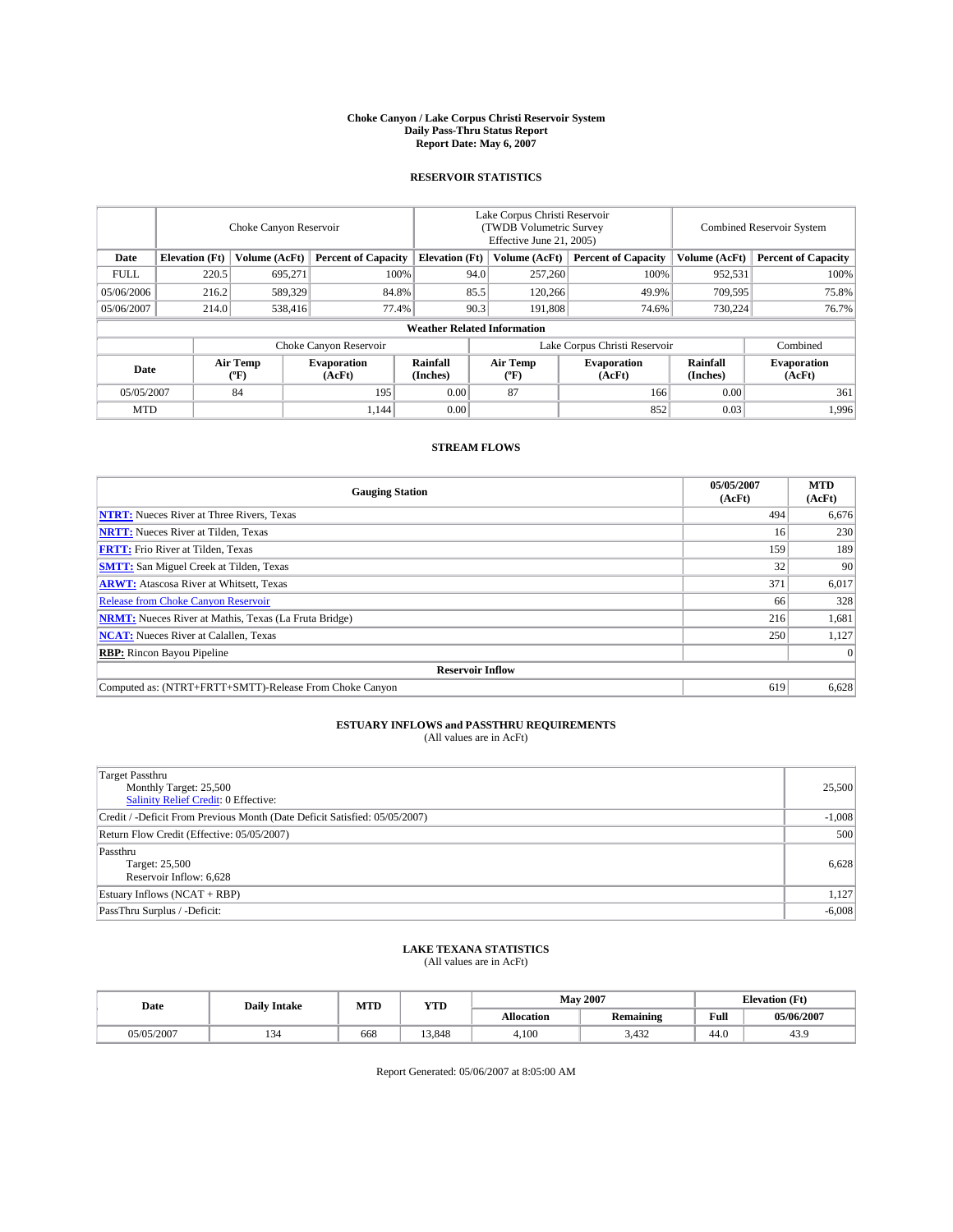#### **Choke Canyon / Lake Corpus Christi Reservoir System Daily Pass-Thru Status Report Report Date: May 7, 2007**

### **RESERVOIR STATISTICS**

|             | Choke Canyon Reservoir             |                  |                              |                       | Lake Corpus Christi Reservoir<br>(TWDB Volumetric Survey<br>Effective June 21, 2005) |                  |                               | Combined Reservoir System |                              |  |
|-------------|------------------------------------|------------------|------------------------------|-----------------------|--------------------------------------------------------------------------------------|------------------|-------------------------------|---------------------------|------------------------------|--|
| Date        | <b>Elevation</b> (Ft)              | Volume (AcFt)    | <b>Percent of Capacity</b>   | <b>Elevation</b> (Ft) |                                                                                      | Volume (AcFt)    | <b>Percent of Capacity</b>    | Volume (AcFt)             | <b>Percent of Capacity</b>   |  |
| <b>FULL</b> | 220.5                              | 695.271          | 100%                         |                       | 94.0                                                                                 | 257,260          | 100%                          | 952,531                   | 100%                         |  |
| 05/07/2006  | 216.2                              | 589,091          | 84.7%                        |                       | 85.5                                                                                 | 120,135          | 49.8%                         | 709,226                   | 75.7%                        |  |
| 05/07/2007  | 214.0                              | 538.194          | 77.4%                        |                       | 90.3                                                                                 | 192,312          | 74.8%                         | 730,506                   | 76.7%                        |  |
|             | <b>Weather Related Information</b> |                  |                              |                       |                                                                                      |                  |                               |                           |                              |  |
|             |                                    |                  | Choke Canyon Reservoir       |                       |                                                                                      |                  | Lake Corpus Christi Reservoir |                           | Combined                     |  |
| Date        |                                    | Air Temp<br>(°F) | <b>Evaporation</b><br>(AcFt) | Rainfall<br>(Inches)  |                                                                                      | Air Temp<br>("F) | <b>Evaporation</b><br>(AcFt)  | Rainfall<br>(Inches)      | <b>Evaporation</b><br>(AcFt) |  |
| 05/06/2007  |                                    | 84               | 195                          | 0.01                  |                                                                                      | 83               | 98                            | 0.00                      | 293                          |  |
| <b>MTD</b>  |                                    |                  | 1,339                        | 0.01                  |                                                                                      |                  | 950                           | 0.03                      | 2,289                        |  |

## **STREAM FLOWS**

| <b>Gauging Station</b>                                       | 05/06/2007<br>(AcFt) | <b>MTD</b><br>(AcFt) |
|--------------------------------------------------------------|----------------------|----------------------|
| <b>NTRT:</b> Nueces River at Three Rivers, Texas             | 373                  | 7.049                |
| <b>NRTT:</b> Nueces River at Tilden, Texas                   | 13                   | 243                  |
| <b>FRTT:</b> Frio River at Tilden, Texas                     | 266                  | 455                  |
| <b>SMTT:</b> San Miguel Creek at Tilden, Texas               | 52                   | 142                  |
| <b>ARWT:</b> Atascosa River at Whitsett, Texas               | 232                  | 6,249                |
| <b>Release from Choke Canyon Reservoir</b>                   | 66                   | 393                  |
| <b>NRMT:</b> Nueces River at Mathis, Texas (La Fruta Bridge) | 214                  | 1,896                |
| <b>NCAT:</b> Nueces River at Calallen, Texas                 | 151                  | 1,278                |
| <b>RBP:</b> Rincon Bayou Pipeline                            |                      | $\Omega$             |
| <b>Reservoir Inflow</b>                                      |                      |                      |
| Computed as: (NTRT+FRTT+SMTT)-Release From Choke Canyon      | 625                  | 7,253                |

# **ESTUARY INFLOWS and PASSTHRU REQUIREMENTS**<br>(All values are in AcFt)

| <b>Target Passthru</b><br>Monthly Target: 25,500<br>Salinity Relief Credit: 0 Effective: | 25,500   |
|------------------------------------------------------------------------------------------|----------|
| Credit / -Deficit From Previous Month (Date Deficit Satisfied: 05/05/2007)               | $-1,008$ |
| Return Flow Credit (Effective: 05/05/2007)                                               | 500      |
| Passthru<br>Target: 25,500<br>Reservoir Inflow: 7,253                                    | 7,253    |
| Estuary Inflows (NCAT + RBP)                                                             | 1,278    |
| PassThru Surplus / -Deficit:                                                             | $-6,482$ |

## **LAKE TEXANA STATISTICS** (All values are in AcFt)

| Date       | <b>Daily Intake</b> | MTD | <b>YTD</b> |                   | <b>May 2007</b>  | <b>Elevation</b> (Ft) |            |
|------------|---------------------|-----|------------|-------------------|------------------|-----------------------|------------|
|            |                     |     |            | <b>Allocation</b> | <b>Remaining</b> | Full                  | 05/07/2007 |
| 05/06/2007 | 134                 | 801 | 13.982     | 4.100             | 3,299            | 44.0                  | 43.9       |

Report Generated: 05/07/2007 at 8:16:31 AM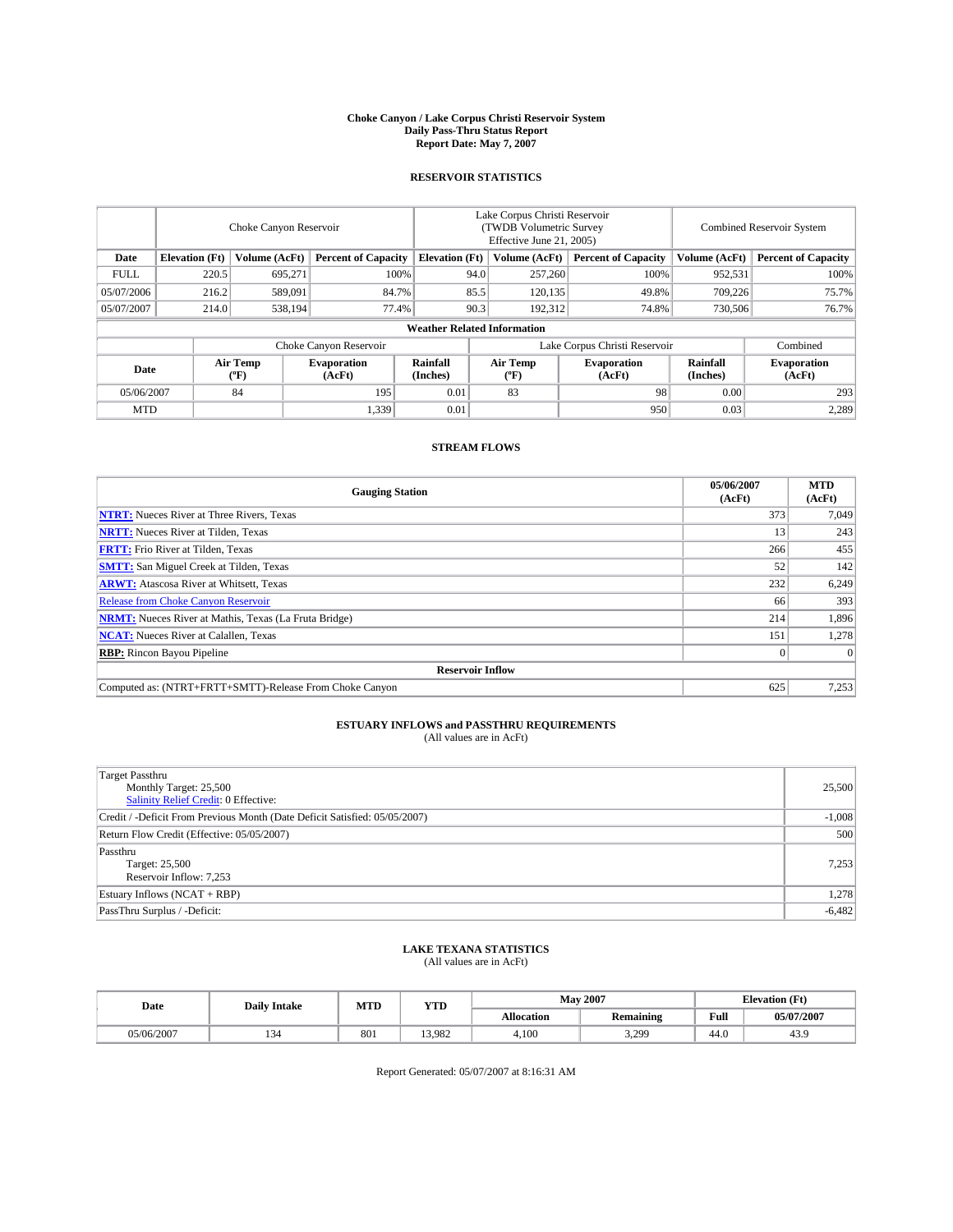#### **Choke Canyon / Lake Corpus Christi Reservoir System Daily Pass-Thru Status Report Report Date: May 8, 2007**

### **RESERVOIR STATISTICS**

|             | Choke Canyon Reservoir             |                  |                              |                       | Lake Corpus Christi Reservoir<br>(TWDB Volumetric Survey<br>Effective June 21, 2005) |                                           |                               | <b>Combined Reservoir System</b> |                              |  |
|-------------|------------------------------------|------------------|------------------------------|-----------------------|--------------------------------------------------------------------------------------|-------------------------------------------|-------------------------------|----------------------------------|------------------------------|--|
| Date        | <b>Elevation</b> (Ft)              | Volume (AcFt)    | <b>Percent of Capacity</b>   | <b>Elevation</b> (Ft) |                                                                                      | Volume (AcFt)                             | <b>Percent of Capacity</b>    | Volume (AcFt)                    | <b>Percent of Capacity</b>   |  |
| <b>FULL</b> | 220.5                              | 695,271          | 100%                         |                       | 94.0                                                                                 | 257,260                                   | 100%                          | 952,531                          | 100%                         |  |
| 05/08/2006  | 216.2                              | 588,852          | 84.7%                        |                       | 85.5                                                                                 | 119,615                                   | 49.6%                         | 708,467                          | 75.6%                        |  |
| 05/08/2007  | 214.1                              | 539,974          | 77.7%                        |                       | 90.4                                                                                 | 193.322                                   | 75.1%                         | 733,296                          | 77.0%                        |  |
|             | <b>Weather Related Information</b> |                  |                              |                       |                                                                                      |                                           |                               |                                  |                              |  |
|             |                                    |                  | Choke Canyon Reservoir       |                       |                                                                                      |                                           | Lake Corpus Christi Reservoir |                                  | Combined                     |  |
| Date        |                                    | Air Temp<br>(°F) | <b>Evaporation</b><br>(AcFt) | Rainfall<br>(Inches)  |                                                                                      | Air Temp<br>$({}^{\mathrm{o}}\mathrm{F})$ | <b>Evaporation</b><br>(AcFt)  | Rainfall<br>(Inches)             | <b>Evaporation</b><br>(AcFt) |  |
| 05/07/2007  |                                    | 88               | 417                          | 0.45                  |                                                                                      | 89                                        | 442                           | 0.08                             | 859                          |  |
| <b>MTD</b>  |                                    |                  | 1,756                        | 0.46                  |                                                                                      |                                           | 1,392                         | 0.11                             | 3,148                        |  |

## **STREAM FLOWS**

| <b>Gauging Station</b>                                       | 05/07/2007<br>(AcFt) | <b>MTD</b><br>(AcFt) |
|--------------------------------------------------------------|----------------------|----------------------|
| <b>NTRT:</b> Nueces River at Three Rivers, Texas             | 250                  | 7.299                |
| <b>NRTT:</b> Nueces River at Tilden, Texas                   |                      | 251                  |
| <b>FRTT:</b> Frio River at Tilden, Texas                     | 177                  | 632                  |
| <b>SMTT:</b> San Miguel Creek at Tilden, Texas               | 28                   | 170                  |
| <b>ARWT:</b> Atascosa River at Whitsett, Texas               | 147                  | 6,396                |
| <b>Release from Choke Canyon Reservoir</b>                   | 66                   | 459                  |
| <b>NRMT:</b> Nueces River at Mathis, Texas (La Fruta Bridge) | 214                  | 2,110                |
| <b>NCAT:</b> Nueces River at Calallen, Texas                 | 89                   | 1,368                |
| <b>RBP:</b> Rincon Bayou Pipeline                            |                      | $\Omega$             |
| <b>Reservoir Inflow</b>                                      |                      |                      |
| Computed as: (NTRT+FRTT+SMTT)-Release From Choke Canyon      | 389                  | 7,642                |

# **ESTUARY INFLOWS and PASSTHRU REQUIREMENTS**<br>(All values are in AcFt)

| <b>Target Passthru</b><br>Monthly Target: 25,500<br>Salinity Relief Credit: 0 Effective: | 25,500   |
|------------------------------------------------------------------------------------------|----------|
| Credit / -Deficit From Previous Month (Date Deficit Satisfied: 05/05/2007)               | $-1,008$ |
| Return Flow Credit (Effective: 05/05/2007)                                               | 500      |
| Passthru<br>Target: 25,500<br>Reservoir Inflow: 7,642                                    | 7,642    |
| Estuary Inflows (NCAT + RBP)                                                             | 1,368    |
| PassThru Surplus / -Deficit:                                                             | $-6,782$ |

## **LAKE TEXANA STATISTICS** (All values are in AcFt)

| Date       | <b>Daily Intake</b> | MTD       | <b>YTD</b> |                   | <b>May 2007</b>  | <b>Elevation</b> (Ft) |            |
|------------|---------------------|-----------|------------|-------------------|------------------|-----------------------|------------|
|            |                     |           |            | <b>Allocation</b> | <b>Remaining</b> | Full                  | 05/08/2007 |
| 05/07/2007 | $\sim$<br>1 J J     | Q2<br>,,, | 4.115      | 4.100             | 3,165            | 44.0                  | 43.9       |

Report Generated: 05/08/2007 at 8:28:22 AM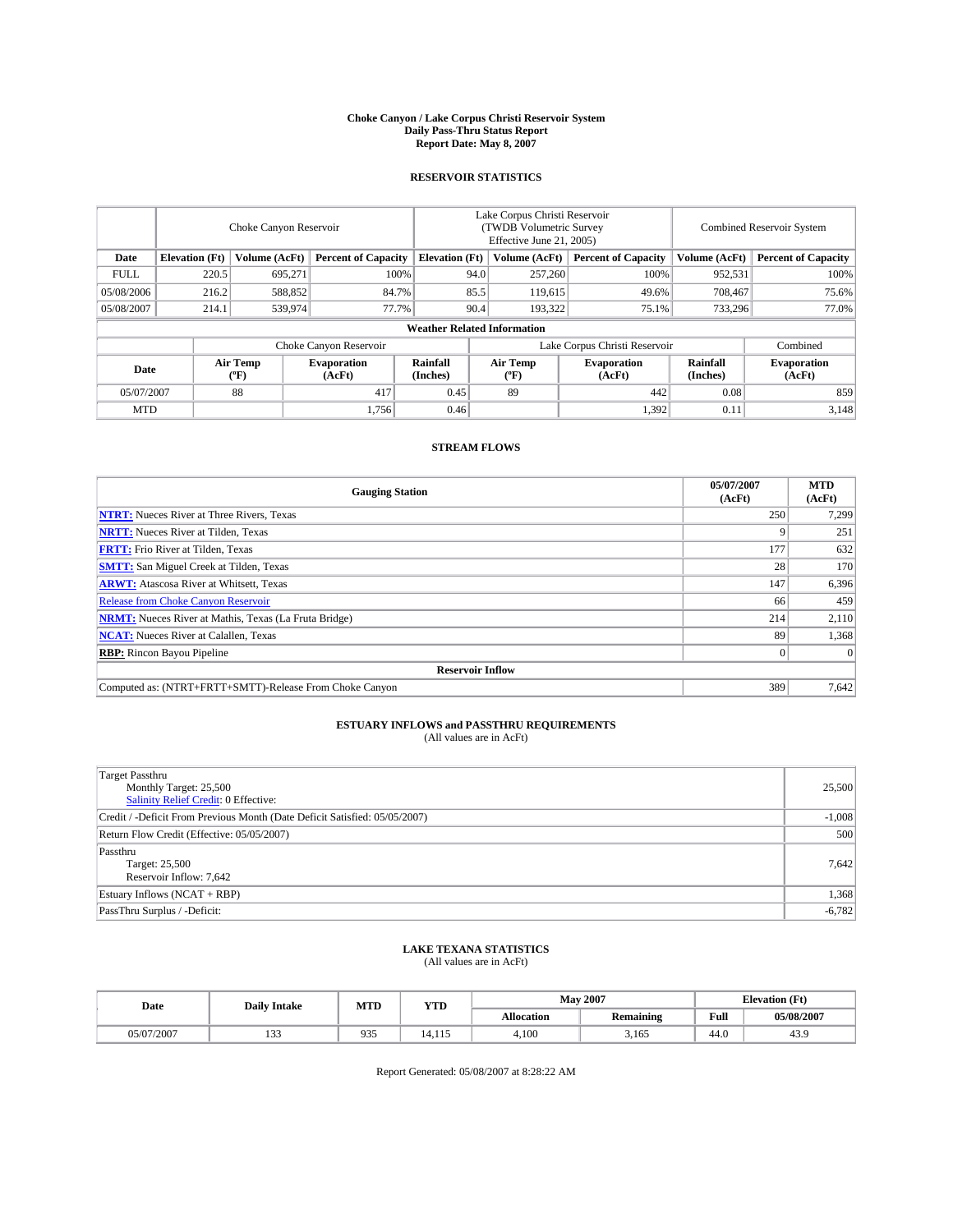#### **Choke Canyon / Lake Corpus Christi Reservoir System Daily Pass-Thru Status Report Report Date: May 9, 2007**

### **RESERVOIR STATISTICS**

|             | Choke Canyon Reservoir             |                  |                              |                       | Lake Corpus Christi Reservoir<br>(TWDB Volumetric Survey<br>Effective June 21, 2005) |                  |                               | Combined Reservoir System |                              |  |
|-------------|------------------------------------|------------------|------------------------------|-----------------------|--------------------------------------------------------------------------------------|------------------|-------------------------------|---------------------------|------------------------------|--|
| Date        | <b>Elevation</b> (Ft)              | Volume (AcFt)    | <b>Percent of Capacity</b>   | <b>Elevation</b> (Ft) |                                                                                      | Volume (AcFt)    | <b>Percent of Capacity</b>    | Volume (AcFt)             | <b>Percent of Capacity</b>   |  |
| <b>FULL</b> | 220.5                              | 695,271          |                              | 100%                  | 94.0                                                                                 | 257,260          | 100%                          | 952,531                   | 100%                         |  |
| 05/09/2006  | 216.2                              | 588,852          | 84.7%                        |                       | 85.5                                                                                 | 119,096          | 49.4%                         | 707,948                   | 75.6%                        |  |
| 05/09/2007  | 214.1                              | 539,529          | 77.6%                        |                       | 90.3                                                                                 | 191,976          | 74.6%                         | 731,505                   | 76.8%                        |  |
|             | <b>Weather Related Information</b> |                  |                              |                       |                                                                                      |                  |                               |                           |                              |  |
|             |                                    |                  | Choke Canyon Reservoir       |                       |                                                                                      |                  | Lake Corpus Christi Reservoir |                           | Combined                     |  |
| Date        |                                    | Air Temp<br>(°F) | <b>Evaporation</b><br>(AcFt) | Rainfall<br>(Inches)  |                                                                                      | Air Temp<br>("F) | <b>Evaporation</b><br>(AcFt)  | Rainfall<br>(Inches)      | <b>Evaporation</b><br>(AcFt) |  |
| 05/08/2007  |                                    | 86               | 404                          | 0.00                  |                                                                                      | 88               | 313                           | 0.00                      | 717                          |  |
| <b>MTD</b>  |                                    |                  | 2,160                        | 0.46                  |                                                                                      |                  | 1,705                         | 0.11                      | 3,865                        |  |

## **STREAM FLOWS**

| <b>Gauging Station</b>                                       | 05/08/2007<br>(AcFt) | <b>MTD</b><br>(AcFt) |
|--------------------------------------------------------------|----------------------|----------------------|
| <b>NTRT:</b> Nueces River at Three Rivers, Texas             | 193                  | 7,491                |
| <b>NRTT:</b> Nueces River at Tilden, Texas                   | 12                   | 263                  |
| <b>FRTT:</b> Frio River at Tilden, Texas                     | 135                  | 767                  |
| <b>SMTT:</b> San Miguel Creek at Tilden, Texas               | 24                   | 194                  |
| <b>ARWT:</b> Atascosa River at Whitsett, Texas               | 109                  | 6,505                |
| <b>Release from Choke Canyon Reservoir</b>                   | 66                   | 524                  |
| <b>NRMT:</b> Nueces River at Mathis, Texas (La Fruta Bridge) | 214                  | 2,324                |
| <b>NCAT:</b> Nueces River at Calallen, Texas                 | 73                   | 1,441                |
| <b>RBP:</b> Rincon Bayou Pipeline                            |                      | $\Omega$             |
| <b>Reservoir Inflow</b>                                      |                      |                      |
| Computed as: (NTRT+FRTT+SMTT)-Release From Choke Canyon      | 286                  | 7.928                |

# **ESTUARY INFLOWS and PASSTHRU REQUIREMENTS**<br>(All values are in AcFt)

| <b>Target Passthru</b><br>Monthly Target: 25,500<br>Salinity Relief Credit: 0 Effective: | 25,500   |
|------------------------------------------------------------------------------------------|----------|
| Credit / -Deficit From Previous Month (Date Deficit Satisfied: 05/05/2007)               | $-1,008$ |
| Return Flow Credit (Effective: 05/05/2007)                                               | 500      |
| Passthru<br>Target: 25,500<br>Reservoir Inflow: 7,928                                    | 7,928    |
| Estuary Inflows (NCAT + RBP)                                                             | 1,441    |
| PassThru Surplus / -Deficit:                                                             | $-6,995$ |

## **LAKE TEXANA STATISTICS** (All values are in AcFt)

| Date       | <b>Daily Intake</b>    | MTD   | <b>YTD</b> |                   | <b>May 2007</b>  | <b>Elevation</b> (Ft) |            |
|------------|------------------------|-------|------------|-------------------|------------------|-----------------------|------------|
|            |                        |       |            | <b>Allocation</b> | <b>Remaining</b> | Full                  | 05/09/2007 |
| 05/08/2007 | 10 <sup>o</sup><br>ن ب | 1.068 | 4.248      | 4.100             | 3.032            | 44.0                  | 44.0       |

Report Generated: 05/09/2007 at 8:33:09 AM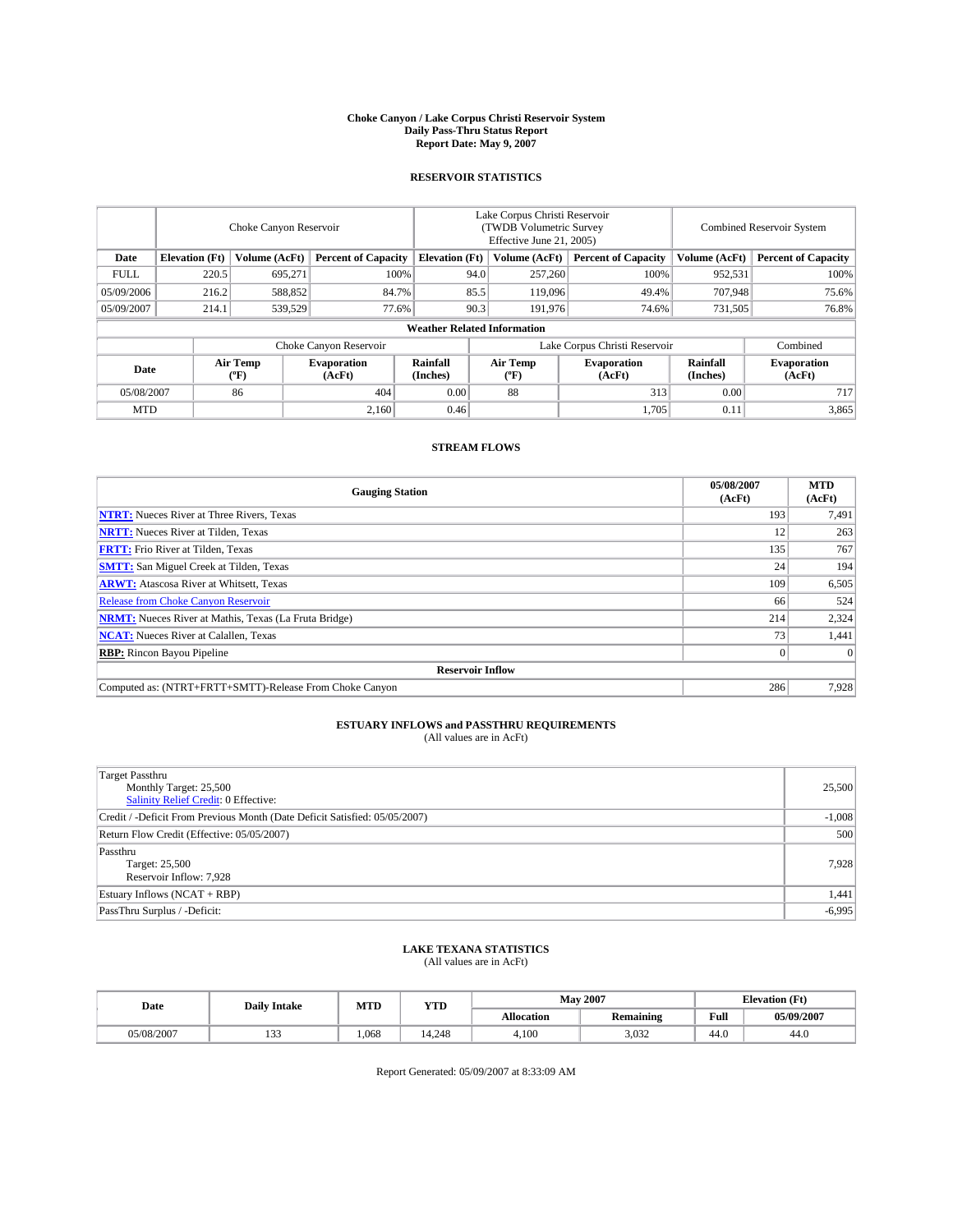#### **Choke Canyon / Lake Corpus Christi Reservoir System Daily Pass-Thru Status Report Report Date: May 10, 2007**

### **RESERVOIR STATISTICS**

|             | Choke Canyon Reservoir             |                  |                              |                       | Lake Corpus Christi Reservoir<br>(TWDB Volumetric Survey<br>Effective June 21, 2005) |                                           |                               |                      | <b>Combined Reservoir System</b> |  |  |
|-------------|------------------------------------|------------------|------------------------------|-----------------------|--------------------------------------------------------------------------------------|-------------------------------------------|-------------------------------|----------------------|----------------------------------|--|--|
| Date        | <b>Elevation</b> (Ft)              | Volume (AcFt)    | <b>Percent of Capacity</b>   | <b>Elevation</b> (Ft) |                                                                                      | Volume (AcFt)                             | <b>Percent of Capacity</b>    | Volume (AcFt)        | <b>Percent of Capacity</b>       |  |  |
| <b>FULL</b> | 220.5                              | 695.271          |                              | 100%                  | 94.0                                                                                 | 257,260                                   | 100%                          | 952,531              | 100%                             |  |  |
| 05/10/2006  | 216.2                              | 588,613          | 84.7%                        |                       | 85.4                                                                                 | 118,321                                   | 49.0%                         | 706,934              | 75.5%                            |  |  |
| 05/10/2007  | 214.1                              | 539,974          | 77.7%                        |                       | 90.3                                                                                 | 192,985                                   | 75.0%                         | 732,959              | 76.9%                            |  |  |
|             | <b>Weather Related Information</b> |                  |                              |                       |                                                                                      |                                           |                               |                      |                                  |  |  |
|             |                                    |                  | Choke Canyon Reservoir       |                       |                                                                                      |                                           | Lake Corpus Christi Reservoir |                      | Combined                         |  |  |
| Date        |                                    | Air Temp<br>(°F) | <b>Evaporation</b><br>(AcFt) | Rainfall<br>(Inches)  |                                                                                      | Air Temp<br>$({}^{\mathrm{o}}\mathrm{F})$ | <b>Evaporation</b><br>(AcFt)  | Rainfall<br>(Inches) | <b>Evaporation</b><br>(AcFt)     |  |  |
| 05/09/2007  |                                    | 83               | 274                          | 0.30                  |                                                                                      | 84                                        | 226                           | 0.05                 | 500                              |  |  |
| <b>MTD</b>  |                                    |                  | 2,434                        | 0.76                  |                                                                                      |                                           | 1,931                         | 0.16                 | 4,365                            |  |  |

## **STREAM FLOWS**

| <b>Gauging Station</b>                                       | 05/09/2007<br>(AcFt) | <b>MTD</b><br>(AcFt) |
|--------------------------------------------------------------|----------------------|----------------------|
| <b>NTRT:</b> Nueces River at Three Rivers, Texas             | 155                  | 7,646                |
| <b>NRTT:</b> Nueces River at Tilden, Texas                   | 13                   | 277                  |
| <b>FRTT:</b> Frio River at Tilden, Texas                     | 103                  | 870                  |
| <b>SMTT:</b> San Miguel Creek at Tilden, Texas               | 20                   | 213                  |
| <b>ARWT:</b> Atascosa River at Whitsett, Texas               | 81                   | 6,586                |
| <b>Release from Choke Canyon Reservoir</b>                   | 66                   | 590                  |
| <b>NRMT:</b> Nueces River at Mathis, Texas (La Fruta Bridge) | 214                  | 2,539                |
| <b>NCAT:</b> Nueces River at Calallen, Texas                 | 71                   | 1,513                |
| <b>RBP:</b> Rincon Bayou Pipeline                            |                      | $\Omega$             |
| <b>Reservoir Inflow</b>                                      |                      |                      |
| Computed as: (NTRT+FRTT+SMTT)-Release From Choke Canyon      | 212                  | 8.140                |

# **ESTUARY INFLOWS and PASSTHRU REQUIREMENTS**<br>(All values are in AcFt)

| <b>Target Passthru</b><br>Monthly Target: 25,500<br>Salinity Relief Credit: 0 Effective: | 25,500   |
|------------------------------------------------------------------------------------------|----------|
| Credit / -Deficit From Previous Month (Date Deficit Satisfied: 05/05/2007)               | $-1,008$ |
| Return Flow Credit (Effective: 05/05/2007)                                               | 500      |
| Passthru<br>Target: 25,500<br>Reservoir Inflow: 8,140                                    | 8,140    |
| Estuary Inflows (NCAT + RBP)                                                             | 1,513    |
| PassThru Surplus / -Deficit:                                                             | $-7,136$ |

## **LAKE TEXANA STATISTICS** (All values are in AcFt)

| Date       | <b>Daily Intake</b> | MTD | <b>YTD</b> |                   | <b>May 2007</b>  | <b>Elevation</b> (Ft) |            |
|------------|---------------------|-----|------------|-------------------|------------------|-----------------------|------------|
|            |                     |     |            | <b>Allocation</b> | <b>Remaining</b> | Full                  | 05/10/2007 |
| 05/09/2007 | 136                 | 204 | 4.385      | 4.100             | 2,896            | 44.0                  | 44.0       |

Report Generated: 05/10/2007 at 8:51:25 AM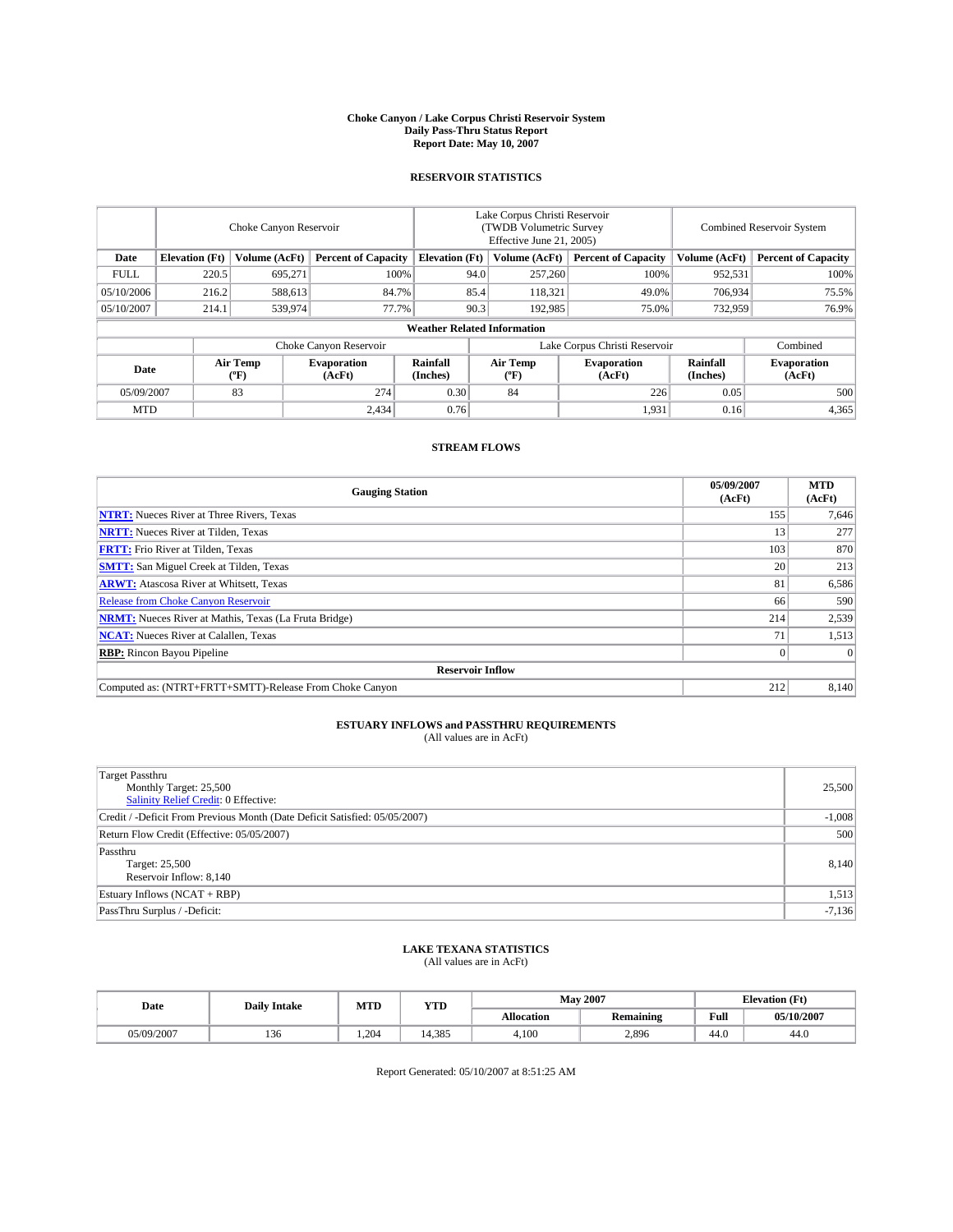#### **Choke Canyon / Lake Corpus Christi Reservoir System Daily Pass-Thru Status Report Report Date: May 11, 2007**

### **RESERVOIR STATISTICS**

|             | Choke Canyon Reservoir             |                  |                              |                       | Lake Corpus Christi Reservoir<br>(TWDB Volumetric Survey<br>Effective June 21, 2005) |                  |                               | Combined Reservoir System |                              |  |
|-------------|------------------------------------|------------------|------------------------------|-----------------------|--------------------------------------------------------------------------------------|------------------|-------------------------------|---------------------------|------------------------------|--|
| Date        | <b>Elevation</b> (Ft)              | Volume (AcFt)    | <b>Percent of Capacity</b>   | <b>Elevation</b> (Ft) |                                                                                      | Volume (AcFt)    | <b>Percent of Capacity</b>    | Volume (AcFt)             | <b>Percent of Capacity</b>   |  |
| <b>FULL</b> | 220.5                              | 695,271          | 100%                         |                       | 94.0                                                                                 | 257,260          | 100%                          | 952,531                   | 100%                         |  |
| 05/11/2006  | 216.2                              | 588,377          | 84.6%                        |                       | 85.4                                                                                 | 118,708          | 49.2%                         | 707,085                   | 75.5%                        |  |
| 05/11/2007  | 214.2                              | 541,322          | 77.9%                        |                       | 90.4                                                                                 | 193,154          | 75.1%                         | 734,476                   | 77.1%                        |  |
|             | <b>Weather Related Information</b> |                  |                              |                       |                                                                                      |                  |                               |                           |                              |  |
|             |                                    |                  | Choke Canyon Reservoir       |                       |                                                                                      |                  | Lake Corpus Christi Reservoir |                           | Combined                     |  |
| Date        |                                    | Air Temp<br>(°F) | <b>Evaporation</b><br>(AcFt) | Rainfall<br>(Inches)  |                                                                                      | Air Temp<br>("F) | <b>Evaporation</b><br>(AcFt)  | Rainfall<br>(Inches)      | <b>Evaporation</b><br>(AcFt) |  |
| 05/10/2007  |                                    | 82               | 327                          | 0.80                  |                                                                                      | 84               | 98                            | 0.16                      | 425                          |  |
| <b>MTD</b>  |                                    |                  | 2,761                        | 1.56                  |                                                                                      |                  | 2,029                         | 0.32                      | 4,790                        |  |

## **STREAM FLOWS**

| <b>Gauging Station</b>                                       | 05/10/2007<br>(AcFt) | <b>MTD</b><br>(AcFt) |
|--------------------------------------------------------------|----------------------|----------------------|
| <b>NTRT:</b> Nueces River at Three Rivers, Texas             | 133                  | 7.779                |
| <b>NRTT:</b> Nueces River at Tilden, Texas                   | 18                   | 295                  |
| <b>FRTT:</b> Frio River at Tilden, Texas                     | 79                   | 949                  |
| <b>SMTT:</b> San Miguel Creek at Tilden, Texas               | 24 <sub>1</sub>      | 237                  |
| <b>ARWT:</b> Atascosa River at Whitsett, Texas               | 77                   | 6,664                |
| <b>Release from Choke Canyon Reservoir</b>                   | 66                   | 655                  |
| <b>NRMT:</b> Nueces River at Mathis, Texas (La Fruta Bridge) | 214                  | 2,753                |
| <b>NCAT:</b> Nueces River at Calallen, Texas                 | 40                   | 1,552                |
| <b>RBP:</b> Rincon Bayou Pipeline                            |                      | $\Omega$             |
| <b>Reservoir Inflow</b>                                      |                      |                      |
| Computed as: (NTRT+FRTT+SMTT)-Release From Choke Canyon      | 171                  | 8,311                |

# **ESTUARY INFLOWS and PASSTHRU REQUIREMENTS**<br>(All values are in AcFt)

| <b>Target Passthru</b><br>Monthly Target: 25,500<br>Salinity Relief Credit: 0 Effective: | 25,500   |
|------------------------------------------------------------------------------------------|----------|
| Credit / -Deficit From Previous Month (Date Deficit Satisfied: 05/05/2007)               | $-1,008$ |
| Return Flow Credit (Effective: 05/05/2007)                                               | 500      |
| Passthru<br>Target: 25,500<br>Reservoir Inflow: 8,311                                    | 8,311    |
| Estuary Inflows (NCAT + RBP)                                                             | 1,552    |
| PassThru Surplus / -Deficit:                                                             | $-7,267$ |

## **LAKE TEXANA STATISTICS** (All values are in AcFt)

| Date       | <b>Daily Intake</b> | MTD   | <b>YTD</b> |                   | <b>May 2007</b>              | <b>Elevation</b> (Ft) |            |
|------------|---------------------|-------|------------|-------------------|------------------------------|-----------------------|------------|
|            |                     |       |            | <b>Allocation</b> | <b>Remaining</b>             | Full                  | 05/11/2007 |
| 05/10/2007 | $\sim$<br>121       | 1.341 | 4.521      | 4.100             | 2 750<br><u>، ، ،</u><br>. ب | 44.0                  | 44.0       |

Report Generated: 05/11/2007 at 8:31:04 AM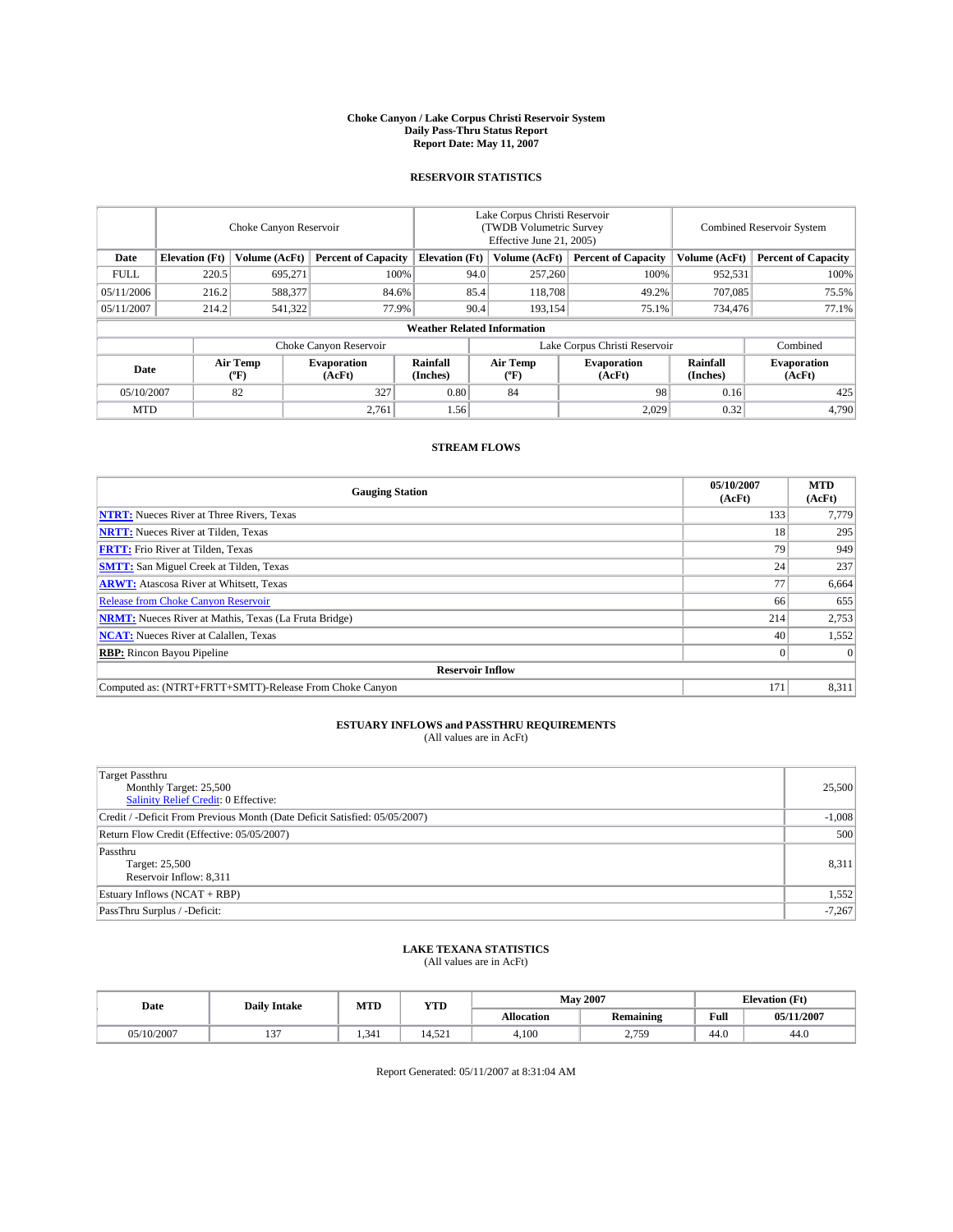#### **Choke Canyon / Lake Corpus Christi Reservoir System Daily Pass-Thru Status Report Report Date: May 12, 2007**

### **RESERVOIR STATISTICS**

|             | Choke Canyon Reservoir             |                               |                              |                       | Lake Corpus Christi Reservoir<br>(TWDB Volumetric Survey<br>Effective June 21, 2005) |                  |                              | Combined Reservoir System |                              |  |
|-------------|------------------------------------|-------------------------------|------------------------------|-----------------------|--------------------------------------------------------------------------------------|------------------|------------------------------|---------------------------|------------------------------|--|
| Date        | <b>Elevation</b> (Ft)              | Volume (AcFt)                 | <b>Percent of Capacity</b>   | <b>Elevation</b> (Ft) |                                                                                      | Volume (AcFt)    | <b>Percent of Capacity</b>   | Volume (AcFt)             | <b>Percent of Capacity</b>   |  |
| <b>FULL</b> | 220.5                              | 695.271                       | 100%                         |                       | 94.0                                                                                 | 257,260          | 100%                         | 952,531                   | 100%                         |  |
| 05/12/2006  | 216.2                              | 587,431                       | 84.5%                        |                       | 85.4                                                                                 | 117,805          | 48.8%                        | 705,236                   | 75.3%                        |  |
| 05/12/2007  | 214.2                              | 542,222                       | 78.0%                        |                       | 90.3                                                                                 | 192,649          | 74.9%                        | 734,871                   | 77.1%                        |  |
|             | <b>Weather Related Information</b> |                               |                              |                       |                                                                                      |                  |                              |                           |                              |  |
|             |                                    | Lake Corpus Christi Reservoir |                              |                       |                                                                                      | Combined         |                              |                           |                              |  |
| Date        |                                    | Air Temp<br>(°F)              | <b>Evaporation</b><br>(AcFt) | Rainfall<br>(Inches)  |                                                                                      | Air Temp<br>("F) | <b>Evaporation</b><br>(AcFt) | Rainfall<br>(Inches)      | <b>Evaporation</b><br>(AcFt) |  |
| 05/11/2007  |                                    | 85                            | 327                          | 0.00                  |                                                                                      | 85               | 304                          | 0.00                      | 631                          |  |
| <b>MTD</b>  |                                    |                               | 3,088                        | 1.56                  |                                                                                      |                  | 2,333                        | 0.32                      | 5,421                        |  |

## **STREAM FLOWS**

| <b>Gauging Station</b>                                       | 05/11/2007<br>(AcFt) | <b>MTD</b><br>(AcFt) |
|--------------------------------------------------------------|----------------------|----------------------|
| <b>NTRT:</b> Nueces River at Three Rivers, Texas             | 145                  | 7,924                |
| <b>NRTT:</b> Nueces River at Tilden, Texas                   | 42                   | 336                  |
| <b>FRTT:</b> Frio River at Tilden, Texas                     | 62                   | 1,011                |
| <b>SMTT:</b> San Miguel Creek at Tilden, Texas               | 50                   | 287                  |
| <b>ARWT:</b> Atascosa River at Whitsett, Texas               | 147                  | 6,811                |
| <b>Release from Choke Canyon Reservoir</b>                   | 66                   | 721                  |
| <b>NRMT:</b> Nueces River at Mathis, Texas (La Fruta Bridge) | 214                  | 2,968                |
| <b>NCAT:</b> Nueces River at Calallen, Texas                 | 73                   | 1,626                |
| <b>RBP:</b> Rincon Bayou Pipeline                            |                      | $\Omega$             |
| <b>Reservoir Inflow</b>                                      |                      |                      |
| Computed as: (NTRT+FRTT+SMTT)-Release From Choke Canyon      | 191                  | 8,501                |

# **ESTUARY INFLOWS and PASSTHRU REQUIREMENTS**<br>(All values are in AcFt)

| <b>Target Passthru</b><br>Monthly Target: 25,500<br>Salinity Relief Credit: 0 Effective: | 25,500   |
|------------------------------------------------------------------------------------------|----------|
| Credit / -Deficit From Previous Month (Date Deficit Satisfied: 05/05/2007)               | $-1,008$ |
| Return Flow Credit (Effective: 05/05/2007)                                               | 500      |
| Passthru<br>Target: 25,500<br>Reservoir Inflow: 8,501                                    | 8,501    |
| Estuary Inflows (NCAT + RBP)                                                             | 1,626    |
| PassThru Surplus / -Deficit:                                                             | $-7,384$ |

## **LAKE TEXANA STATISTICS** (All values are in AcFt)

| Date       | <b>Daily Intake</b> | MTD   | <b>YTD</b> |                   | <b>May 2007</b>  | <b>Elevation</b> (Ft) |            |
|------------|---------------------|-------|------------|-------------------|------------------|-----------------------|------------|
|            |                     |       |            | <b>Allocation</b> | <b>Remaining</b> | Full                  | 05/12/2007 |
| 05/11/2007 | 138                 | 1.480 | 4.660      | 4.100             | 2.620            | 44.0                  | 43.9       |

Report Generated: 05/12/2007 at 8:53:25 AM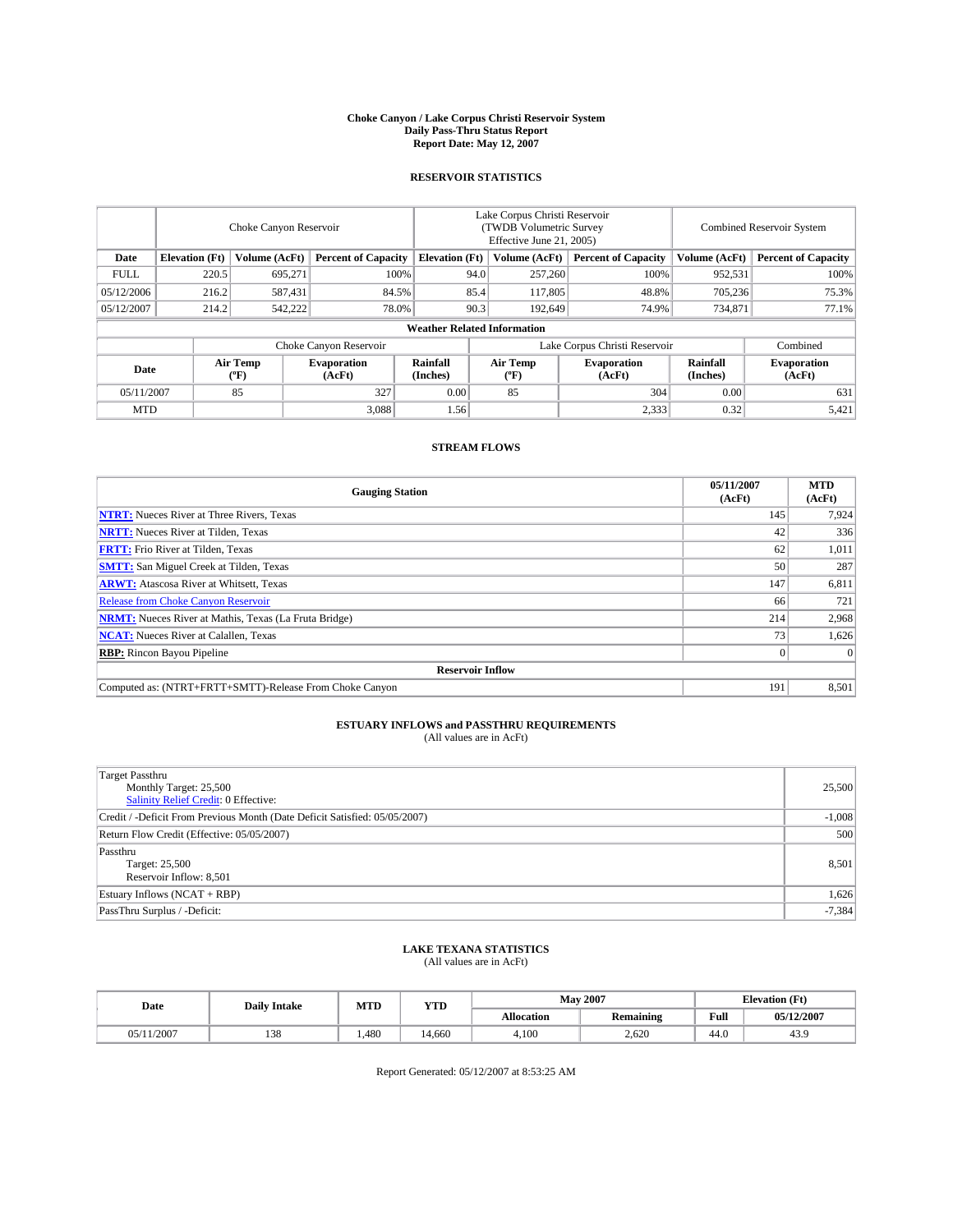#### **Choke Canyon / Lake Corpus Christi Reservoir System Daily Pass-Thru Status Report Report Date: May 13, 2007**

### **RESERVOIR STATISTICS**

|             | Choke Canyon Reservoir             |                  |                              |                       | Lake Corpus Christi Reservoir<br>(TWDB Volumetric Survey<br>Effective June 21, 2005) |                  |                               |                      | Combined Reservoir System    |  |  |
|-------------|------------------------------------|------------------|------------------------------|-----------------------|--------------------------------------------------------------------------------------|------------------|-------------------------------|----------------------|------------------------------|--|--|
| Date        | <b>Elevation</b> (Ft)              | Volume (AcFt)    | <b>Percent of Capacity</b>   | <b>Elevation</b> (Ft) |                                                                                      | Volume (AcFt)    | <b>Percent of Capacity</b>    | Volume (AcFt)        | <b>Percent of Capacity</b>   |  |  |
| <b>FULL</b> | 220.5                              | 695.271          | 100%                         |                       | 94.0                                                                                 | 257,260          | 100%                          | 952,531              | 100%                         |  |  |
| 05/13/2006  | 216.1                              | 586,249          | 84.3%                        |                       | 85.3                                                                                 | 116,778          | 48.4%                         | 703,027              | 75.1%                        |  |  |
| 05/13/2007  | 214.2                              | 541,997          | 78.0%                        |                       | 90.3                                                                                 | 192.312          | 74.8%                         | 734,309              | 77.1%                        |  |  |
|             | <b>Weather Related Information</b> |                  |                              |                       |                                                                                      |                  |                               |                      |                              |  |  |
|             |                                    |                  | Choke Canyon Reservoir       |                       |                                                                                      |                  | Lake Corpus Christi Reservoir |                      | Combined                     |  |  |
| Date        |                                    | Air Temp<br>(°F) | <b>Evaporation</b><br>(AcFt) | Rainfall<br>(Inches)  |                                                                                      | Air Temp<br>("F) | <b>Evaporation</b><br>(AcFt)  | Rainfall<br>(Inches) | <b>Evaporation</b><br>(AcFt) |  |  |
| 05/12/2007  |                                    | 86               | 288                          | 0.00                  |                                                                                      | 88               | 323                           | 0.00                 | 611                          |  |  |
| <b>MTD</b>  |                                    |                  | 3,376                        | 1.56                  |                                                                                      |                  | 2,656                         | 0.32                 | 6,032                        |  |  |

## **STREAM FLOWS**

| <b>Gauging Station</b>                                       | 05/12/2007<br>(AcFt) | <b>MTD</b><br>(AcFt) |
|--------------------------------------------------------------|----------------------|----------------------|
| <b>NTRT:</b> Nueces River at Three Rivers, Texas             | 208                  | 8,133                |
| <b>NRTT:</b> Nueces River at Tilden, Texas                   | 42                   | 378                  |
| <b>FRTT:</b> Frio River at Tilden, Texas                     | 50                   | 1,061                |
| <b>SMTT:</b> San Miguel Creek at Tilden, Texas               | 103                  | 390                  |
| <b>ARWT:</b> Atascosa River at Whitsett, Texas               | 206                  | 7,017                |
| <b>Release from Choke Canyon Reservoir</b>                   | 66                   | 786                  |
| <b>NRMT:</b> Nueces River at Mathis, Texas (La Fruta Bridge) | 212                  | 3,180                |
| <b>NCAT:</b> Nueces River at Calallen, Texas                 | 75                   | 1,701                |
| <b>RBP:</b> Rincon Bayou Pipeline                            |                      | $\Omega$             |
| <b>Reservoir Inflow</b>                                      |                      |                      |
| Computed as: (NTRT+FRTT+SMTT)-Release From Choke Canyon      | 296                  | 8.797                |

# **ESTUARY INFLOWS and PASSTHRU REQUIREMENTS**<br>(All values are in AcFt)

| <b>Target Passthru</b><br>Monthly Target: 25,500<br>Salinity Relief Credit: 0 Effective: | 25,500   |
|------------------------------------------------------------------------------------------|----------|
| Credit / -Deficit From Previous Month (Date Deficit Satisfied: 05/05/2007)               | $-1,008$ |
| Return Flow Credit (Effective: 05/05/2007)                                               | 500      |
| Passthru<br>Target: 25,500<br>Reservoir Inflow: 8,797                                    | 8,797    |
| Estuary Inflows (NCAT + RBP)                                                             | 1,701    |
| PassThru Surplus / -Deficit:                                                             | $-7,604$ |

## **LAKE TEXANA STATISTICS** (All values are in AcFt)

| Date       | <b>Daily Intake</b> | MTD   | <b>YTD</b> |                   | <b>May 2007</b>  | <b>Elevation</b> (Ft) |            |
|------------|---------------------|-------|------------|-------------------|------------------|-----------------------|------------|
|            |                     |       |            | <b>Allocation</b> | <b>Remaining</b> | Full                  | 05/13/2007 |
| 05/12/2007 | 139                 | 1,619 | 14.799     | 4.100             | 2.481            | 44.0                  | 43.9       |

Report Generated: 05/13/2007 at 7:56:11 AM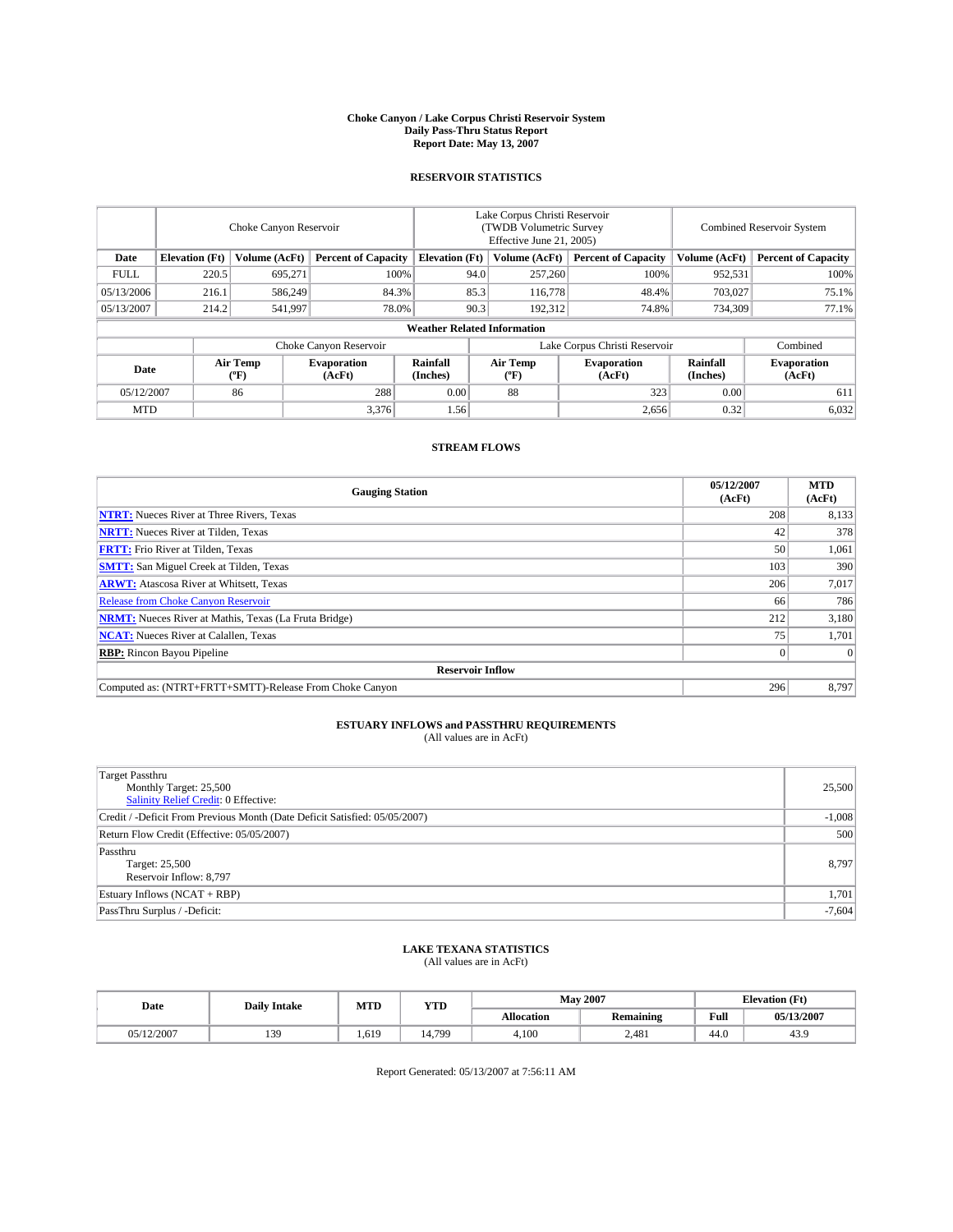#### **Choke Canyon / Lake Corpus Christi Reservoir System Daily Pass-Thru Status Report Report Date: May 14, 2007**

### **RESERVOIR STATISTICS**

|             | Choke Canyon Reservoir             |                  |                              |                       | Lake Corpus Christi Reservoir<br>(TWDB Volumetric Survey<br>Effective June 21, 2005) |                  |                               | Combined Reservoir System |                              |  |
|-------------|------------------------------------|------------------|------------------------------|-----------------------|--------------------------------------------------------------------------------------|------------------|-------------------------------|---------------------------|------------------------------|--|
| Date        | <b>Elevation</b> (Ft)              | Volume (AcFt)    | <b>Percent of Capacity</b>   | <b>Elevation</b> (Ft) |                                                                                      | Volume (AcFt)    | <b>Percent of Capacity</b>    | Volume (AcFt)             | <b>Percent of Capacity</b>   |  |
| <b>FULL</b> | 220.5                              | 695.271          |                              | 100%                  | 94.0                                                                                 | 257,260          | 100%                          | 952,531                   | 100%                         |  |
| 05/14/2006  | 216.1                              | 586,249          | 84.3%                        |                       | 85.2                                                                                 | 115,757          | 48.0%                         | 702,006                   | 75.0%                        |  |
| 05/14/2007  | 214.1                              | 540,197          | 77.7%                        |                       | 90.3                                                                                 | 191.808          | 74.6%                         | 732,005                   | 76.8%                        |  |
|             | <b>Weather Related Information</b> |                  |                              |                       |                                                                                      |                  |                               |                           |                              |  |
|             |                                    |                  | Choke Canyon Reservoir       |                       |                                                                                      |                  | Lake Corpus Christi Reservoir |                           | Combined                     |  |
| Date        |                                    | Air Temp<br>(°F) | <b>Evaporation</b><br>(AcFt) | Rainfall<br>(Inches)  |                                                                                      | Air Temp<br>("F) | <b>Evaporation</b><br>(AcFt)  | Rainfall<br>(Inches)      | <b>Evaporation</b><br>(AcFt) |  |
| 05/13/2007  |                                    | 89               | 352                          | 0.00                  |                                                                                      | 92               | 264                           | 0.00                      | 616                          |  |
| <b>MTD</b>  |                                    |                  | 3,728                        | 1.56                  |                                                                                      |                  | 2,920                         | 0.32                      | 6,648                        |  |

## **STREAM FLOWS**

| <b>Gauging Station</b>                                       | 05/13/2007<br>(AcFt) | <b>MTD</b><br>(AcFt) |
|--------------------------------------------------------------|----------------------|----------------------|
| <b>NTRT:</b> Nueces River at Three Rivers, Texas             | 216                  | 8,349                |
| <b>NRTT:</b> Nueces River at Tilden, Texas                   | 28                   | 406                  |
| <b>FRTT:</b> Frio River at Tilden, Texas                     | 42                   | 1,102                |
| <b>SMTT:</b> San Miguel Creek at Tilden, Texas               | 73 <sub>1</sub>      | 463                  |
| <b>ARWT:</b> Atascosa River at Whitsett, Texas               | 137                  | 7,154                |
| <b>Release from Choke Canyon Reservoir</b>                   | 66                   | 852                  |
| <b>NRMT:</b> Nueces River at Mathis, Texas (La Fruta Bridge) | 212                  | 3,392                |
| <b>NCAT:</b> Nueces River at Calallen, Texas                 | 77                   | 1,779                |
| <b>RBP:</b> Rincon Bayou Pipeline                            |                      | $\Omega$             |
| <b>Reservoir Inflow</b>                                      |                      |                      |
| Computed as: (NTRT+FRTT+SMTT)-Release From Choke Canyon      | 266                  | 9,063                |

# **ESTUARY INFLOWS and PASSTHRU REQUIREMENTS**<br>(All values are in AcFt)

| <b>Target Passthru</b><br>Monthly Target: 25,500<br>Salinity Relief Credit: 0 Effective: | 25,500   |
|------------------------------------------------------------------------------------------|----------|
| Credit / -Deficit From Previous Month (Date Deficit Satisfied: 05/05/2007)               | $-1,008$ |
| Return Flow Credit (Effective: 05/05/2007)                                               | 500      |
| Passthru<br>Target: 25,500<br>Reservoir Inflow: 9,063                                    | 9,063    |
| Estuary Inflows (NCAT + RBP)                                                             | 1,779    |
| PassThru Surplus / -Deficit:                                                             | $-7,793$ |

## **LAKE TEXANA STATISTICS** (All values are in AcFt)

| Date       | <b>Daily Intake</b> | MTD  | <b>YTD</b> |                   | <b>May 2007</b>  | <b>Elevation</b> (Ft) |            |
|------------|---------------------|------|------------|-------------------|------------------|-----------------------|------------|
|            |                     |      |            | <b>Allocation</b> | <b>Remaining</b> | Full                  | 05/14/2007 |
| 05/13/2007 | 140                 | ,759 | 4.939      | 4.100             | 2,341            | 44.0                  | 43.9       |

Report Generated: 05/14/2007 at 8:10:02 AM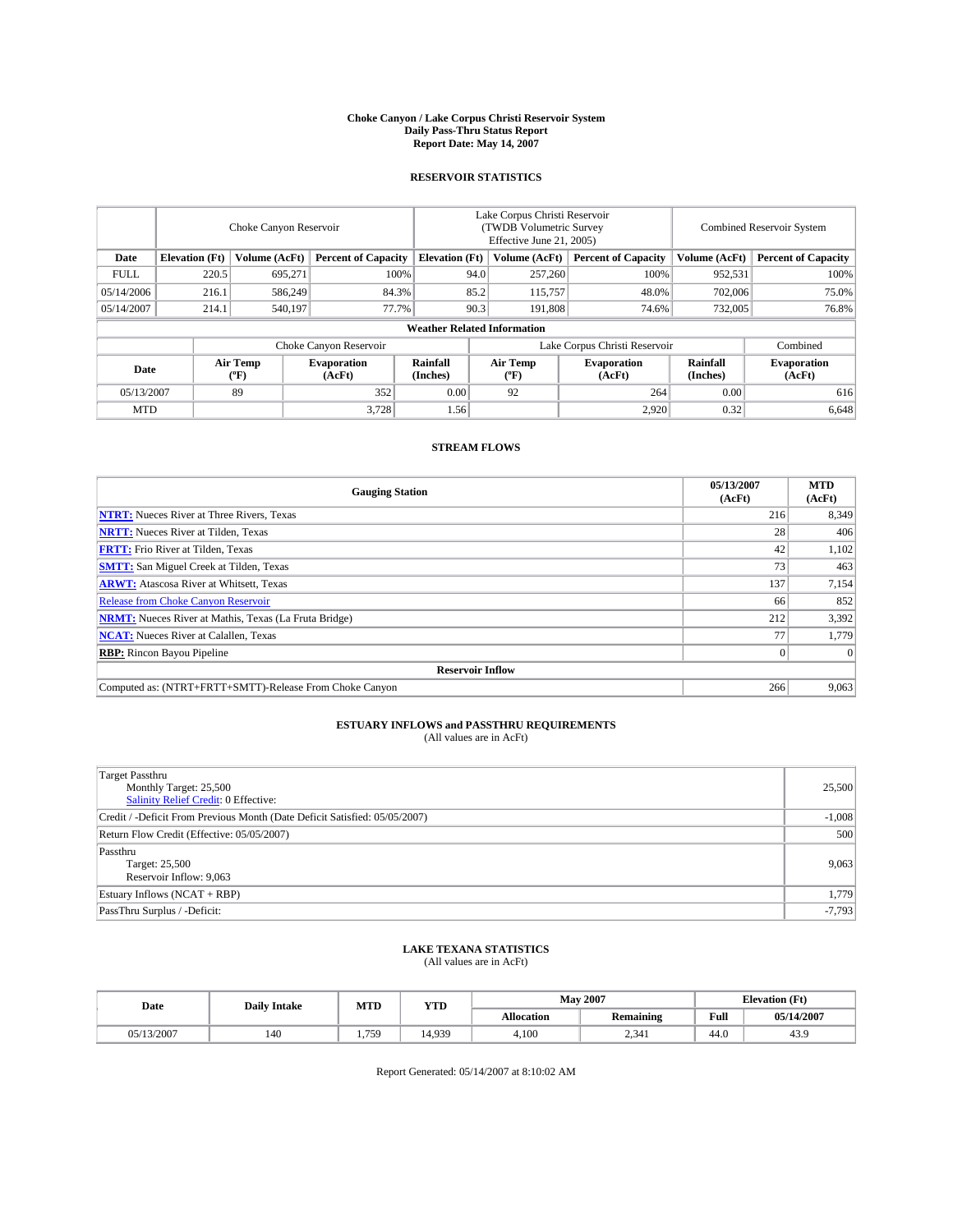#### **Choke Canyon / Lake Corpus Christi Reservoir System Daily Pass-Thru Status Report Report Date: May 15, 2007**

### **RESERVOIR STATISTICS**

|             | Choke Canyon Reservoir             |                         |                              |                       | Lake Corpus Christi Reservoir<br>(TWDB Volumetric Survey<br>Effective June 21, 2005) |                                           |                               |                      | <b>Combined Reservoir System</b> |  |  |
|-------------|------------------------------------|-------------------------|------------------------------|-----------------------|--------------------------------------------------------------------------------------|-------------------------------------------|-------------------------------|----------------------|----------------------------------|--|--|
| Date        | <b>Elevation</b> (Ft)              | Volume (AcFt)           | <b>Percent of Capacity</b>   | <b>Elevation</b> (Ft) |                                                                                      | Volume (AcFt)                             | <b>Percent of Capacity</b>    | Volume (AcFt)        | <b>Percent of Capacity</b>       |  |  |
| <b>FULL</b> | 220.5                              | 695.271                 | 100%                         |                       | 94.0                                                                                 | 257,260                                   | 100%                          | 952,531              | 100%                             |  |  |
| 05/15/2006  | 216.1                              | 585,781                 | 84.3%                        |                       | 85.3                                                                                 | 116,778                                   | 48.4%                         | 702,559              | 75.0%                            |  |  |
| 05/15/2007  | 214.0                              | 538,861                 | 77.5%                        |                       | 90.3                                                                                 | 191,640                                   | 74.5%                         | 730,501              | 76.7%                            |  |  |
|             | <b>Weather Related Information</b> |                         |                              |                       |                                                                                      |                                           |                               |                      |                                  |  |  |
|             |                                    |                         | Choke Canyon Reservoir       |                       |                                                                                      |                                           | Lake Corpus Christi Reservoir |                      | Combined                         |  |  |
| Date        |                                    | <b>Air Temp</b><br>(°F) | <b>Evaporation</b><br>(AcFt) | Rainfall<br>(Inches)  |                                                                                      | Air Temp<br>$({}^{\mathrm{o}}\mathrm{F})$ | <b>Evaporation</b><br>(AcFt)  | Rainfall<br>(Inches) | <b>Evaporation</b><br>(AcFt)     |  |  |
| 05/14/2007  |                                    | 87                      | 430                          | 0.00                  |                                                                                      | 91                                        | 313                           | 0.00                 | 743                              |  |  |
| <b>MTD</b>  |                                    |                         | 4,158                        | 1.56                  |                                                                                      |                                           | 3,233                         | 0.32                 | 7,391                            |  |  |

## **STREAM FLOWS**

| <b>Gauging Station</b>                                       | 05/14/2007<br>(AcFt) | <b>MTD</b><br>(AcFt) |
|--------------------------------------------------------------|----------------------|----------------------|
| <b>NTRT:</b> Nueces River at Three Rivers, Texas             | 173                  | 8,522                |
| <b>NRTT:</b> Nueces River at Tilden, Texas                   | 22                   | 428                  |
| <b>FRTT:</b> Frio River at Tilden, Texas                     | 52                   | 1,154                |
| <b>SMTT:</b> San Miguel Creek at Tilden, Texas               | 24                   | 487                  |
| <b>ARWT:</b> Atascosa River at Whitsett, Texas               | 75                   | 7,229                |
| <b>Release from Choke Canyon Reservoir</b>                   | 66                   | 917                  |
| <b>NRMT:</b> Nueces River at Mathis, Texas (La Fruta Bridge) | 212                  | 3,605                |
| <b>NCAT:</b> Nueces River at Calallen, Texas                 | 46                   | 1,824                |
| <b>RBP:</b> Rincon Bayou Pipeline                            |                      | $\Omega$             |
| <b>Reservoir Inflow</b>                                      |                      |                      |
| Computed as: (NTRT+FRTT+SMTT)-Release From Choke Canyon      | 183                  | 9.246                |

# **ESTUARY INFLOWS and PASSTHRU REQUIREMENTS**<br>(All values are in AcFt)

| <b>Target Passthru</b><br>Monthly Target: 25,500<br>Salinity Relief Credit: 0 Effective: | 25,500   |
|------------------------------------------------------------------------------------------|----------|
| Credit / -Deficit From Previous Month (Date Deficit Satisfied: 05/05/2007)               | $-1,008$ |
| Return Flow Credit (Effective: 05/05/2007)                                               | 500      |
| Passthru<br>Target: 25,500<br>Reservoir Inflow: 9,246                                    | 9.246    |
| Estuary Inflows (NCAT + RBP)                                                             | 1,824    |
| PassThru Surplus / -Deficit:                                                             | $-7,930$ |

## **LAKE TEXANA STATISTICS** (All values are in AcFt)

| Date       | <b>Daily Intake</b> | MTD   | <b>YTD</b> |            | <b>May 2007</b>  |      | <b>Elevation</b> (Ft) |
|------------|---------------------|-------|------------|------------|------------------|------|-----------------------|
|            |                     |       |            | Allocation | <b>Remaining</b> | Full | 05/15/2007            |
| 05/14/2007 | 140                 | 1,899 | 15.079     | 4.100      | 2.201            | 44.0 | 43.9                  |

Report Generated: 05/15/2007 at 8:30:30 AM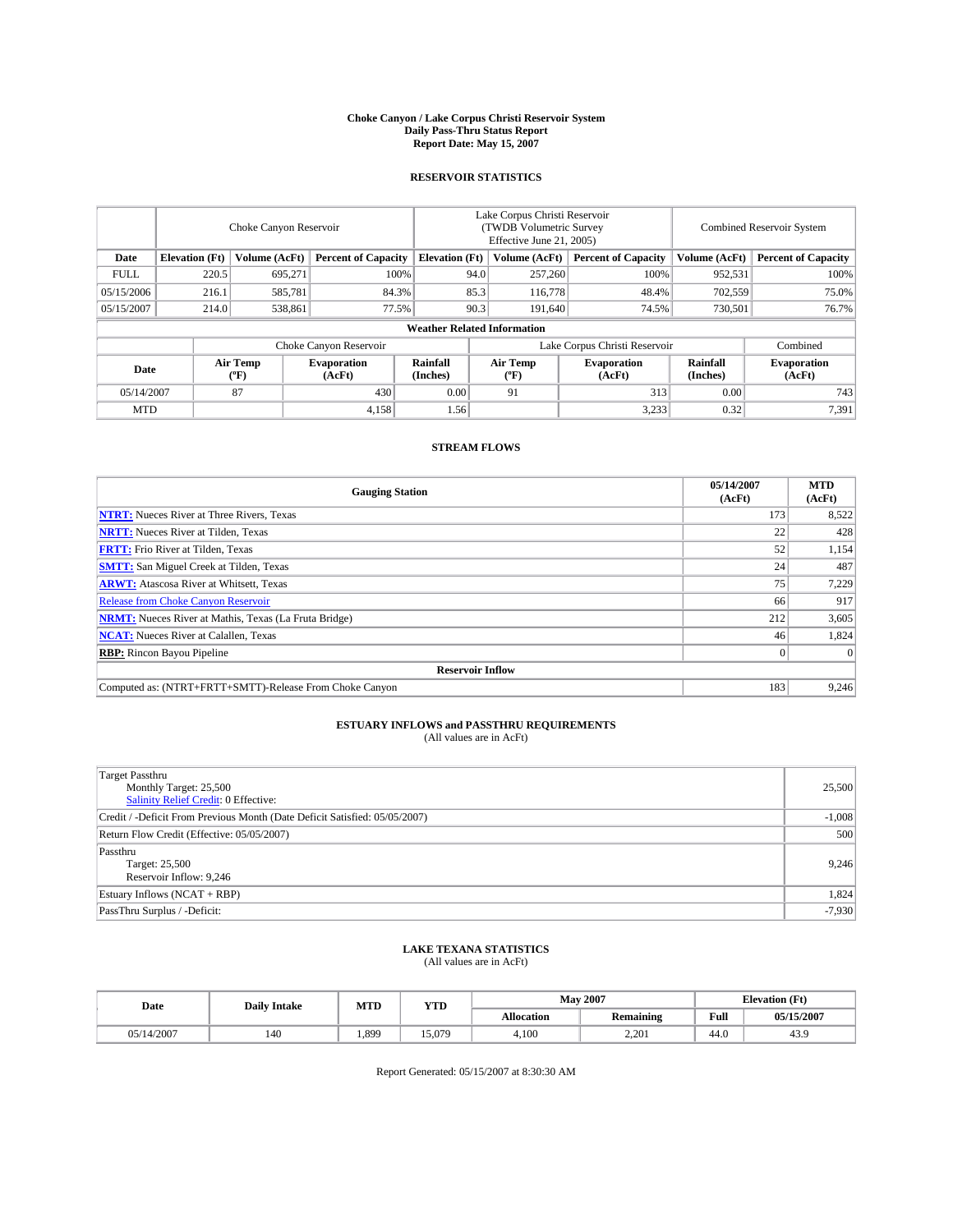#### **Choke Canyon / Lake Corpus Christi Reservoir System Daily Pass-Thru Status Report Report Date: May 16, 2007**

### **RESERVOIR STATISTICS**

|             | Choke Canyon Reservoir             |                         |                              |                       | Lake Corpus Christi Reservoir<br>(TWDB Volumetric Survey<br>Effective June 21, 2005) |                                           |                               |                      | <b>Combined Reservoir System</b> |  |  |
|-------------|------------------------------------|-------------------------|------------------------------|-----------------------|--------------------------------------------------------------------------------------|-------------------------------------------|-------------------------------|----------------------|----------------------------------|--|--|
| Date        | <b>Elevation</b> (Ft)              | Volume (AcFt)           | <b>Percent of Capacity</b>   | <b>Elevation</b> (Ft) |                                                                                      | Volume (AcFt)                             | <b>Percent of Capacity</b>    | Volume (AcFt)        | <b>Percent of Capacity</b>       |  |  |
| <b>FULL</b> | 220.5                              | 695.271                 | 100%                         |                       | 94.0                                                                                 | 257,260                                   | 100%                          | 952,531              | 100%                             |  |  |
| 05/16/2006  | 216.0                              | 584,610                 | 84.1%                        |                       | 85.2                                                                                 | 115,503                                   | 47.9%                         | 700,113              | 74.8%                            |  |  |
| 05/16/2007  | 214.0                              | 537,971                 | 77.4%                        |                       | 90.2                                                                                 | 191.136                                   | 74.3%                         | 729.107              | 76.5%                            |  |  |
|             | <b>Weather Related Information</b> |                         |                              |                       |                                                                                      |                                           |                               |                      |                                  |  |  |
|             |                                    |                         | Choke Canyon Reservoir       |                       |                                                                                      |                                           | Lake Corpus Christi Reservoir |                      | Combined                         |  |  |
| Date        |                                    | <b>Air Temp</b><br>(°F) | <b>Evaporation</b><br>(AcFt) | Rainfall<br>(Inches)  |                                                                                      | Air Temp<br>$({}^{\mathrm{o}}\mathrm{F})$ | <b>Evaporation</b><br>(AcFt)  | Rainfall<br>(Inches) | <b>Evaporation</b><br>(AcFt)     |  |  |
| 05/15/2007  |                                    | 88                      | 403                          | 0.00                  |                                                                                      | 90                                        | 254                           | 0.00                 | 657                              |  |  |
| <b>MTD</b>  |                                    |                         | 4,561                        | 1.56                  |                                                                                      |                                           | 3,487                         | 0.32                 | 8,048                            |  |  |

## **STREAM FLOWS**

| <b>Gauging Station</b>                                       | 05/15/2007<br>(AcFt) | <b>MTD</b><br>(AcFt) |
|--------------------------------------------------------------|----------------------|----------------------|
| <b>NTRT:</b> Nueces River at Three Rivers, Texas             | 125                  | 8,647                |
| <b>NRTT:</b> Nueces River at Tilden, Texas                   | 22                   | 450                  |
| <b>FRTT:</b> Frio River at Tilden, Texas                     | 48                   | 1,202                |
| <b>SMTT:</b> San Miguel Creek at Tilden, Texas               | 10                   | 497                  |
| <b>ARWT:</b> Atascosa River at Whitsett, Texas               | 58                   | 7,287                |
| <b>Release from Choke Canyon Reservoir</b>                   | 66                   | 983                  |
| <b>NRMT:</b> Nueces River at Mathis, Texas (La Fruta Bridge) | 234                  | 3,839                |
| <b>NCAT:</b> Nueces River at Calallen, Texas                 |                      | 1,829                |
| <b>RBP:</b> Rincon Bayou Pipeline                            |                      | $\Omega$             |
| <b>Reservoir Inflow</b>                                      |                      |                      |
| Computed as: (NTRT+FRTT+SMTT)-Release From Choke Canyon      | 117                  | 9,363                |

# **ESTUARY INFLOWS and PASSTHRU REQUIREMENTS**<br>(All values are in AcFt)

| <b>Target Passthru</b><br>Monthly Target: 25,500<br>Salinity Relief Credit: 0 Effective: | 25,500   |
|------------------------------------------------------------------------------------------|----------|
| Credit / -Deficit From Previous Month (Date Deficit Satisfied: 05/05/2007)               | $-1,008$ |
| Return Flow Credit (Effective: 05/05/2007)                                               | 500      |
| Passthru<br>Target: 25,500<br>Reservoir Inflow: 9,363                                    | 9,363    |
| Estuary Inflows (NCAT + RBP)                                                             | 1,829    |
| PassThru Surplus / -Deficit:                                                             | $-8,042$ |

## **LAKE TEXANA STATISTICS** (All values are in AcFt)

| Date            | <b>Daily Intake</b> | MTD   | <b>YTD</b>       |                   | <b>May 2007</b>  | <b>Elevation</b> (Ft) |            |
|-----------------|---------------------|-------|------------------|-------------------|------------------|-----------------------|------------|
|                 |                     |       |                  | <b>Allocation</b> | <b>Remaining</b> | Full                  | 05/16/2007 |
| /15/2007<br>n5/ | 140                 | 2.039 | 15 210<br>17.413 | 4.100             | 2.061            | 44.0                  | 43.8       |

Report Generated: 05/16/2007 at 8:28:16 AM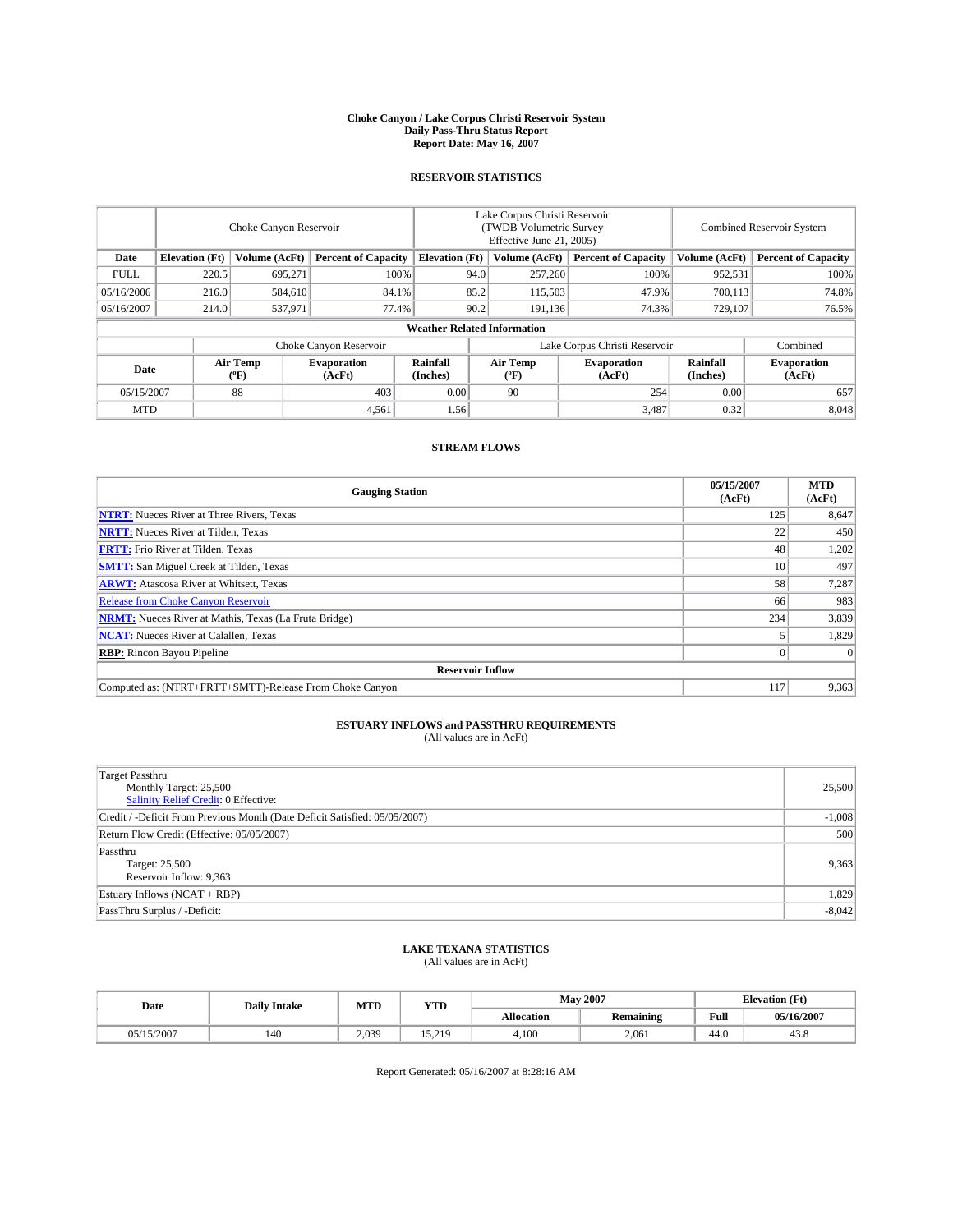#### **Choke Canyon / Lake Corpus Christi Reservoir System Daily Pass-Thru Status Report Report Date: May 17, 2007**

### **RESERVOIR STATISTICS**

|             | Choke Canyon Reservoir             |                  |                              |                       | Lake Corpus Christi Reservoir<br>(TWDB Volumetric Survey<br>Effective June 21, 2005) |                  |                               | Combined Reservoir System |                              |  |
|-------------|------------------------------------|------------------|------------------------------|-----------------------|--------------------------------------------------------------------------------------|------------------|-------------------------------|---------------------------|------------------------------|--|
| Date        | <b>Elevation</b> (Ft)              | Volume (AcFt)    | <b>Percent of Capacity</b>   | <b>Elevation</b> (Ft) |                                                                                      | Volume (AcFt)    | <b>Percent of Capacity</b>    | Volume (AcFt)             | <b>Percent of Capacity</b>   |  |
| <b>FULL</b> | 220.5                              | 695,271          |                              | 100%                  | 94.0                                                                                 | 257,260          | 100%                          | 952,531                   | 100%                         |  |
| 05/17/2006  | 216.0                              | 584,141          | 84.0%                        |                       | 85.1                                                                                 | 114,995          | 47.7%                         | 699,136                   | 74.7%                        |  |
| 05/17/2007  | 214.0                              | 537,526          | 77.3%                        |                       | 90.2                                                                                 | 190.968          | 74.2%                         | 728,494                   | 76.5%                        |  |
|             | <b>Weather Related Information</b> |                  |                              |                       |                                                                                      |                  |                               |                           |                              |  |
|             |                                    |                  | Choke Canyon Reservoir       |                       |                                                                                      |                  | Lake Corpus Christi Reservoir |                           | Combined                     |  |
| Date        |                                    | Air Temp<br>(°F) | <b>Evaporation</b><br>(AcFt) | Rainfall<br>(Inches)  |                                                                                      | Air Temp<br>("F) | <b>Evaporation</b><br>(AcFt)  | Rainfall<br>(Inches)      | <b>Evaporation</b><br>(AcFt) |  |
| 05/16/2007  |                                    | 86               | 390                          | 0.00                  |                                                                                      | 88               | 352                           | 0.00                      | 742                          |  |
| <b>MTD</b>  |                                    |                  | 4,951                        | 1.56                  |                                                                                      |                  | 3,839                         | 0.32                      | 8,790                        |  |

## **STREAM FLOWS**

| <b>Gauging Station</b>                                       | 05/16/2007<br>(AcFt) | <b>MTD</b><br>(AcFt) |
|--------------------------------------------------------------|----------------------|----------------------|
| <b>NTRT:</b> Nueces River at Three Rivers, Texas             | 109                  | 8,756                |
| <b>NRTT:</b> Nueces River at Tilden, Texas                   | 20                   | 469                  |
| <b>FRTT:</b> Frio River at Tilden, Texas                     | 34                   | 1,235                |
| <b>SMTT:</b> San Miguel Creek at Tilden, Texas               |                      | 502                  |
| <b>ARWT:</b> Atascosa River at Whitsett, Texas               | 58                   | 7,345                |
| <b>Release from Choke Canyon Reservoir</b>                   | 66                   | 1,048                |
| <b>NRMT:</b> Nueces River at Mathis, Texas (La Fruta Bridge) | 272                  | 4,111                |
| <b>NCAT:</b> Nueces River at Calallen, Texas                 |                      | 1,829                |
| <b>RBP:</b> Rincon Bayou Pipeline                            |                      | $\Omega$             |
| <b>Reservoir Inflow</b>                                      |                      |                      |
| Computed as: (NTRT+FRTT+SMTT)-Release From Choke Canyon      | 82                   | 9,445                |

# **ESTUARY INFLOWS and PASSTHRU REQUIREMENTS**<br>(All values are in AcFt)

| <b>Target Passthru</b><br>Monthly Target: 25,500<br>Salinity Relief Credit: 0 Effective: | 25,500   |
|------------------------------------------------------------------------------------------|----------|
| Credit / -Deficit From Previous Month (Date Deficit Satisfied: 05/05/2007)               | $-1,008$ |
| Return Flow Credit (Effective: 05/05/2007)                                               | 500      |
| Passthru<br>Target: 25,500<br>Reservoir Inflow: 9,445                                    | 9,445    |
| Estuary Inflows (NCAT + RBP)                                                             | 1,829    |
| PassThru Surplus / -Deficit:                                                             | $-8,123$ |

## **LAKE TEXANA STATISTICS** (All values are in AcFt)

| Date       | <b>Daily Intake</b> | MTD   | <b>YTD</b> |                   | <b>May 2007</b>  |      | <b>Elevation</b> (Ft) |
|------------|---------------------|-------|------------|-------------------|------------------|------|-----------------------|
|            |                     |       |            | <b>Allocation</b> | <b>Remaining</b> | Full | 05/17/2007            |
| 05/16/2007 | 141                 | 2,180 | 15.360     | 4.100             | .920             | 44.0 | 40.                   |

Report Generated: 05/17/2007 at 8:32:37 AM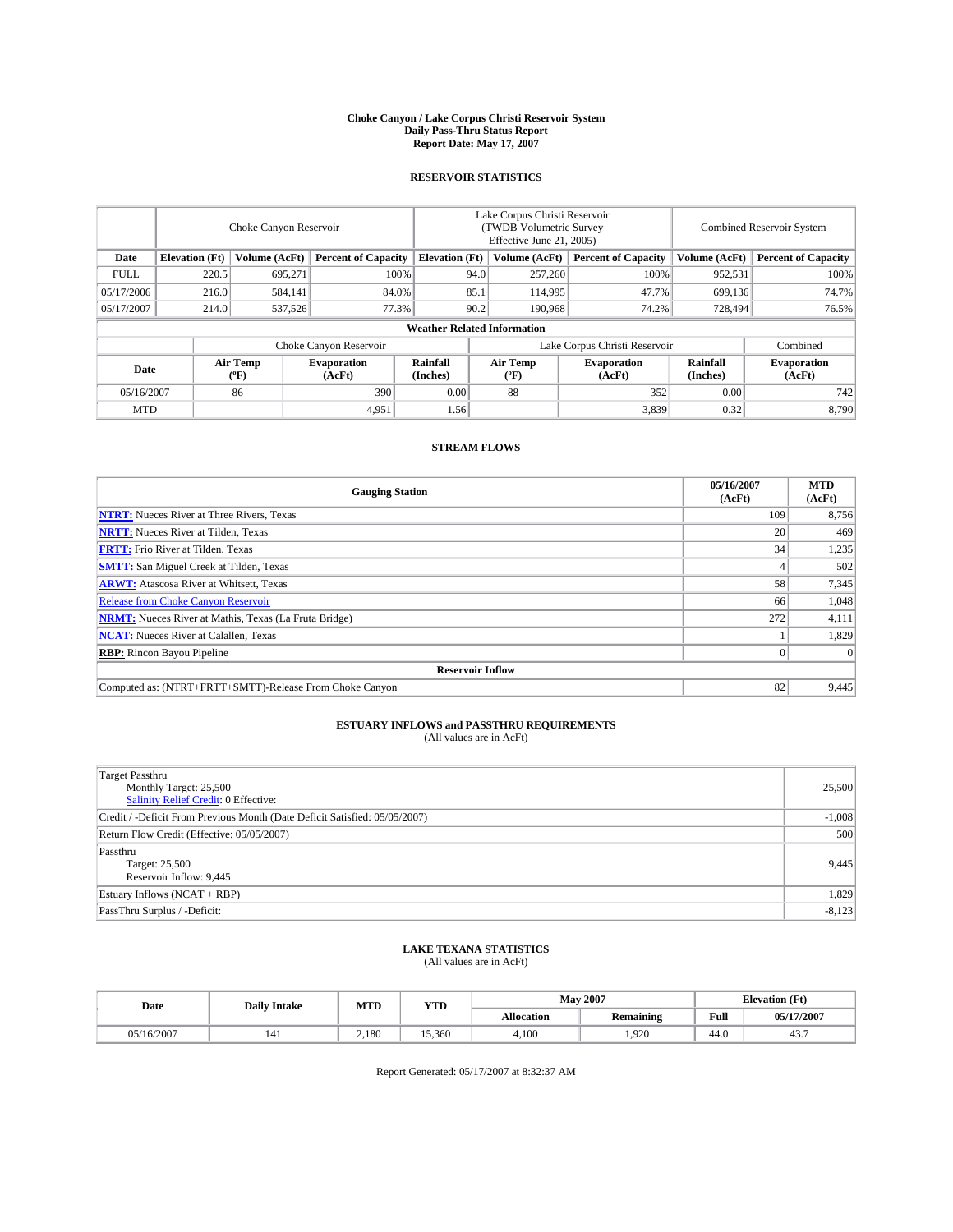#### **Choke Canyon / Lake Corpus Christi Reservoir System Daily Pass-Thru Status Report Report Date: May 18, 2007**

### **RESERVOIR STATISTICS**

|             | Choke Canyon Reservoir             |                  |                              |                       | Lake Corpus Christi Reservoir<br>(TWDB Volumetric Survey<br>Effective June 21, 2005) |                  |                               |                      | Combined Reservoir System    |  |  |
|-------------|------------------------------------|------------------|------------------------------|-----------------------|--------------------------------------------------------------------------------------|------------------|-------------------------------|----------------------|------------------------------|--|--|
| Date        | <b>Elevation</b> (Ft)              | Volume (AcFt)    | <b>Percent of Capacity</b>   | <b>Elevation</b> (Ft) |                                                                                      | Volume (AcFt)    | <b>Percent of Capacity</b>    | Volume (AcFt)        | <b>Percent of Capacity</b>   |  |  |
| <b>FULL</b> | 220.5                              | 695,271          | 100%                         |                       | 94.0                                                                                 | 257,260          | 100%                          | 952,531              | 100%                         |  |  |
| 05/18/2006  | 216.0                              | 583,434          | 83.9%                        |                       | 85.1                                                                                 | 114,362          | 47.4%                         | 697,796              | 74.5%                        |  |  |
| 05/18/2007  | 214.0                              | 538,416          | 77.4%                        |                       | 90.2                                                                                 | 190.129          | 73.9%                         | 728,545              | 76.5%                        |  |  |
|             | <b>Weather Related Information</b> |                  |                              |                       |                                                                                      |                  |                               |                      |                              |  |  |
|             |                                    |                  | Choke Canyon Reservoir       |                       |                                                                                      |                  | Lake Corpus Christi Reservoir |                      | Combined                     |  |  |
| Date        |                                    | Air Temp<br>(°F) | <b>Evaporation</b><br>(AcFt) | Rainfall<br>(Inches)  |                                                                                      | Air Temp<br>("F) | <b>Evaporation</b><br>(AcFt)  | Rainfall<br>(Inches) | <b>Evaporation</b><br>(AcFt) |  |  |
| 05/17/2007  |                                    | 81               | 312                          | 0.00                  |                                                                                      | 84               | 332                           | 0.00                 | 644                          |  |  |
| <b>MTD</b>  |                                    |                  | 5,263                        | 1.56                  |                                                                                      |                  | 4,171                         | 0.32                 | 9,434                        |  |  |

## **STREAM FLOWS**

| <b>Gauging Station</b>                                       | 05/17/2007<br>(AcFt) | <b>MTD</b><br>(AcFt) |
|--------------------------------------------------------------|----------------------|----------------------|
| <b>NTRT:</b> Nueces River at Three Rivers, Texas             | 105                  | 8,861                |
| <b>NRTT:</b> Nueces River at Tilden, Texas                   | 461                  | 930                  |
| <b>FRTT:</b> Frio River at Tilden, Texas                     | 24 <sub>1</sub>      | 1,259                |
| <b>SMTT:</b> San Miguel Creek at Tilden, Texas               |                      | 503                  |
| <b>ARWT:</b> Atascosa River at Whitsett, Texas               | 48                   | 7,392                |
| <b>Release from Choke Canyon Reservoir</b>                   | 66                   | 1,114                |
| <b>NRMT:</b> Nueces River at Mathis, Texas (La Fruta Bridge) | 272                  | 4,383                |
| <b>NCAT:</b> Nueces River at Calallen, Texas                 | 18                   | 1,848                |
| <b>RBP:</b> Rincon Bayou Pipeline                            |                      | $\Omega$             |
| <b>Reservoir Inflow</b>                                      |                      |                      |
| Computed as: (NTRT+FRTT+SMTT)-Release From Choke Canyon      | 65                   | 9.510                |

# **ESTUARY INFLOWS and PASSTHRU REQUIREMENTS**<br>(All values are in AcFt)

| <b>Target Passthru</b><br>Monthly Target: 25,500<br>Salinity Relief Credit: 0 Effective: | 25,500   |
|------------------------------------------------------------------------------------------|----------|
| Credit / -Deficit From Previous Month (Date Deficit Satisfied: 05/05/2007)               | $-1,008$ |
| Return Flow Credit (Effective: 05/05/2007)                                               | 500      |
| Passthru<br>Target: 25,500<br>Reservoir Inflow: 9,510                                    | 9,510    |
| Estuary Inflows (NCAT + RBP)                                                             | 1,848    |
| PassThru Surplus / -Deficit:                                                             | $-8,170$ |

## **LAKE TEXANA STATISTICS** (All values are in AcFt)

| Date       | <b>Daily Intake</b> | MTD              | <b>YTD</b> |                   | <b>May 2007</b>  |      | <b>Elevation</b> (Ft) |
|------------|---------------------|------------------|------------|-------------------|------------------|------|-----------------------|
|            |                     |                  |            | <b>Allocation</b> | <b>Remaining</b> | Full | 05/18/2007            |
| 05/17/2007 | 141                 | 2 32 1<br>2.JZ 1 | 15.501     | 4.100             | 770<br>          | 44.0 | 45.0                  |

Report Generated: 05/18/2007 at 8:20:34 AM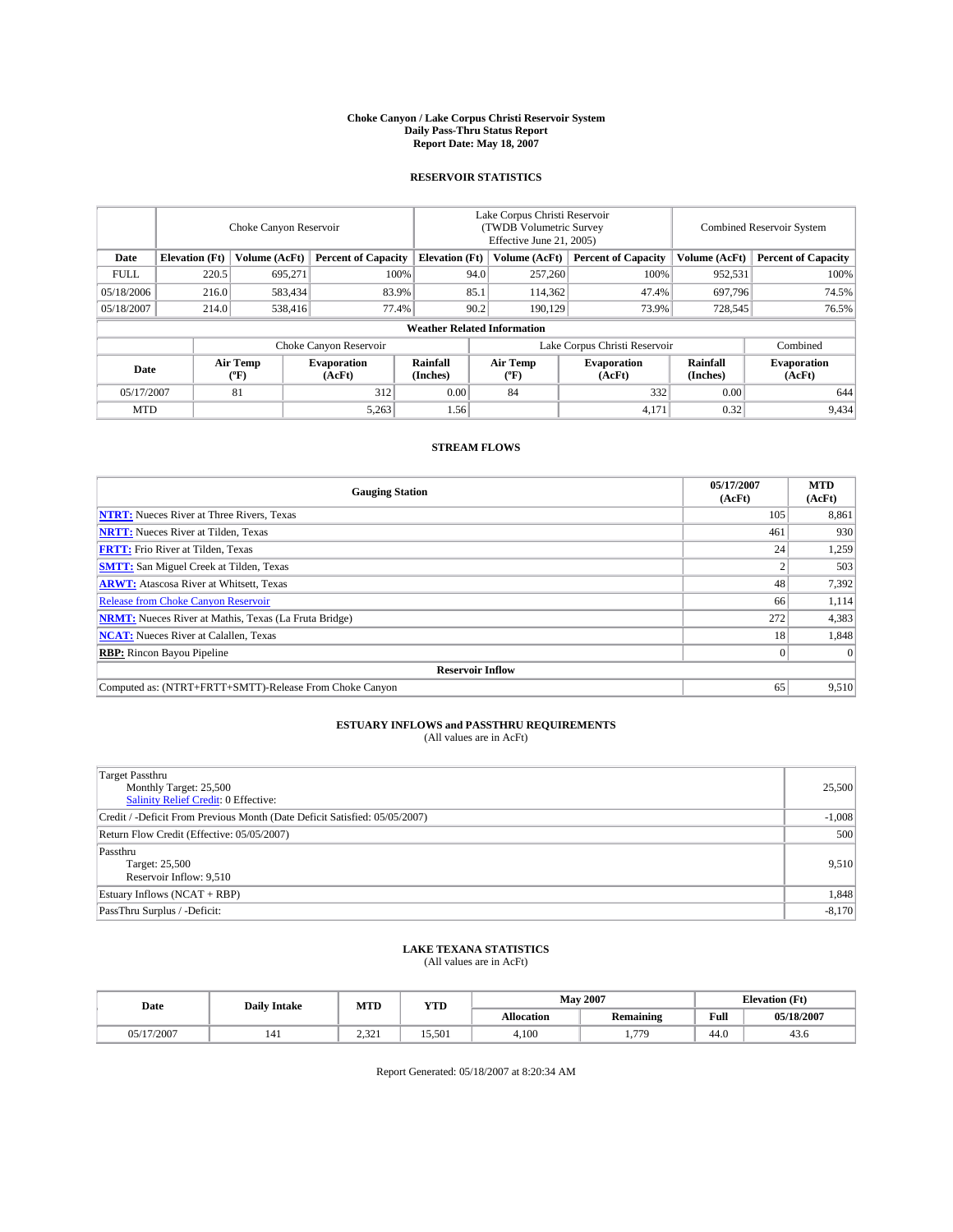#### **Choke Canyon / Lake Corpus Christi Reservoir System Daily Pass-Thru Status Report Report Date: May 19, 2007**

### **RESERVOIR STATISTICS**

|             | Choke Canyon Reservoir             |                  |                              |                       | Lake Corpus Christi Reservoir<br>(TWDB Volumetric Survey<br>Effective June 21, 2005) |                  |                               | Combined Reservoir System |                              |  |
|-------------|------------------------------------|------------------|------------------------------|-----------------------|--------------------------------------------------------------------------------------|------------------|-------------------------------|---------------------------|------------------------------|--|
| Date        | <b>Elevation</b> (Ft)              | Volume (AcFt)    | <b>Percent of Capacity</b>   | <b>Elevation</b> (Ft) |                                                                                      | Volume (AcFt)    | <b>Percent of Capacity</b>    | Volume (AcFt)             | <b>Percent of Capacity</b>   |  |
| <b>FULL</b> | 220.5                              | 695,271          | 100%                         |                       | 94.0                                                                                 | 257,260          | 100%                          | 952,531                   | 100%                         |  |
| 05/19/2006  | 216.0                              | 582,725          | 83.8%                        |                       | 85.0                                                                                 | 113,354          | 47.0%                         | 696,079                   | 74.3%                        |  |
| 05/19/2007  | 214.0                              | 538,639          | 77.5%                        |                       | 90.1                                                                                 | 189.292          | 73.6%                         | 727,931                   | 76.4%                        |  |
|             | <b>Weather Related Information</b> |                  |                              |                       |                                                                                      |                  |                               |                           |                              |  |
|             |                                    |                  | Choke Canyon Reservoir       |                       |                                                                                      |                  | Lake Corpus Christi Reservoir |                           | Combined                     |  |
| Date        |                                    | Air Temp<br>(°F) | <b>Evaporation</b><br>(AcFt) | Rainfall<br>(Inches)  |                                                                                      | Air Temp<br>("F) | <b>Evaporation</b><br>(AcFt)  | Rainfall<br>(Inches)      | <b>Evaporation</b><br>(AcFt) |  |
| 05/18/2007  |                                    | 77               | 247                          | 0.00                  |                                                                                      | 77               | 117                           | 0.00                      | 364                          |  |
| <b>MTD</b>  |                                    |                  | 5,510                        | 1.56                  |                                                                                      |                  | 4,288                         | 0.32                      | 9,798                        |  |

## **STREAM FLOWS**

| <b>Gauging Station</b>                                       | 05/18/2007<br>(AcFt) | <b>MTD</b><br>(AcFt) |
|--------------------------------------------------------------|----------------------|----------------------|
| <b>NTRT:</b> Nueces River at Three Rivers, Texas             | 254                  | 9,115                |
| <b>NRTT:</b> Nueces River at Tilden, Texas                   | 1.020                | 1,950                |
| <b>FRTT:</b> Frio River at Tilden, Texas                     | 16                   | 1,276                |
| <b>SMTT:</b> San Miguel Creek at Tilden, Texas               |                      | 503                  |
| <b>ARWT:</b> Atascosa River at Whitsett, Texas               | 44                   | 7,436                |
| <b>Release from Choke Canyon Reservoir</b>                   | 66                   | 1,179                |
| <b>NRMT:</b> Nueces River at Mathis, Texas (La Fruta Bridge) | 272                  | 4,655                |
| <b>NCAT:</b> Nueces River at Calallen, Texas                 | 85                   | 1,933                |
| <b>RBP:</b> Rincon Bayou Pipeline                            |                      | $\Omega$             |
| <b>Reservoir Inflow</b>                                      |                      |                      |
| Computed as: (NTRT+FRTT+SMTT)-Release From Choke Canyon      | 205                  | 9,715                |

# **ESTUARY INFLOWS and PASSTHRU REQUIREMENTS**<br>(All values are in AcFt)

| <b>Target Passthru</b><br>Monthly Target: 25,500<br>Salinity Relief Credit: 0 Effective: | 25,500   |
|------------------------------------------------------------------------------------------|----------|
| Credit / -Deficit From Previous Month (Date Deficit Satisfied: 05/05/2007)               | $-1,008$ |
| Return Flow Credit (Effective: 05/05/2007)                                               | 500      |
| Passthru<br>Target: 25,500<br>Reservoir Inflow: 9,715                                    | 9,715    |
| Estuary Inflows (NCAT + RBP)                                                             | 1,933    |
| PassThru Surplus / -Deficit:                                                             | $-8,290$ |

## **LAKE TEXANA STATISTICS** (All values are in AcFt)

| Date       | <b>Daily Intake</b> | MTD   | <b>YTD</b> |                   | <b>May 2007</b>  | <b>Elevation</b> (Ft) |            |
|------------|---------------------|-------|------------|-------------------|------------------|-----------------------|------------|
|            |                     |       |            | <b>Allocation</b> | <b>Remaining</b> | Full                  | 05/19/2007 |
| 05/18/2007 | 142                 | 2.462 | 15.643     | 4.100             | .638             | 44.0                  | 43.5       |

Report Generated: 05/19/2007 at 7:58:40 AM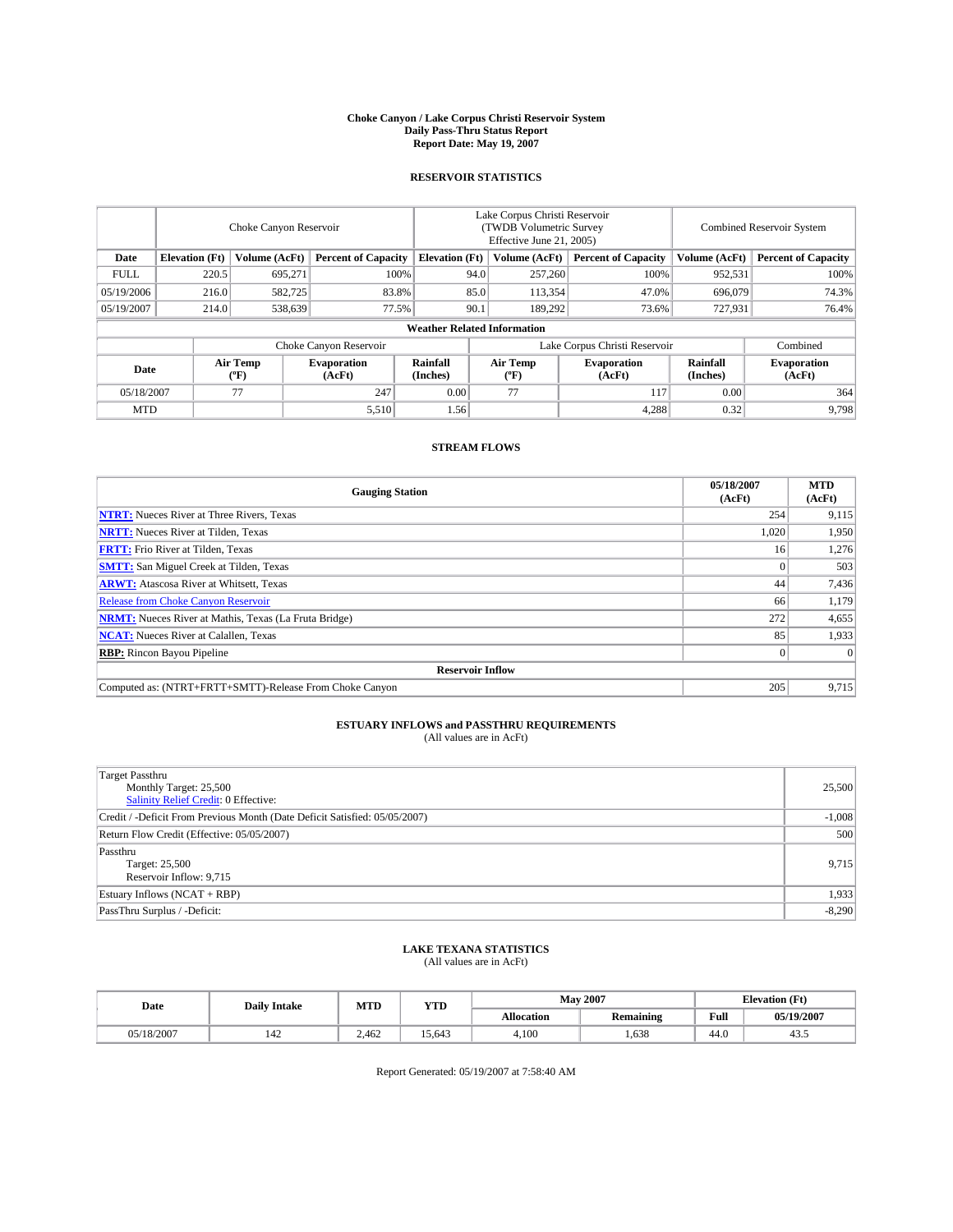#### **Choke Canyon / Lake Corpus Christi Reservoir System Daily Pass-Thru Status Report Report Date: May 20, 2007**

### **RESERVOIR STATISTICS**

|             | Choke Canyon Reservoir             |                  |                              |                       | Lake Corpus Christi Reservoir<br>(TWDB Volumetric Survey<br>Effective June 21, 2005) |                  |                               |                      | Combined Reservoir System    |  |  |
|-------------|------------------------------------|------------------|------------------------------|-----------------------|--------------------------------------------------------------------------------------|------------------|-------------------------------|----------------------|------------------------------|--|--|
| Date        | <b>Elevation</b> (Ft)              | Volume (AcFt)    | <b>Percent of Capacity</b>   | <b>Elevation</b> (Ft) |                                                                                      | Volume (AcFt)    | <b>Percent of Capacity</b>    | Volume (AcFt)        | <b>Percent of Capacity</b>   |  |  |
| <b>FULL</b> | 220.5                              | 695,271          |                              | 100%                  | 94.0                                                                                 | 257,260          | 100%                          | 952,531              | 100%                         |  |  |
| 05/20/2006  | 215.9                              | 581,779          | 83.7%                        |                       | 85.0                                                                                 | 112,977          | 46.8%                         | 694,756              | 74.2%                        |  |  |
| 05/20/2007  | 214.0                              | 538,416          | 77.4%                        |                       | 90.1                                                                                 | 189,459          | 73.6%                         | 727,875              | 76.4%                        |  |  |
|             | <b>Weather Related Information</b> |                  |                              |                       |                                                                                      |                  |                               |                      |                              |  |  |
|             |                                    |                  | Choke Canyon Reservoir       |                       |                                                                                      |                  | Lake Corpus Christi Reservoir |                      | Combined                     |  |  |
| Date        |                                    | Air Temp<br>(°F) | <b>Evaporation</b><br>(AcFt) | Rainfall<br>(Inches)  |                                                                                      | Air Temp<br>("F) | <b>Evaporation</b><br>(AcFt)  | Rainfall<br>(Inches) | <b>Evaporation</b><br>(AcFt) |  |  |
| 05/19/2007  |                                    | 82               | 364                          | 0.00                  |                                                                                      | 84               | 332                           | 0.00                 | 696                          |  |  |
| <b>MTD</b>  |                                    |                  | 5,874                        | 1.56                  |                                                                                      |                  | 4,620                         | 0.32                 | 10,494                       |  |  |

## **STREAM FLOWS**

| <b>Gauging Station</b>                                       | 05/19/2007<br>(AcFt) | <b>MTD</b><br>(AcFt) |
|--------------------------------------------------------------|----------------------|----------------------|
| <b>NTRT:</b> Nueces River at Three Rivers, Texas             | 869                  | 9,985                |
| <b>NRTT:</b> Nueces River at Tilden, Texas                   | 1,219                | 3,169                |
| <b>FRTT:</b> Frio River at Tilden, Texas                     | 14                   | 1,290                |
| <b>SMTT:</b> San Miguel Creek at Tilden, Texas               |                      | 503                  |
| <b>ARWT:</b> Atascosa River at Whitsett, Texas               | 42                   | 7,477                |
| <b>Release from Choke Canyon Reservoir</b>                   | 66                   | 1,245                |
| <b>NRMT:</b> Nueces River at Mathis, Texas (La Fruta Bridge) | 272                  | 4,927                |
| <b>NCAT:</b> Nueces River at Calallen, Texas                 | 113                  | 2,046                |
| <b>RBP:</b> Rincon Bayou Pipeline                            |                      | $\Omega$             |
| <b>Reservoir Inflow</b>                                      |                      |                      |
| Computed as: (NTRT+FRTT+SMTT)-Release From Choke Canyon      | 818                  | 10,533               |

# **ESTUARY INFLOWS and PASSTHRU REQUIREMENTS**<br>(All values are in AcFt)

| <b>Target Passthru</b><br>Monthly Target: 25,500<br>Salinity Relief Credit: 0 Effective: | 25,500   |
|------------------------------------------------------------------------------------------|----------|
| Credit / -Deficit From Previous Month (Date Deficit Satisfied: 05/05/2007)               | $-1,008$ |
| Return Flow Credit (Effective: 05/05/2007)                                               | 500      |
| Passthru<br>Target: 25,500<br>Reservoir Inflow: 10,533                                   | 10,533   |
| Estuary Inflows (NCAT + RBP)                                                             | 2,046    |
| PassThru Surplus / -Deficit:                                                             | $-8,995$ |

## **LAKE TEXANA STATISTICS** (All values are in AcFt)

| Date       | <b>Daily Intake</b> | MTD   | <b>YTD</b> |                   | <b>May 2007</b>  | <b>Elevation</b> (Ft) |            |
|------------|---------------------|-------|------------|-------------------|------------------|-----------------------|------------|
|            |                     |       |            | <b>Allocation</b> | <b>Remaining</b> | Full                  | 05/20/2007 |
| 05/19/2007 | 142                 | 2.604 | 5.784      | 4.100             | ,496             | 44.0                  | 45.3       |

Report Generated: 05/20/2007 at 8:16:39 AM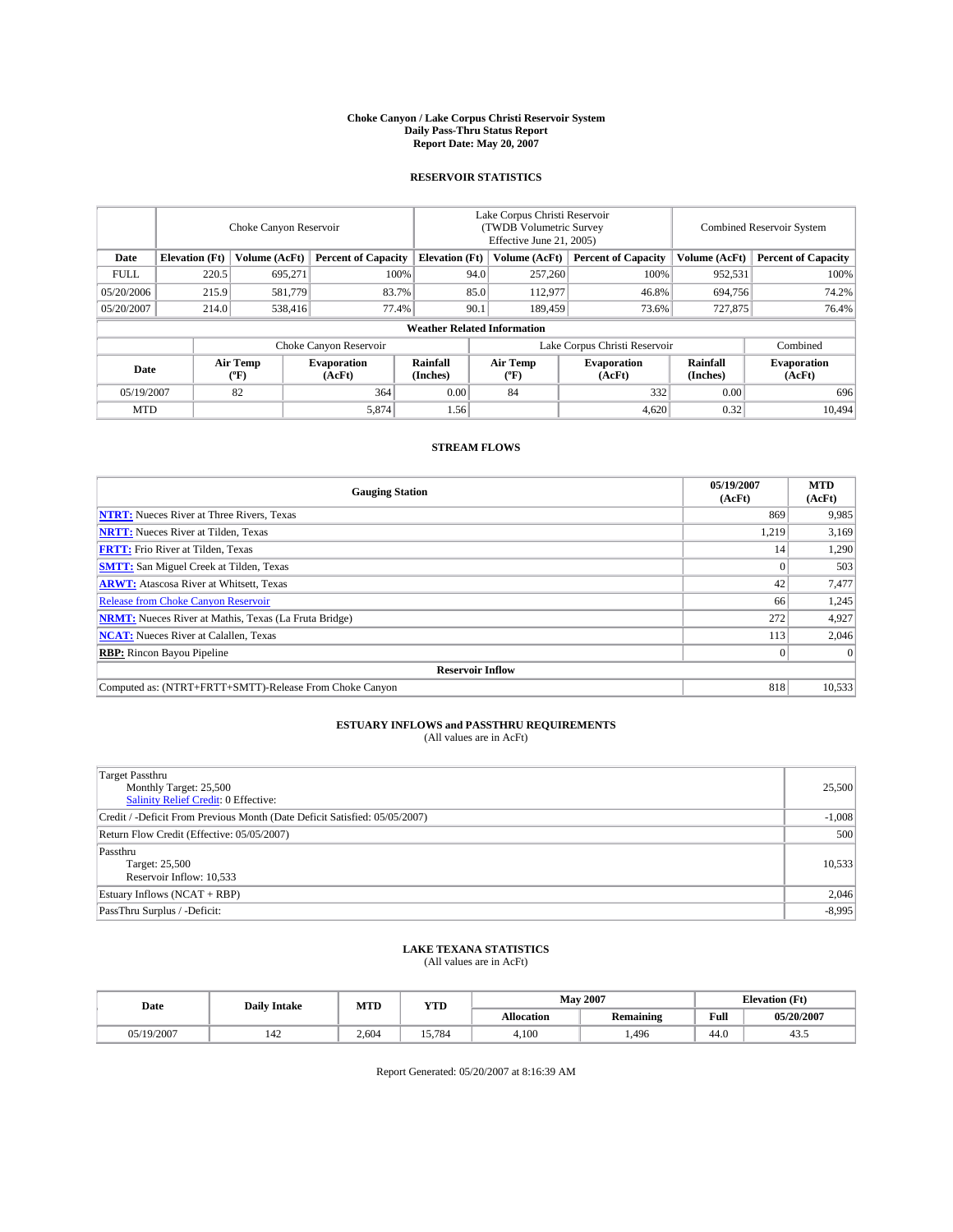#### **Choke Canyon / Lake Corpus Christi Reservoir System Daily Pass-Thru Status Report Report Date: May 21, 2007**

### **RESERVOIR STATISTICS**

|             | Choke Canyon Reservoir             |                         |                              |                       | Lake Corpus Christi Reservoir<br>(TWDB Volumetric Survey<br>Effective June 21, 2005) |                  |                               | <b>Combined Reservoir System</b> |                              |  |
|-------------|------------------------------------|-------------------------|------------------------------|-----------------------|--------------------------------------------------------------------------------------|------------------|-------------------------------|----------------------------------|------------------------------|--|
| Date        | <b>Elevation</b> (Ft)              | Volume (AcFt)           | <b>Percent of Capacity</b>   | <b>Elevation</b> (Ft) |                                                                                      | Volume (AcFt)    | <b>Percent of Capacity</b>    | Volume (AcFt)                    | <b>Percent of Capacity</b>   |  |
| <b>FULL</b> | 220.5                              | 695,271                 | 100%                         |                       | 94.0                                                                                 | 257,260          | 100%                          | 952,531                          | 100%                         |  |
| 05/21/2006  | 215.9                              | 581,309                 | 83.6%                        |                       | 85.0                                                                                 | 112,977          | 46.8%                         | 694,286                          | 74.1%                        |  |
| 05/21/2007  | 214.0                              | 537,971                 | 77.4%                        |                       | 90.2                                                                                 | 190.297          | 74.0%                         | 728,268                          | 76.5%                        |  |
|             | <b>Weather Related Information</b> |                         |                              |                       |                                                                                      |                  |                               |                                  |                              |  |
|             |                                    |                         | Choke Canyon Reservoir       |                       |                                                                                      |                  | Lake Corpus Christi Reservoir |                                  | Combined                     |  |
| Date        |                                    | <b>Air Temp</b><br>(°F) | <b>Evaporation</b><br>(AcFt) | Rainfall<br>(Inches)  |                                                                                      | Air Temp<br>("F) | <b>Evaporation</b><br>(AcFt)  | Rainfall<br>(Inches)             | <b>Evaporation</b><br>(AcFt) |  |
| 05/20/2007  |                                    | 77                      | 182                          | 0.01                  |                                                                                      | 77               | 137                           | 0.02                             | 319                          |  |
| <b>MTD</b>  |                                    |                         | 6,056                        | 1.57                  |                                                                                      |                  | 4,757                         | 0.34                             | 10,813                       |  |

## **STREAM FLOWS**

| <b>Gauging Station</b>                                       | 05/20/2007<br>(AcFt) | <b>MTD</b><br>(AcFt) |
|--------------------------------------------------------------|----------------------|----------------------|
| <b>NTRT:</b> Nueces River at Three Rivers, Texas             | 1,102                | 11,086               |
| <b>NRTT:</b> Nueces River at Tilden, Texas                   | 1,310                | 4,479                |
| <b>FRTT:</b> Frio River at Tilden, Texas                     | 20 <sub>1</sub>      | 1,310                |
| <b>SMTT:</b> San Miguel Creek at Tilden, Texas               |                      | 504                  |
| <b>ARWT:</b> Atascosa River at Whitsett, Texas               | 38                   | 7,515                |
| <b>Release from Choke Canyon Reservoir</b>                   | 66                   | 1,310                |
| <b>NRMT:</b> Nueces River at Mathis, Texas (La Fruta Bridge) | 272                  | 5,199                |
| <b>NCAT:</b> Nueces River at Calallen, Texas                 | 117                  | 2,163                |
| <b>RBP:</b> Rincon Bayou Pipeline                            |                      | $\Omega$             |
| <b>Reservoir Inflow</b>                                      |                      |                      |
| Computed as: (NTRT+FRTT+SMTT)-Release From Choke Canyon      | 1.056                | 11,589               |

# **ESTUARY INFLOWS and PASSTHRU REQUIREMENTS**<br>(All values are in AcFt)

| <b>Target Passthru</b><br>Monthly Target: 25,500<br>Salinity Relief Credit: 0 Effective: | 25,500   |
|------------------------------------------------------------------------------------------|----------|
| Credit / -Deficit From Previous Month (Date Deficit Satisfied: 05/05/2007)               | $-1,008$ |
| Return Flow Credit (Effective: 05/05/2007)                                               | 500      |
| Passthru<br>Target: 25,500<br>Reservoir Inflow: 11,589                                   | 11,589   |
| Estuary Inflows (NCAT + RBP)                                                             | 2,163    |
| PassThru Surplus / -Deficit:                                                             | $-9,934$ |

## **LAKE TEXANA STATISTICS** (All values are in AcFt)

| Date       | <b>Daily Intake</b> | MTD   | <b>YTD</b> |                   | <b>May 2007</b>  | <b>Elevation</b> (Ft) |            |
|------------|---------------------|-------|------------|-------------------|------------------|-----------------------|------------|
|            |                     |       |            | <b>Allocation</b> | <b>Remaining</b> | Full                  | 05/21/2007 |
| 05/20/2007 | 142                 | 2.746 | 15.926     | 4.100             | 1.354            | 44.0                  | 45.3       |

Report Generated: 05/21/2007 at 8:46:40 AM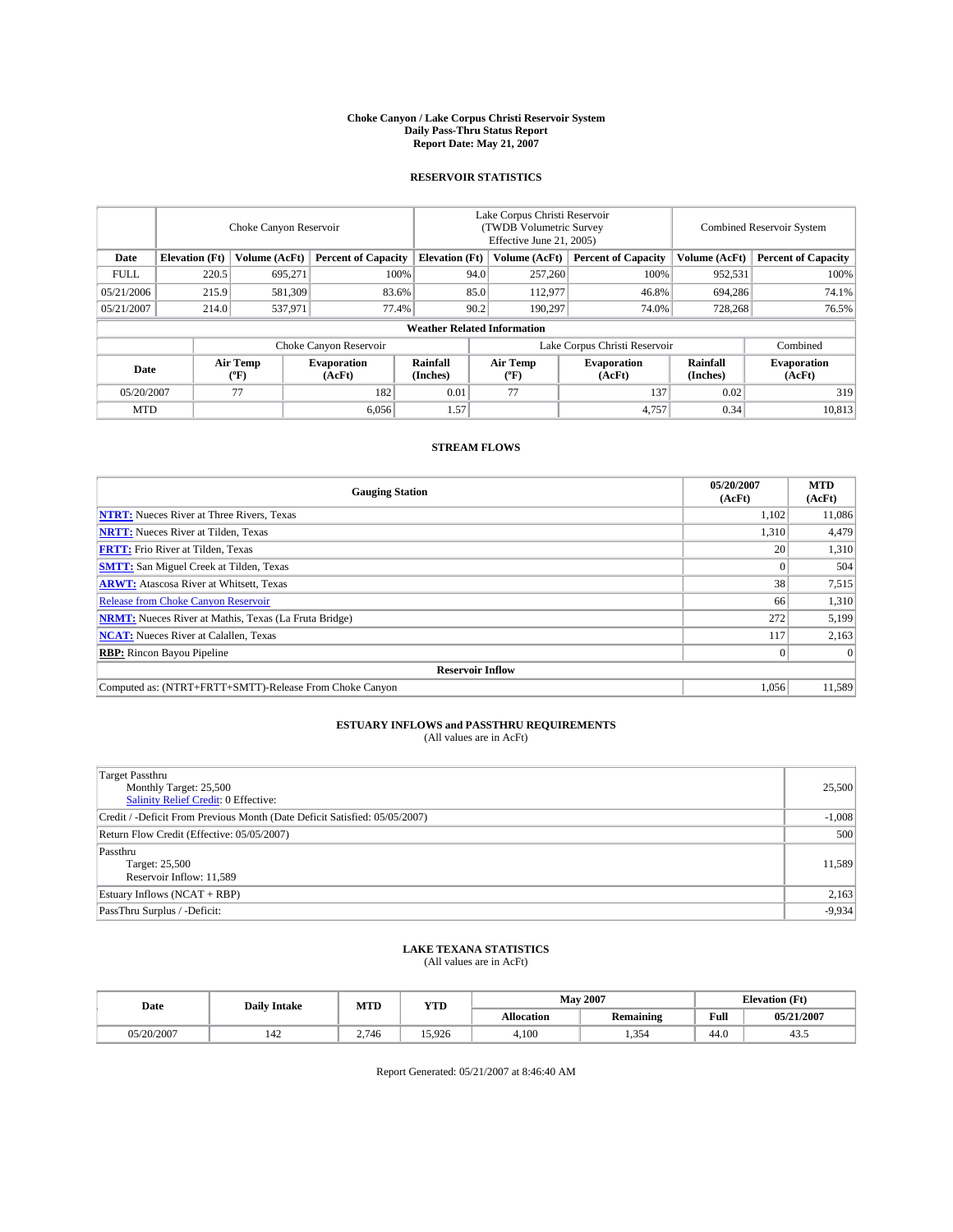#### **Choke Canyon / Lake Corpus Christi Reservoir System Daily Pass-Thru Status Report Report Date: May 22, 2007**

### **RESERVOIR STATISTICS**

|             | Choke Canyon Reservoir |                  |                              |                                    | Lake Corpus Christi Reservoir<br>(TWDB Volumetric Survey<br>Effective June 21, 2005) |                  |                               |                      | Combined Reservoir System    |  |  |
|-------------|------------------------|------------------|------------------------------|------------------------------------|--------------------------------------------------------------------------------------|------------------|-------------------------------|----------------------|------------------------------|--|--|
| Date        | <b>Elevation</b> (Ft)  | Volume (AcFt)    | <b>Percent of Capacity</b>   | <b>Elevation</b> (Ft)              |                                                                                      | Volume (AcFt)    | <b>Percent of Capacity</b>    | Volume (AcFt)        | <b>Percent of Capacity</b>   |  |  |
| <b>FULL</b> | 220.5                  | 695,271          |                              | 100%                               | 94.0                                                                                 | 257,260          | 100%                          | 952,531              | 100%                         |  |  |
| 05/22/2006  | 215.9                  | 580,840          | 83.5%                        |                                    | 84.9                                                                                 | 112,477          | 46.6%                         | 693,317              | 74.0%                        |  |  |
| 05/22/2007  | 214.0                  | 538,639          | 77.5%                        |                                    | 90.2                                                                                 | 190.297          | 74.0%                         | 728,936              | 76.5%                        |  |  |
|             |                        |                  |                              | <b>Weather Related Information</b> |                                                                                      |                  |                               |                      |                              |  |  |
|             |                        |                  | Choke Canyon Reservoir       |                                    |                                                                                      |                  | Lake Corpus Christi Reservoir |                      | Combined                     |  |  |
| Date        |                        | Air Temp<br>(°F) | <b>Evaporation</b><br>(AcFt) | Rainfall<br>(Inches)               |                                                                                      | Air Temp<br>("F) | <b>Evaporation</b><br>(AcFt)  | Rainfall<br>(Inches) | <b>Evaporation</b><br>(AcFt) |  |  |
| 05/21/2007  |                        | 81               | 364                          | 0.80                               |                                                                                      | 85               | 205                           | 0.07                 | 569                          |  |  |
| <b>MTD</b>  |                        |                  | 6,420                        | 2.37                               |                                                                                      |                  | 4,962                         | 0.41                 | 11,382                       |  |  |

## **STREAM FLOWS**

| <b>Gauging Station</b>                                       | 05/21/2007<br>(AcFt) | <b>MTD</b><br>(AcFt) |
|--------------------------------------------------------------|----------------------|----------------------|
| <b>NTRT:</b> Nueces River at Three Rivers, Texas             | 1,233                | 12,319               |
| <b>NRTT:</b> Nueces River at Tilden, Texas                   | 1,360                | 5,839                |
| <b>FRTT:</b> Frio River at Tilden, Texas                     | 15                   | 1,325                |
| <b>SMTT:</b> San Miguel Creek at Tilden, Texas               |                      | 504                  |
| <b>ARWT:</b> Atascosa River at Whitsett, Texas               | 42                   | 7,557                |
| <b>Release from Choke Canyon Reservoir</b>                   | 66                   | 1,376                |
| <b>NRMT:</b> Nueces River at Mathis, Texas (La Fruta Bridge) | 272                  | 5,471                |
| <b>NCAT:</b> Nueces River at Calallen, Texas                 | 69                   | 2,233                |
| <b>RBP:</b> Rincon Bayou Pipeline                            |                      | $\Omega$             |
| <b>Reservoir Inflow</b>                                      |                      |                      |
| Computed as: (NTRT+FRTT+SMTT)-Release From Choke Canyon      | 1,183                | 12,772               |

# **ESTUARY INFLOWS and PASSTHRU REQUIREMENTS**<br>(All values are in AcFt)

| <b>Target Passthru</b><br>Monthly Target: 25,500<br>Salinity Relief Credit: 0 Effective: | 25,500    |
|------------------------------------------------------------------------------------------|-----------|
| Credit / -Deficit From Previous Month (Date Deficit Satisfied: 05/05/2007)               | $-1,008$  |
| Return Flow Credit (Effective: 05/05/2007)                                               | 500       |
| Passthru<br>Target: 25,500<br>Reservoir Inflow: 12,772                                   | 12,772    |
| Estuary Inflows (NCAT + RBP)                                                             | 2,233     |
| PassThru Surplus / -Deficit:                                                             | $-11,047$ |

## **LAKE TEXANA STATISTICS** (All values are in AcFt)

| Date       | <b>Daily Intake</b> | MTD   | <b>YTD</b> |                   | <b>May 2007</b>  |      | <b>Elevation</b> (Ft) |
|------------|---------------------|-------|------------|-------------------|------------------|------|-----------------------|
|            |                     |       |            | <b>Allocation</b> | <b>Remaining</b> | Full | 05/22/2007            |
| 05/21/2007 | 142                 | 2,888 | 16.069     | 4.100             | 010<br>1.414     | 44.0 | 45.4                  |

Report Generated: 05/22/2007 at 8:21:01 AM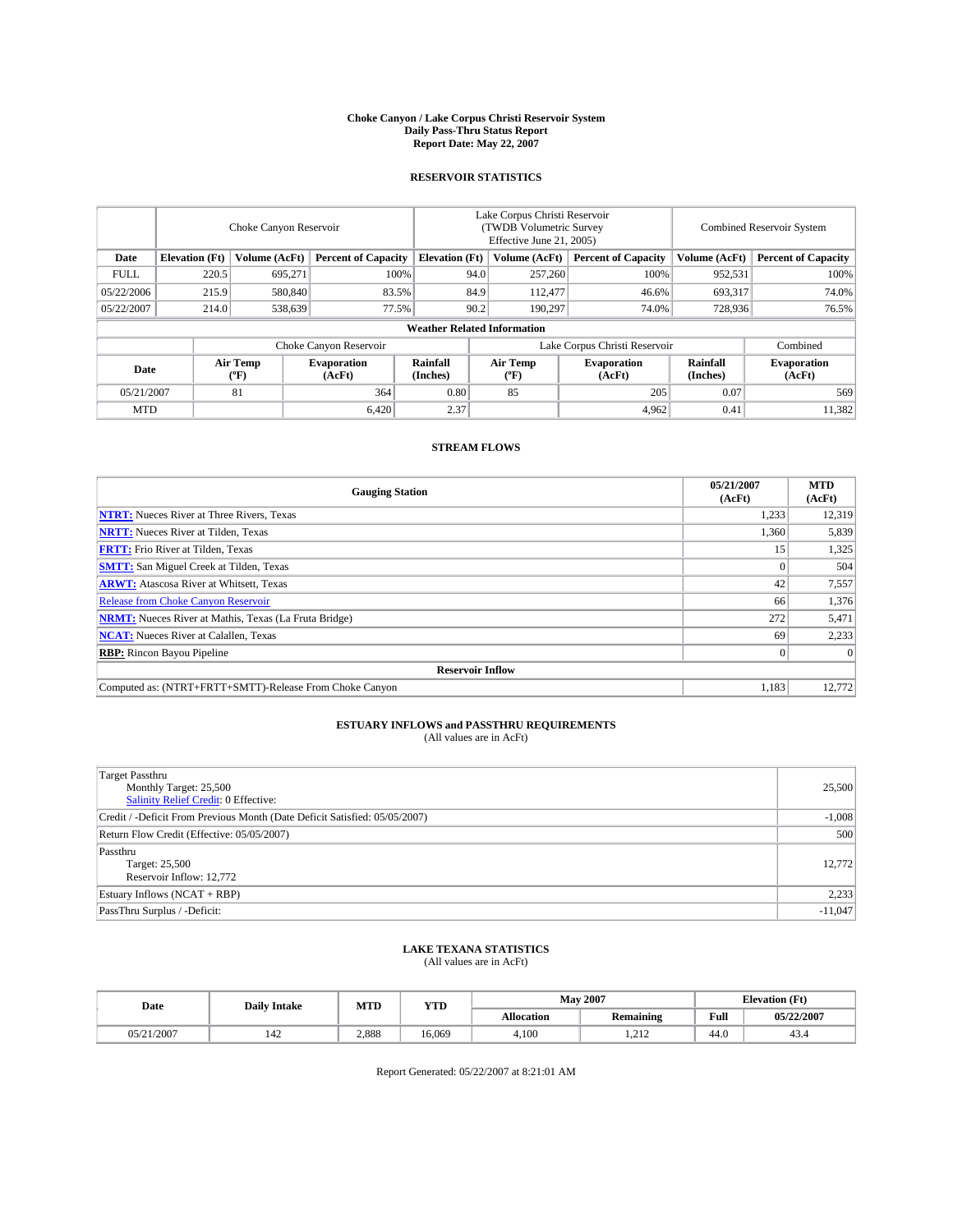#### **Choke Canyon / Lake Corpus Christi Reservoir System Daily Pass-Thru Status Report Report Date: May 23, 2007**

### **RESERVOIR STATISTICS**

|             | Choke Canyon Reservoir             |                  |                              |                       | Lake Corpus Christi Reservoir<br>(TWDB Volumetric Survey<br>Effective June 21, 2005) |                  |                               |                      | Combined Reservoir System    |  |  |
|-------------|------------------------------------|------------------|------------------------------|-----------------------|--------------------------------------------------------------------------------------|------------------|-------------------------------|----------------------|------------------------------|--|--|
| Date        | <b>Elevation</b> (Ft)              | Volume (AcFt)    | <b>Percent of Capacity</b>   | <b>Elevation</b> (Ft) |                                                                                      | Volume (AcFt)    | <b>Percent of Capacity</b>    | Volume (AcFt)        | <b>Percent of Capacity</b>   |  |  |
| <b>FULL</b> | 220.5                              | 695,271          |                              | 100%                  | 94.0                                                                                 | 257,260          | 100%                          | 952,531              | 100%                         |  |  |
| 05/23/2006  | 215.9                              | 580,372          | 83.5%                        |                       | 84.9                                                                                 | 111,977          | 46.4%                         | 692,349              | 73.9%                        |  |  |
| 05/23/2007  | 214.0                              | 538.194          | 77.4%                        |                       | 90.3                                                                                 | 191.640          | 74.5%                         | 729,834              | 76.6%                        |  |  |
|             | <b>Weather Related Information</b> |                  |                              |                       |                                                                                      |                  |                               |                      |                              |  |  |
|             |                                    |                  | Choke Canyon Reservoir       |                       |                                                                                      |                  | Lake Corpus Christi Reservoir |                      | Combined                     |  |  |
| Date        |                                    | Air Temp<br>(°F) | <b>Evaporation</b><br>(AcFt) | Rainfall<br>(Inches)  |                                                                                      | Air Temp<br>("F) | <b>Evaporation</b><br>(AcFt)  | Rainfall<br>(Inches) | <b>Evaporation</b><br>(AcFt) |  |  |
| 05/22/2007  |                                    | 87               | 351                          | 0.00                  |                                                                                      | 89               | 254                           | 0.00                 | 605                          |  |  |
| <b>MTD</b>  |                                    |                  | 6,771                        | 2.37                  |                                                                                      |                  | 5,216                         | 0.41                 | 11,987                       |  |  |

## **STREAM FLOWS**

| <b>Gauging Station</b>                                       | 05/22/2007<br>(AcFt) | <b>MTD</b><br>(AcFt) |
|--------------------------------------------------------------|----------------------|----------------------|
| <b>NTRT:</b> Nueces River at Three Rivers, Texas             | 1,322                | 13,641               |
| <b>NRTT:</b> Nueces River at Tilden, Texas                   | 1,308                | 7,147                |
| <b>FRTT:</b> Frio River at Tilden, Texas                     | 15                   | 1,340                |
| <b>SMTT:</b> San Miguel Creek at Tilden, Texas               |                      | 504                  |
| <b>ARWT:</b> Atascosa River at Whitsett, Texas               | 56                   | 7,612                |
| <b>Release from Choke Canyon Reservoir</b>                   | 66                   | 1,441                |
| <b>NRMT:</b> Nueces River at Mathis, Texas (La Fruta Bridge) | 296                  | 5,766                |
| <b>NCAT:</b> Nueces River at Calallen, Texas                 | 36                   | 2,268                |
| <b>RBP:</b> Rincon Bayou Pipeline                            |                      | $\Omega$             |
| <b>Reservoir Inflow</b>                                      |                      |                      |
| Computed as: (NTRT+FRTT+SMTT)-Release From Choke Canyon      | 1,272                | 14.044               |

# **ESTUARY INFLOWS and PASSTHRU REQUIREMENTS**<br>(All values are in AcFt)

| <b>Target Passthru</b><br>Monthly Target: 25,500<br>Salinity Relief Credit: 0 Effective: | 25,500    |
|------------------------------------------------------------------------------------------|-----------|
| Credit / -Deficit From Previous Month (Date Deficit Satisfied: 05/05/2007)               | $-1,008$  |
| Return Flow Credit (Effective: 05/05/2007)                                               | 500       |
| Passthru<br>Target: 25,500<br>Reservoir Inflow: 14,044                                   | 14,044    |
| Estuary Inflows (NCAT + RBP)                                                             | 2,268     |
| PassThru Surplus / -Deficit:                                                             | $-12,283$ |

## **LAKE TEXANA STATISTICS** (All values are in AcFt)

| Date       | <b>Daily Intake</b> | MTD   | <b>YTD</b> |                   | <b>May 2007</b>  | <b>Elevation</b> (Ft) |            |
|------------|---------------------|-------|------------|-------------------|------------------|-----------------------|------------|
|            |                     |       |            | <b>Allocation</b> | <b>Remaining</b> | Full                  | 05/23/2007 |
| 05/22/2007 | 109                 | 2.997 | 16.178     | 4.100             | .103             | 44.0                  | ر+         |

Report Generated: 05/23/2007 at 8:16:24 AM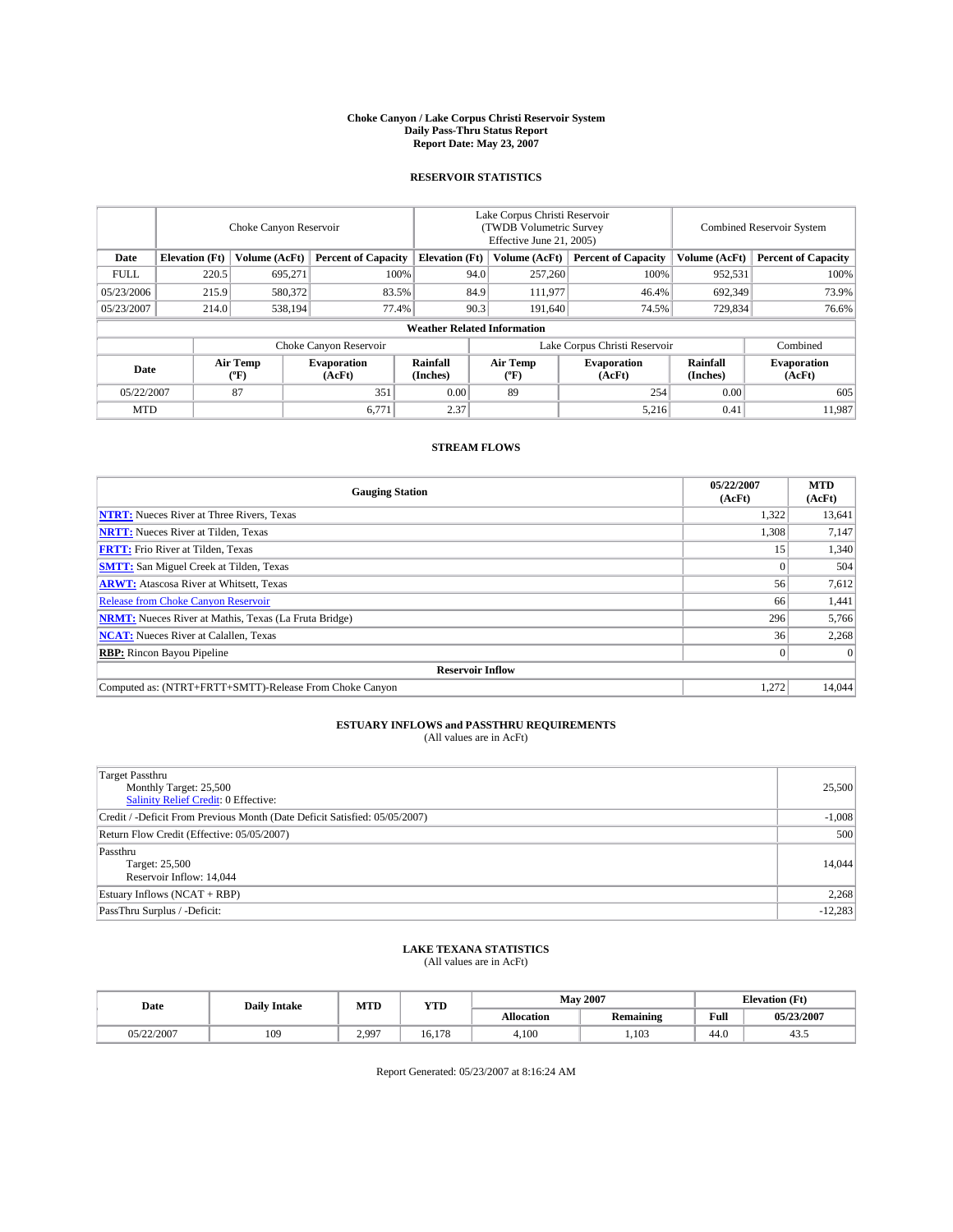#### **Choke Canyon / Lake Corpus Christi Reservoir System Daily Pass-Thru Status Report Report Date: May 24, 2007**

### **RESERVOIR STATISTICS**

|             | Choke Canyon Reservoir             |                  |                              |                       | Lake Corpus Christi Reservoir<br>(TWDB Volumetric Survey<br>Effective June 21, 2005) |                  |                               |                      | Combined Reservoir System    |  |  |
|-------------|------------------------------------|------------------|------------------------------|-----------------------|--------------------------------------------------------------------------------------|------------------|-------------------------------|----------------------|------------------------------|--|--|
| Date        | <b>Elevation</b> (Ft)              | Volume (AcFt)    | <b>Percent of Capacity</b>   | <b>Elevation</b> (Ft) |                                                                                      | Volume (AcFt)    | <b>Percent of Capacity</b>    | Volume (AcFt)        | <b>Percent of Capacity</b>   |  |  |
| <b>FULL</b> | 220.5                              | 695,271          |                              | 100%                  | 94.0                                                                                 | 257,260          | 100%                          | 952,531              | 100%                         |  |  |
| 05/24/2006  | 215.9                              | 580,372          | 83.5%                        |                       | 84.9                                                                                 | 111,977          | 46.4%                         | 692,349              | 73.9%                        |  |  |
| 05/24/2007  | 214.0                              | 537,971          | 77.4%                        |                       | 90.3                                                                                 | 191.808          | 74.6%                         | 729,779              | 76.6%                        |  |  |
|             | <b>Weather Related Information</b> |                  |                              |                       |                                                                                      |                  |                               |                      |                              |  |  |
|             |                                    |                  | Choke Canyon Reservoir       |                       |                                                                                      |                  | Lake Corpus Christi Reservoir |                      | Combined                     |  |  |
| Date        |                                    | Air Temp<br>(°F) | <b>Evaporation</b><br>(AcFt) | Rainfall<br>(Inches)  |                                                                                      | Air Temp<br>("F) | <b>Evaporation</b><br>(AcFt)  | Rainfall<br>(Inches) | <b>Evaporation</b><br>(AcFt) |  |  |
| 05/23/2007  |                                    | 86               | 325                          | 0.00                  |                                                                                      | 86               | 294                           | 0.00                 | 619                          |  |  |
| <b>MTD</b>  |                                    |                  | 7.096                        | 2.37                  |                                                                                      |                  | 5,510                         | 0.41                 | 12,606                       |  |  |

## **STREAM FLOWS**

| <b>Gauging Station</b>                                       | 05/23/2007<br>(AcFt) | <b>MTD</b><br>(AcFt) |
|--------------------------------------------------------------|----------------------|----------------------|
| <b>NTRT:</b> Nueces River at Three Rivers, Texas             | 1,330                | 14,971               |
| <b>NRTT:</b> Nueces River at Tilden, Texas                   | 1,008                | 8,155                |
| <b>FRTT:</b> Frio River at Tilden, Texas                     |                      | 1,349                |
| <b>SMTT:</b> San Miguel Creek at Tilden, Texas               |                      | 504                  |
| <b>ARWT:</b> Atascosa River at Whitsett, Texas               | 48                   | 7,660                |
| <b>Release from Choke Canyon Reservoir</b>                   | 66                   | 1,507                |
| <b>NRMT:</b> Nueces River at Mathis, Texas (La Fruta Bridge) | 310                  | 6,076                |
| <b>NCAT:</b> Nueces River at Calallen, Texas                 | 83                   | 2,352                |
| <b>RBP:</b> Rincon Bayou Pipeline                            |                      | $\Omega$             |
| <b>Reservoir Inflow</b>                                      |                      |                      |
| Computed as: (NTRT+FRTT+SMTT)-Release From Choke Canyon      | 1,273                | 15,317               |

# **ESTUARY INFLOWS and PASSTHRU REQUIREMENTS**<br>(All values are in AcFt)

| <b>Target Passthru</b><br>Monthly Target: 25,500<br>Salinity Relief Credit: 0 Effective: | 25,500    |
|------------------------------------------------------------------------------------------|-----------|
| Credit / -Deficit From Previous Month (Date Deficit Satisfied: 05/05/2007)               | $-1,008$  |
| Return Flow Credit (Effective: 05/05/2007)                                               | 500       |
| Passthru<br>Target: 25,500<br>Reservoir Inflow: 15,317                                   | 15,317    |
| Estuary Inflows (NCAT + RBP)                                                             | 2,352     |
| PassThru Surplus / -Deficit:                                                             | $-13,473$ |

## **LAKE TEXANA STATISTICS** (All values are in AcFt)

| Date       | <b>Daily Intake</b> | MTD   | <b>YTD</b> |                   | <b>May 2007</b>  | <b>Elevation</b> (Ft) |            |
|------------|---------------------|-------|------------|-------------------|------------------|-----------------------|------------|
|            |                     |       |            | <b>Allocation</b> | <b>Remaining</b> | Full                  | 05/24/2007 |
| 05/23/2007 | 143                 | 3,140 | 16.321     | 4.100             | 960              | 44.0                  | 45.4       |

Report Generated: 05/24/2007 at 8:18:33 AM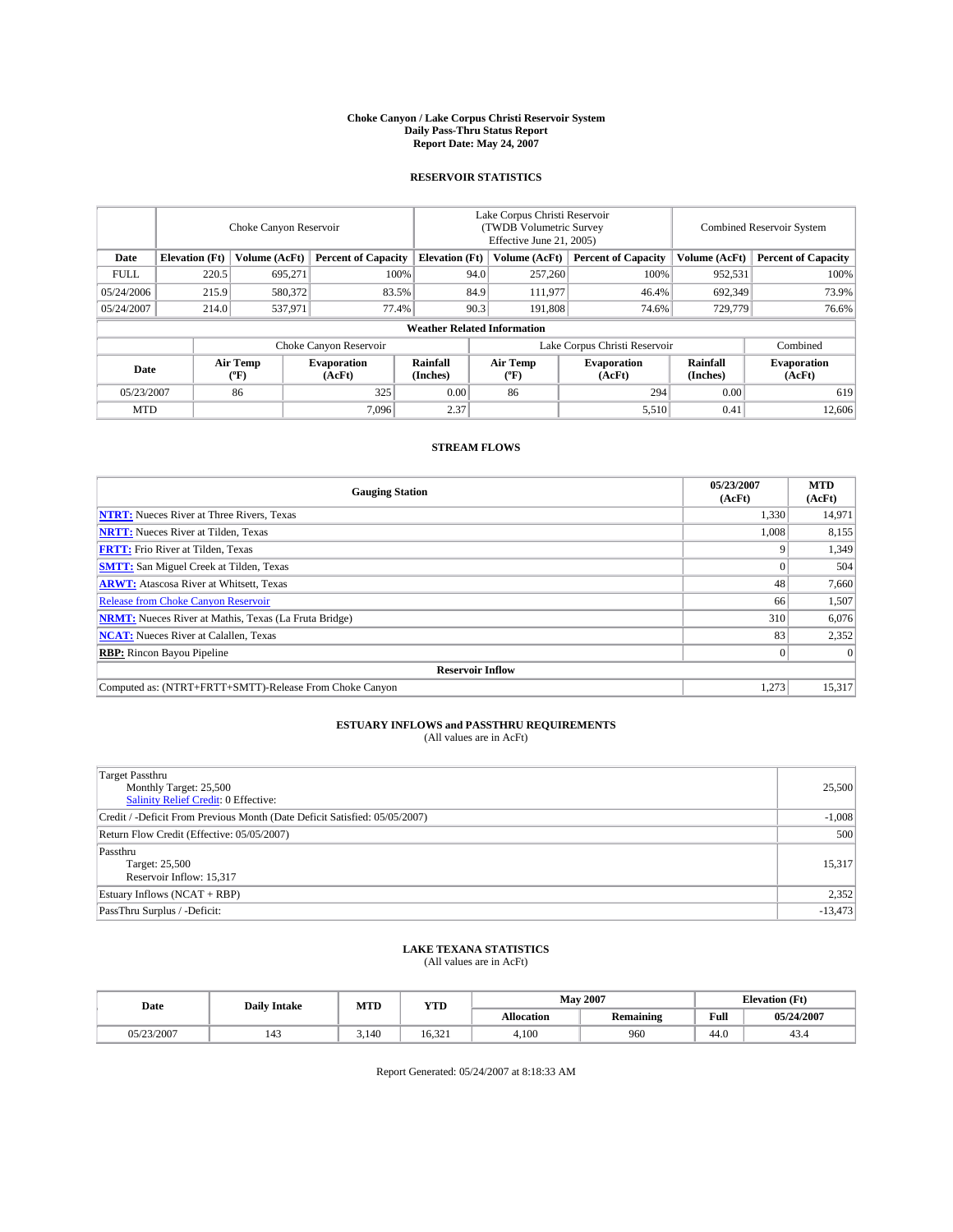#### **Choke Canyon / Lake Corpus Christi Reservoir System Daily Pass-Thru Status Report Report Date: May 25, 2007**

### **RESERVOIR STATISTICS**

|             | Choke Canyon Reservoir             |                  |                              |                       | Lake Corpus Christi Reservoir<br>(TWDB Volumetric Survey<br>Effective June 21, 2005) |                  |                               |                      | Combined Reservoir System    |  |  |
|-------------|------------------------------------|------------------|------------------------------|-----------------------|--------------------------------------------------------------------------------------|------------------|-------------------------------|----------------------|------------------------------|--|--|
| Date        | <b>Elevation</b> (Ft)              | Volume (AcFt)    | <b>Percent of Capacity</b>   | <b>Elevation</b> (Ft) |                                                                                      | Volume (AcFt)    | <b>Percent of Capacity</b>    | Volume (AcFt)        | <b>Percent of Capacity</b>   |  |  |
| <b>FULL</b> | 220.5                              | 695,271          | 100%                         |                       | 94.0                                                                                 | 257,260          | 100%                          | 952,531              | 100%                         |  |  |
| 05/25/2006  | 215.8                              | 579.201          | 83.3%                        |                       | 84.8                                                                                 | 111,355          | 46.2%                         | 690,556              | 73.7%                        |  |  |
| 05/25/2007  | 214.2                              | 541,772          | 77.9%                        |                       | 90.3                                                                                 | 192,480          | 74.8%                         | 734,252              | 77.1%                        |  |  |
|             | <b>Weather Related Information</b> |                  |                              |                       |                                                                                      |                  |                               |                      |                              |  |  |
|             |                                    |                  | Choke Canyon Reservoir       |                       |                                                                                      |                  | Lake Corpus Christi Reservoir |                      | Combined                     |  |  |
| Date        |                                    | Air Temp<br>(°F) | <b>Evaporation</b><br>(AcFt) | Rainfall<br>(Inches)  |                                                                                      | Air Temp<br>("F) | <b>Evaporation</b><br>(AcFt)  | Rainfall<br>(Inches) | <b>Evaporation</b><br>(AcFt) |  |  |
| 05/24/2007  |                                    | 83               | 301                          | 2.27                  |                                                                                      | 87               | 196                           | 0.00                 | 497                          |  |  |
| <b>MTD</b>  |                                    |                  | 7.397                        | 4.64                  |                                                                                      |                  | 5,706                         | 0.41                 | 13,103                       |  |  |

## **STREAM FLOWS**

| <b>Gauging Station</b>                                       | 05/24/2007<br>(AcFt) | <b>MTD</b><br>(AcFt) |
|--------------------------------------------------------------|----------------------|----------------------|
| <b>NTRT:</b> Nueces River at Three Rivers, Texas             | 1,056                | 16,027               |
| <b>NRTT:</b> Nueces River at Tilden, Texas                   | 758                  | 8,914                |
| <b>FRTT:</b> Frio River at Tilden, Texas                     |                      | 1,358                |
| <b>SMTT:</b> San Miguel Creek at Tilden, Texas               |                      | 504                  |
| <b>ARWT:</b> Atascosa River at Whitsett, Texas               | 46                   | 7,706                |
| <b>Release from Choke Canyon Reservoir</b>                   | 66                   | 1,572                |
| <b>NRMT:</b> Nueces River at Mathis, Texas (La Fruta Bridge) | 395                  | 6,471                |
| <b>NCAT:</b> Nueces River at Calallen, Texas                 | 131                  | 2,483                |
| <b>RBP:</b> Rincon Bayou Pipeline                            |                      | $\Omega$             |
| <b>Reservoir Inflow</b>                                      |                      |                      |
| Computed as: (NTRT+FRTT+SMTT)-Release From Choke Canyon      | 1,000                | 16,317               |

# **ESTUARY INFLOWS and PASSTHRU REQUIREMENTS**<br>(All values are in AcFt)

| <b>Target Passthru</b><br>Monthly Target: 25,500<br>Salinity Relief Credit: 0 Effective: | 25,500    |
|------------------------------------------------------------------------------------------|-----------|
| Credit / -Deficit From Previous Month (Date Deficit Satisfied: 05/05/2007)               | $-1,008$  |
| Return Flow Credit (Effective: 05/05/2007)                                               | 500       |
| Passthru<br>Target: 25,500<br>Reservoir Inflow: 16,317                                   | 16,317    |
| Estuary Inflows (NCAT + RBP)                                                             | 2,483     |
| PassThru Surplus / -Deficit:                                                             | $-14,342$ |

## **LAKE TEXANA STATISTICS** (All values are in AcFt)

| Date       | <b>Daily Intake</b>   | MTD   | <b>YTD</b> |                   | <b>May 2007</b>  | <b>Elevation</b> (Ft) |            |
|------------|-----------------------|-------|------------|-------------------|------------------|-----------------------|------------|
|            |                       |       |            | <b>Allocation</b> | <b>Remaining</b> | Full                  | 05/25/2007 |
| 05/24/2007 | $\overline{A}$<br>143 | 3.283 | 16.464     | 4.100             | 017<br>ðΙ        | 44.0                  | 43.4       |

Report Generated: 05/25/2007 at 8:22:11 AM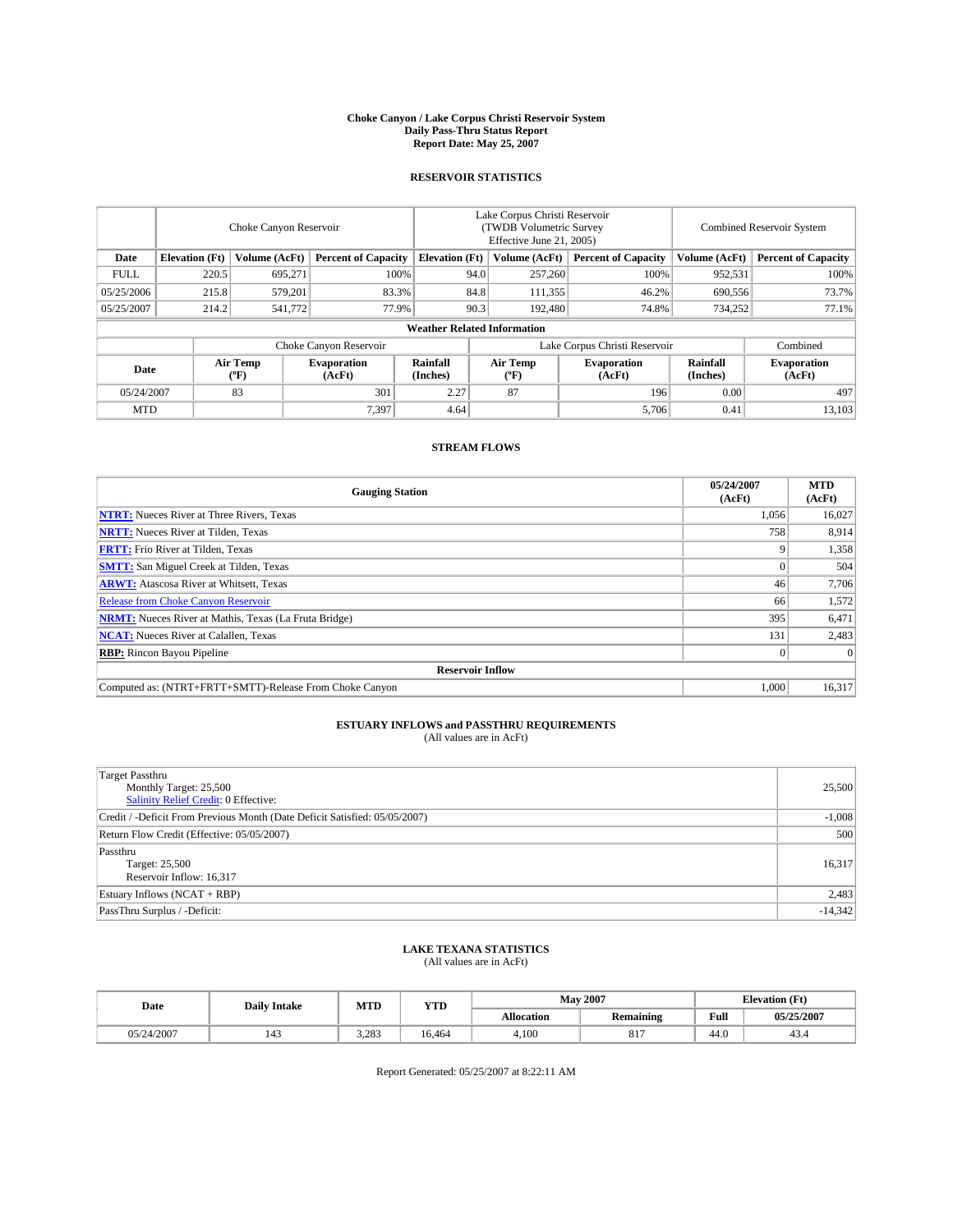#### **Choke Canyon / Lake Corpus Christi Reservoir System Daily Pass-Thru Status Report Report Date: May 26, 2007**

### **RESERVOIR STATISTICS**

|             | Choke Canyon Reservoir             |                  |                              |                       | Lake Corpus Christi Reservoir<br>(TWDB Volumetric Survey<br>Effective June 21, 2005) |                  |                               |                      | Combined Reservoir System    |  |  |
|-------------|------------------------------------|------------------|------------------------------|-----------------------|--------------------------------------------------------------------------------------|------------------|-------------------------------|----------------------|------------------------------|--|--|
| Date        | <b>Elevation</b> (Ft)              | Volume (AcFt)    | <b>Percent of Capacity</b>   | <b>Elevation</b> (Ft) |                                                                                      | Volume (AcFt)    | <b>Percent of Capacity</b>    | Volume (AcFt)        | <b>Percent of Capacity</b>   |  |  |
| <b>FULL</b> | 220.5                              | 695,271          | 100%                         |                       | 94.0                                                                                 | 257,260          | 100%                          | 952,531              | 100%                         |  |  |
| 05/26/2006  | 215.8                              | 578,265          | 83.2%                        |                       | 84.8                                                                                 | 111,106          | 46.1%                         | 689,371              | 73.6%                        |  |  |
| 05/26/2007  | 214.4                              | 545,822          | 78.5%                        |                       | 90.5                                                                                 | 195,347          | 75.9%                         | 741,169              | 77.8%                        |  |  |
|             | <b>Weather Related Information</b> |                  |                              |                       |                                                                                      |                  |                               |                      |                              |  |  |
|             |                                    |                  | Choke Canyon Reservoir       |                       |                                                                                      |                  | Lake Corpus Christi Reservoir |                      | Combined                     |  |  |
| Date        |                                    | Air Temp<br>(°F) | <b>Evaporation</b><br>(AcFt) | Rainfall<br>(Inches)  |                                                                                      | Air Temp<br>("F) | <b>Evaporation</b><br>(AcFt)  | Rainfall<br>(Inches) | <b>Evaporation</b><br>(AcFt) |  |  |
| 05/25/2007  |                                    | 76               | 250                          | 0.80                  |                                                                                      | 75               | 286                           | 1.80                 | 536                          |  |  |
| <b>MTD</b>  |                                    |                  | 7.647                        | 5.44                  |                                                                                      |                  | 5,992                         | 2.21                 | 13,639                       |  |  |

## **STREAM FLOWS**

| <b>Gauging Station</b>                                       | 05/25/2007<br>(AcFt) | <b>MTD</b><br>(AcFt) |
|--------------------------------------------------------------|----------------------|----------------------|
| <b>NTRT:</b> Nueces River at Three Rivers, Texas             | 1,125                | 17,152               |
| <b>NRTT:</b> Nueces River at Tilden, Texas                   | 762                  | 9,676                |
| <b>FRTT:</b> Frio River at Tilden, Texas                     | 121                  | 1,479                |
| <b>SMTT:</b> San Miguel Creek at Tilden, Texas               | 1,562                | 2,066                |
| <b>ARWT:</b> Atascosa River at Whitsett, Texas               | 95                   | 7,801                |
| <b>Release from Choke Canyon Reservoir</b>                   | 66                   | 1,638                |
| <b>NRMT:</b> Nueces River at Mathis, Texas (La Fruta Bridge) | 679                  | 7,150                |
| <b>NCAT:</b> Nueces River at Calallen, Texas                 | 280                  | 2,763                |
| <b>RBP:</b> Rincon Bayou Pipeline                            |                      | $\Omega$             |
| <b>Reservoir Inflow</b>                                      |                      |                      |
| Computed as: (NTRT+FRTT+SMTT)-Release From Choke Canyon      | 2.743                | 19,060               |

# **ESTUARY INFLOWS and PASSTHRU REQUIREMENTS**<br>(All values are in AcFt)

| <b>Target Passthru</b><br>Monthly Target: 25,500<br>Salinity Relief Credit: 0 Effective: | 25,500    |
|------------------------------------------------------------------------------------------|-----------|
| Credit / -Deficit From Previous Month (Date Deficit Satisfied: 05/05/2007)               | $-1,008$  |
| Return Flow Credit (Effective: 05/05/2007)                                               | 500       |
| Passthru<br>Target: 25,500<br>Reservoir Inflow: 19,060                                   | 19,060    |
| Estuary Inflows (NCAT + RBP)                                                             | 2,763     |
| PassThru Surplus / -Deficit:                                                             | $-16,805$ |

## **LAKE TEXANA STATISTICS** (All values are in AcFt)

| Date       | <b>Daily Intake</b> | MTD   | <b>YTD</b> |                   | <b>May 2007</b>  |      | <b>Elevation</b> (Ft) |
|------------|---------------------|-------|------------|-------------------|------------------|------|-----------------------|
|            |                     |       |            | <b>Allocation</b> | <b>Remaining</b> | Full | 05/26/2007            |
| 05/25/2007 | 139                 | 3.423 | 16.603     | 4.100             | 67 <sup>7</sup>  | 44.0 | 45.4                  |

Report Generated: 05/26/2007 at 8:11:03 AM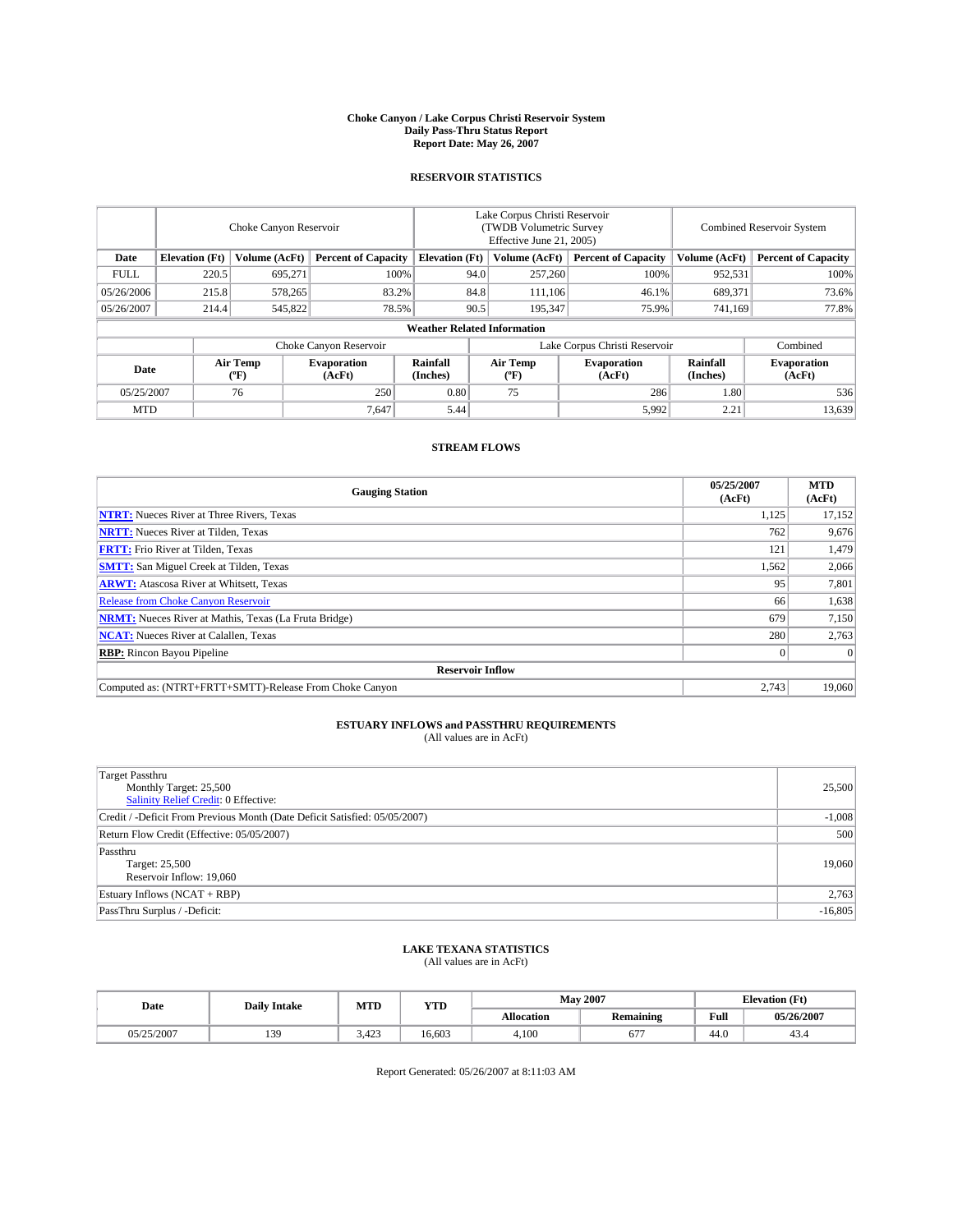#### **Choke Canyon / Lake Corpus Christi Reservoir System Daily Pass-Thru Status Report Report Date: May 27, 2007**

### **RESERVOIR STATISTICS**

|             | Choke Canyon Reservoir             |                  |                              |                       | Lake Corpus Christi Reservoir<br>(TWDB Volumetric Survey<br>Effective June 21, 2005) |                  |                               |                      | Combined Reservoir System    |  |  |
|-------------|------------------------------------|------------------|------------------------------|-----------------------|--------------------------------------------------------------------------------------|------------------|-------------------------------|----------------------|------------------------------|--|--|
| Date        | <b>Elevation</b> (Ft)              | Volume (AcFt)    | <b>Percent of Capacity</b>   | <b>Elevation</b> (Ft) |                                                                                      | Volume (AcFt)    | <b>Percent of Capacity</b>    | Volume (AcFt)        | <b>Percent of Capacity</b>   |  |  |
| <b>FULL</b> | 220.5                              | 695,271          |                              | 100%                  | 94.0                                                                                 | 257,260          | 100%                          | 952,531              | 100%                         |  |  |
| 05/27/2006  | 215.7                              | 577,328          | 83.0%                        |                       | 84.8                                                                                 | 110,734          | 45.9%                         | 688,062              | 73.5%                        |  |  |
| 05/27/2007  | 214.5                              | 549.197          | 79.0%                        |                       | 90.5                                                                                 | 195,347          | 75.9%                         | 744,544              | 78.2%                        |  |  |
|             | <b>Weather Related Information</b> |                  |                              |                       |                                                                                      |                  |                               |                      |                              |  |  |
|             |                                    |                  | Choke Canyon Reservoir       |                       |                                                                                      |                  | Lake Corpus Christi Reservoir |                      | Combined                     |  |  |
| Date        |                                    | Air Temp<br>(°F) | <b>Evaporation</b><br>(AcFt) | Rainfall<br>(Inches)  |                                                                                      | Air Temp<br>("F) | <b>Evaporation</b><br>(AcFt)  | Rainfall<br>(Inches) | <b>Evaporation</b><br>(AcFt) |  |  |
| 05/26/2007  |                                    | 83               | 264                          | 0.19                  |                                                                                      | 84               | 177                           | 0.00                 | 441                          |  |  |
| <b>MTD</b>  |                                    |                  | 7.911                        | 5.63                  |                                                                                      |                  | 6,169                         | 2.21                 | 14,080                       |  |  |

## **STREAM FLOWS**

| <b>Gauging Station</b>                                       | 05/26/2007<br>(AcFt) | <b>MTD</b><br>(AcFt) |
|--------------------------------------------------------------|----------------------|----------------------|
| <b>NTRT:</b> Nueces River at Three Rivers, Texas             | 1.419                | 18,572               |
| <b>NRTT:</b> Nueces River at Tilden, Texas                   | 967                  | 10,643               |
| <b>FRTT:</b> Frio River at Tilden, Texas                     | 1,145                | 2,624                |
| <b>SMTT:</b> San Miguel Creek at Tilden, Texas               | 2,461                | 4,528                |
| <b>ARWT:</b> Atascosa River at Whitsett, Texas               | 383                  | 8,184                |
| <b>Release from Choke Canyon Reservoir</b>                   | 66                   | 1,703                |
| <b>NRMT:</b> Nueces River at Mathis, Texas (La Fruta Bridge) | 953                  | 8,103                |
| <b>NCAT:</b> Nueces River at Calallen, Texas                 | 651                  | 3,414                |
| <b>RBP:</b> Rincon Bayou Pipeline                            |                      | $\Omega$             |
| <b>Reservoir Inflow</b>                                      |                      |                      |
| Computed as: (NTRT+FRTT+SMTT)-Release From Choke Canyon      | 4,961                | 24,020               |

# **ESTUARY INFLOWS and PASSTHRU REQUIREMENTS**<br>(All values are in AcFt)

| <b>Target Passthru</b><br>Monthly Target: 25,500<br>Salinity Relief Credit: 0 Effective: | 25,500    |
|------------------------------------------------------------------------------------------|-----------|
| Credit / -Deficit From Previous Month (Date Deficit Satisfied: 05/05/2007)               | $-1,008$  |
| Return Flow Credit (Effective: 05/05/2007)                                               | 500       |
| Passthru<br>Target: 25,500<br>Reservoir Inflow: 24,020                                   | 24,020    |
| Estuary Inflows (NCAT + RBP)                                                             | 3,414     |
| PassThru Surplus / -Deficit:                                                             | $-21,115$ |

## **LAKE TEXANA STATISTICS** (All values are in AcFt)

| Date       | <b>Daily Intake</b> | MTD   | <b>YTD</b> |                   | <b>May 2007</b>  |      | <b>Elevation</b> (Ft) |
|------------|---------------------|-------|------------|-------------------|------------------|------|-----------------------|
|            |                     |       |            | <b>Allocation</b> | <b>Remaining</b> | Full | 05/27/2007            |
| 05/26/2007 | $\Lambda$<br>143    | 3,565 | 16.746     | 4.100             | 535              | 44.0 | 45.4                  |

Report Generated: 05/27/2007 at 8:05:06 AM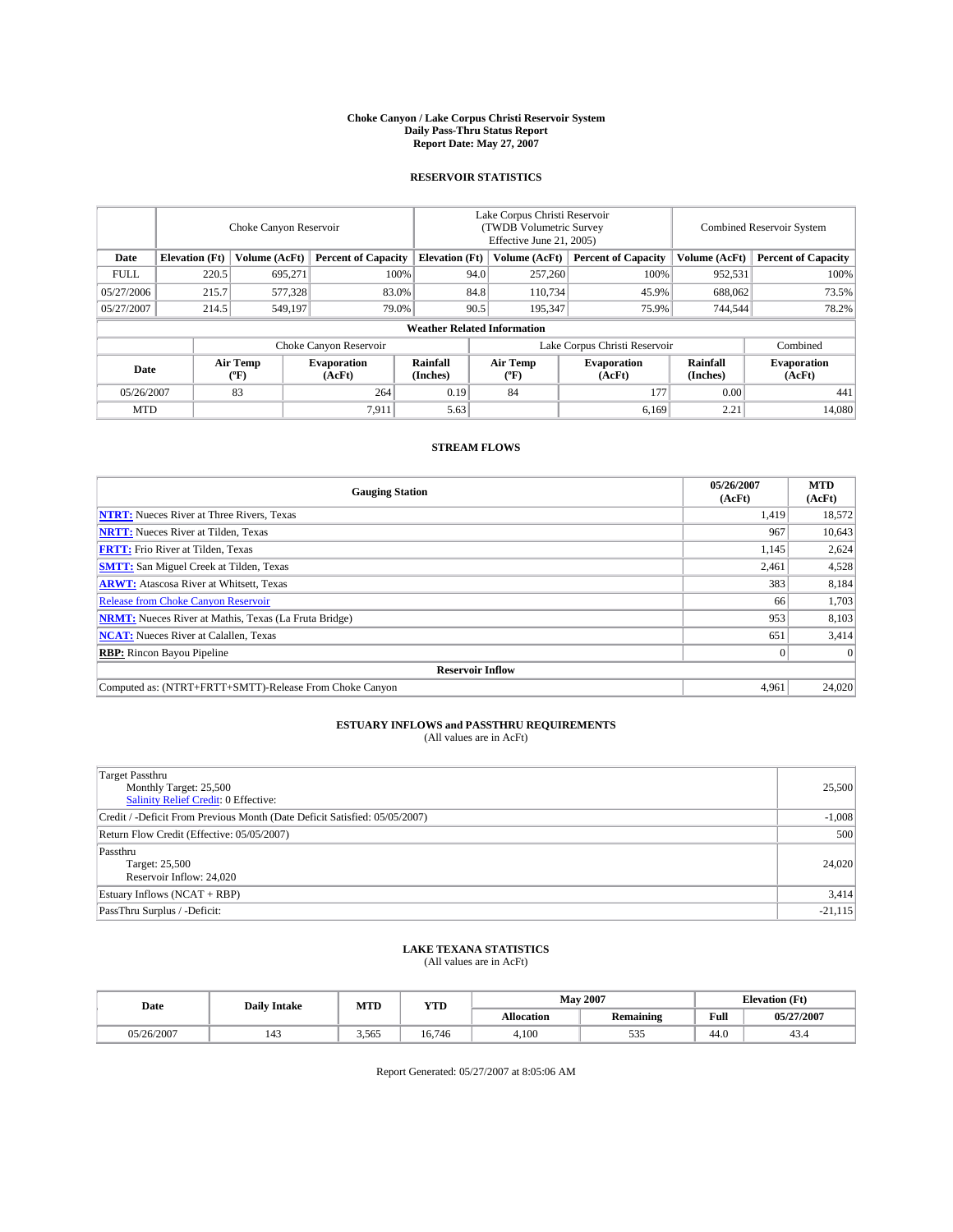#### **Choke Canyon / Lake Corpus Christi Reservoir System Daily Pass-Thru Status Report Report Date: May 28, 2007**

### **RESERVOIR STATISTICS**

|             | Choke Canyon Reservoir             |                  |                              |                       | Lake Corpus Christi Reservoir<br>(TWDB Volumetric Survey<br>Effective June 21, 2005) |                  |                               | Combined Reservoir System |                              |  |
|-------------|------------------------------------|------------------|------------------------------|-----------------------|--------------------------------------------------------------------------------------|------------------|-------------------------------|---------------------------|------------------------------|--|
| Date        | <b>Elevation</b> (Ft)              | Volume (AcFt)    | <b>Percent of Capacity</b>   | <b>Elevation</b> (Ft) |                                                                                      | Volume (AcFt)    | <b>Percent of Capacity</b>    | Volume (AcFt)             | <b>Percent of Capacity</b>   |  |
| <b>FULL</b> | 220.5                              | 695,271          |                              | 100%                  | 94.0                                                                                 | 257,260          | 100%                          | 952,531                   | 100%                         |  |
| 05/28/2006  | 215.7                              | 576,860          | 83.0%                        |                       | 84.8                                                                                 | 110,487          | 45.8%                         | 687,347                   | 73.4%                        |  |
| 05/28/2007  | 214.9                              | 557,628          | 80.2%                        |                       | 90.6                                                                                 | 197.209          | 76.7%                         | 754,837                   | 79.2%                        |  |
|             | <b>Weather Related Information</b> |                  |                              |                       |                                                                                      |                  |                               |                           |                              |  |
|             |                                    |                  | Choke Canyon Reservoir       |                       |                                                                                      |                  | Lake Corpus Christi Reservoir |                           | Combined                     |  |
| Date        |                                    | Air Temp<br>(°F) | <b>Evaporation</b><br>(AcFt) | Rainfall<br>(Inches)  |                                                                                      | Air Temp<br>("F) | <b>Evaporation</b><br>(AcFt)  | Rainfall<br>(Inches)      | <b>Evaporation</b><br>(AcFt) |  |
| 05/27/2007  |                                    | 79               | 213                          | 1.38                  |                                                                                      | 79               | 326                           | 1.32                      | 539                          |  |
| <b>MTD</b>  |                                    |                  | 8,124                        | 7.01                  |                                                                                      |                  | 6,495                         | 3.53                      | 14,619                       |  |

## **STREAM FLOWS**

| <b>Gauging Station</b>                                       | 05/27/2007<br>(AcFt) | <b>MTD</b><br>(AcFt) |
|--------------------------------------------------------------|----------------------|----------------------|
| <b>NTRT:</b> Nueces River at Three Rivers, Texas             | 1,657                | 20,229               |
| <b>NRTT:</b> Nueces River at Tilden, Texas                   | 933                  | 11,576               |
| <b>FRTT:</b> Frio River at Tilden, Texas                     | 1,344                | 3,968                |
| <b>SMTT:</b> San Miguel Creek at Tilden, Texas               | 1,671                | 6,199                |
| <b>ARWT:</b> Atascosa River at Whitsett, Texas               | 786                  | 8,970                |
| <b>Release from Choke Canyon Reservoir</b>                   | 66                   | 1,769                |
| <b>NRMT:</b> Nueces River at Mathis, Texas (La Fruta Bridge) | 1,370                | 9,472                |
| <b>NCAT:</b> Nueces River at Calallen, Texas                 | 971                  | 4,385                |
| <b>RBP:</b> Rincon Bayou Pipeline                            |                      | $\Omega$             |
| <b>Reservoir Inflow</b>                                      |                      |                      |
| Computed as: (NTRT+FRTT+SMTT)-Release From Choke Canyon      | 4.607                | 28,628               |

# **ESTUARY INFLOWS and PASSTHRU REQUIREMENTS**<br>(All values are in AcFt)

| <b>Target Passthru</b><br>Monthly Target: 25,500<br>Salinity Relief Credit: 0 Effective: | 25,500    |
|------------------------------------------------------------------------------------------|-----------|
| Credit / -Deficit From Previous Month (Date Deficit Satisfied: 05/05/2007)               | $-1,008$  |
| Return Flow Credit (Effective: 05/05/2007)                                               | 500       |
| Passthru<br>Target: 25,500<br>Reservoir Inflow: 28,628                                   | 25,500    |
| Estuary Inflows (NCAT + RBP)                                                             | 4,385     |
| PassThru Surplus / -Deficit:                                                             | $-21,623$ |

## **LAKE TEXANA STATISTICS** (All values are in AcFt)

| Date       | <b>Daily Intake</b> | MTD   | <b>YTD</b> |                   | <b>May 2007</b>  | <b>Elevation</b> (Ft) |            |
|------------|---------------------|-------|------------|-------------------|------------------|-----------------------|------------|
|            |                     |       |            | <b>Allocation</b> | <b>Remaining</b> | Full                  | 05/28/2007 |
| 05/27/2007 | 143                 | 3,708 | 16.888     | 4.100             | 392              | 44.0                  | 49.4       |

Report Generated: 05/28/2007 at 8:19:54 AM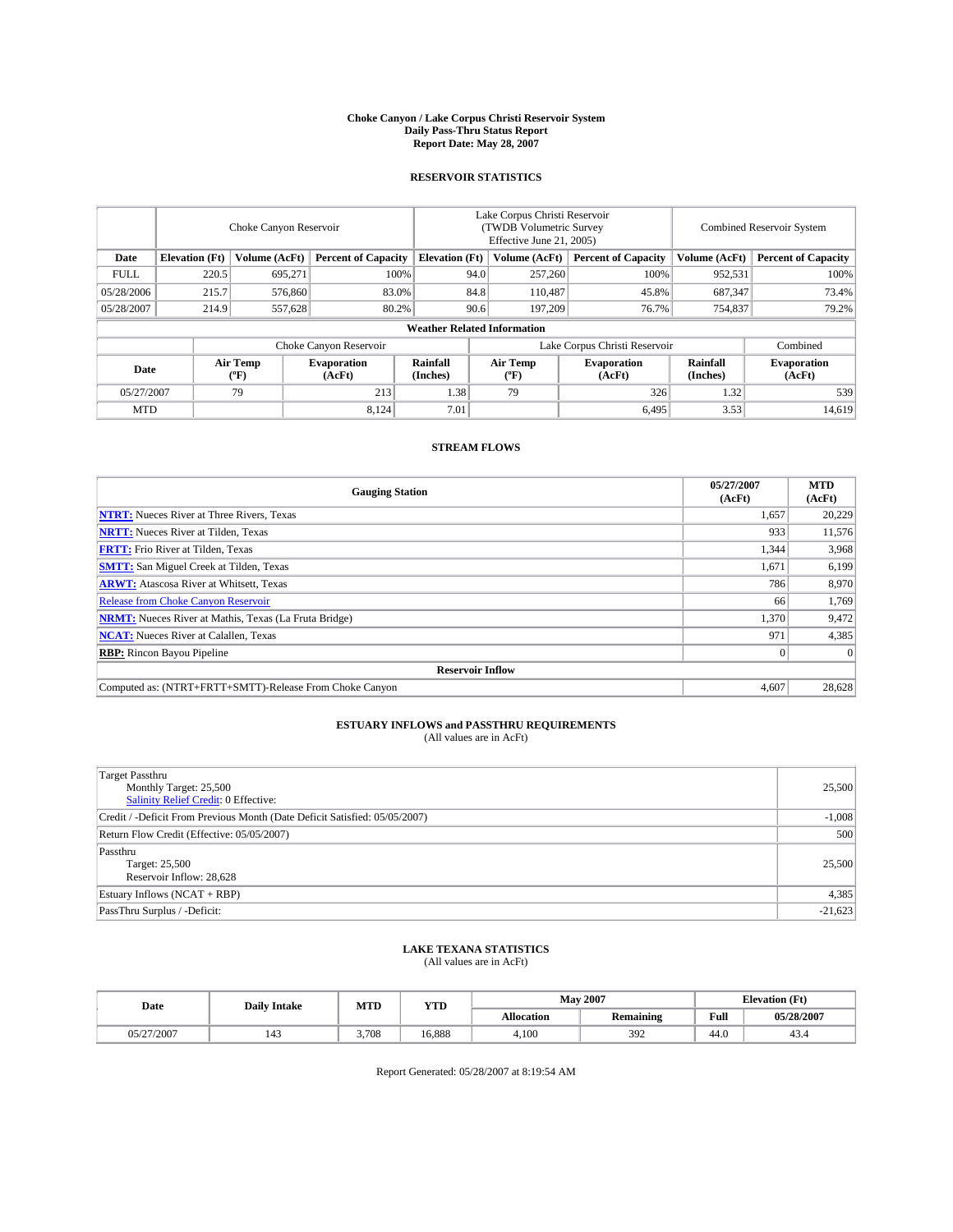#### **Choke Canyon / Lake Corpus Christi Reservoir System Daily Pass-Thru Status Report Report Date: May 29, 2007**

### **RESERVOIR STATISTICS**

|             | Choke Canyon Reservoir             |                  |                              |                       | Lake Corpus Christi Reservoir<br>(TWDB Volumetric Survey<br>Effective June 21, 2005) |                  |                               |                      | Combined Reservoir System    |  |  |
|-------------|------------------------------------|------------------|------------------------------|-----------------------|--------------------------------------------------------------------------------------|------------------|-------------------------------|----------------------|------------------------------|--|--|
| Date        | <b>Elevation</b> (Ft)              | Volume (AcFt)    | <b>Percent of Capacity</b>   | <b>Elevation</b> (Ft) |                                                                                      | Volume (AcFt)    | <b>Percent of Capacity</b>    | Volume (AcFt)        | <b>Percent of Capacity</b>   |  |  |
| <b>FULL</b> | 220.5                              | 695.271          | 100%                         |                       | 94.0                                                                                 | 257,260          | 100%                          | 952,531              | 100%                         |  |  |
| 05/29/2006  | 215.7                              | 576,860          | 83.0%                        |                       | 84.8                                                                                 | 110,734          | 45.9%                         | 687,594              | 73.4%                        |  |  |
| 05/29/2007  | 215.2                              | 566,148          | 81.4%                        |                       | 90.6                                                                                 | 198,057          | 77.0%                         | 764,205              | 80.2%                        |  |  |
|             | <b>Weather Related Information</b> |                  |                              |                       |                                                                                      |                  |                               |                      |                              |  |  |
|             |                                    |                  | Choke Canyon Reservoir       |                       |                                                                                      |                  | Lake Corpus Christi Reservoir |                      | Combined                     |  |  |
| Date        |                                    | Air Temp<br>(°F) | <b>Evaporation</b><br>(AcFt) | Rainfall<br>(Inches)  |                                                                                      | Air Temp<br>("F) | <b>Evaporation</b><br>(AcFt)  | Rainfall<br>(Inches) | <b>Evaporation</b><br>(AcFt) |  |  |
| 05/28/2007  |                                    | 85               | 229                          | 0.00                  |                                                                                      | 87               | 198                           | 0.00                 | 427                          |  |  |
| <b>MTD</b>  |                                    |                  | 8,353                        | 7.01                  |                                                                                      |                  | 6,693                         | 3.53                 | 15,046                       |  |  |

## **STREAM FLOWS**

| <b>Gauging Station</b>                                       | 05/28/2007<br>(AcFt) | <b>MTD</b><br>(AcFt) |
|--------------------------------------------------------------|----------------------|----------------------|
| <b>NTRT:</b> Nueces River at Three Rivers, Texas             | 3,116                | 23,346               |
| <b>NRTT:</b> Nueces River at Tilden, Texas                   | 1.749                | 13,324               |
| <b>FRTT:</b> Frio River at Tilden, Texas                     | 3,950                | 7,918                |
| <b>SMTT:</b> San Miguel Creek at Tilden, Texas               | 2,700                | 8,898                |
| <b>ARWT:</b> Atascosa River at Whitsett, Texas               | 1,880                | 10,850               |
| <b>Release from Choke Canyon Reservoir</b>                   | 66                   | 1,834                |
| <b>NRMT:</b> Nueces River at Mathis, Texas (La Fruta Bridge) | 2,064                | 11,537               |
| <b>NCAT:</b> Nueces River at Calallen, Texas                 | 1,326                | 5,710                |
| <b>RBP:</b> Rincon Bayou Pipeline                            |                      | $\Omega$             |
| <b>Reservoir Inflow</b>                                      |                      |                      |
| Computed as: (NTRT+FRTT+SMTT)-Release From Choke Canyon      | 9.701                | 38,328               |

# **ESTUARY INFLOWS and PASSTHRU REQUIREMENTS**<br>(All values are in AcFt)

| <b>Target Passthru</b><br>Monthly Target: 25,500<br>Salinity Relief Credit: 0 Effective: | 25,500    |
|------------------------------------------------------------------------------------------|-----------|
| Credit / -Deficit From Previous Month (Date Deficit Satisfied: 05/05/2007)               | $-1,008$  |
| Return Flow Credit (Effective: 05/05/2007)                                               | 500       |
| Passthru<br>Target: 25,500<br>Reservoir Inflow: 38,328                                   | 25,500    |
| Estuary Inflows (NCAT + RBP)                                                             | 5,710     |
| PassThru Surplus / -Deficit:                                                             | $-20,298$ |

## **LAKE TEXANA STATISTICS** (All values are in AcFt)

| Date       | <b>Daily Intake</b> | MTD   | <b>YTD</b> |                   | <b>May 2007</b>  |      | <b>Elevation</b> (Ft) |
|------------|---------------------|-------|------------|-------------------|------------------|------|-----------------------|
|            |                     |       |            | <b>Allocation</b> | <b>Remaining</b> | Full | 05/29/2007            |
| 05/28/2007 | $\Lambda$<br>143    | 3,851 | 17,031     | 4.100             | 249              | 44.0 | 43.4                  |

Report Generated: 05/29/2007 at 9:43:39 AM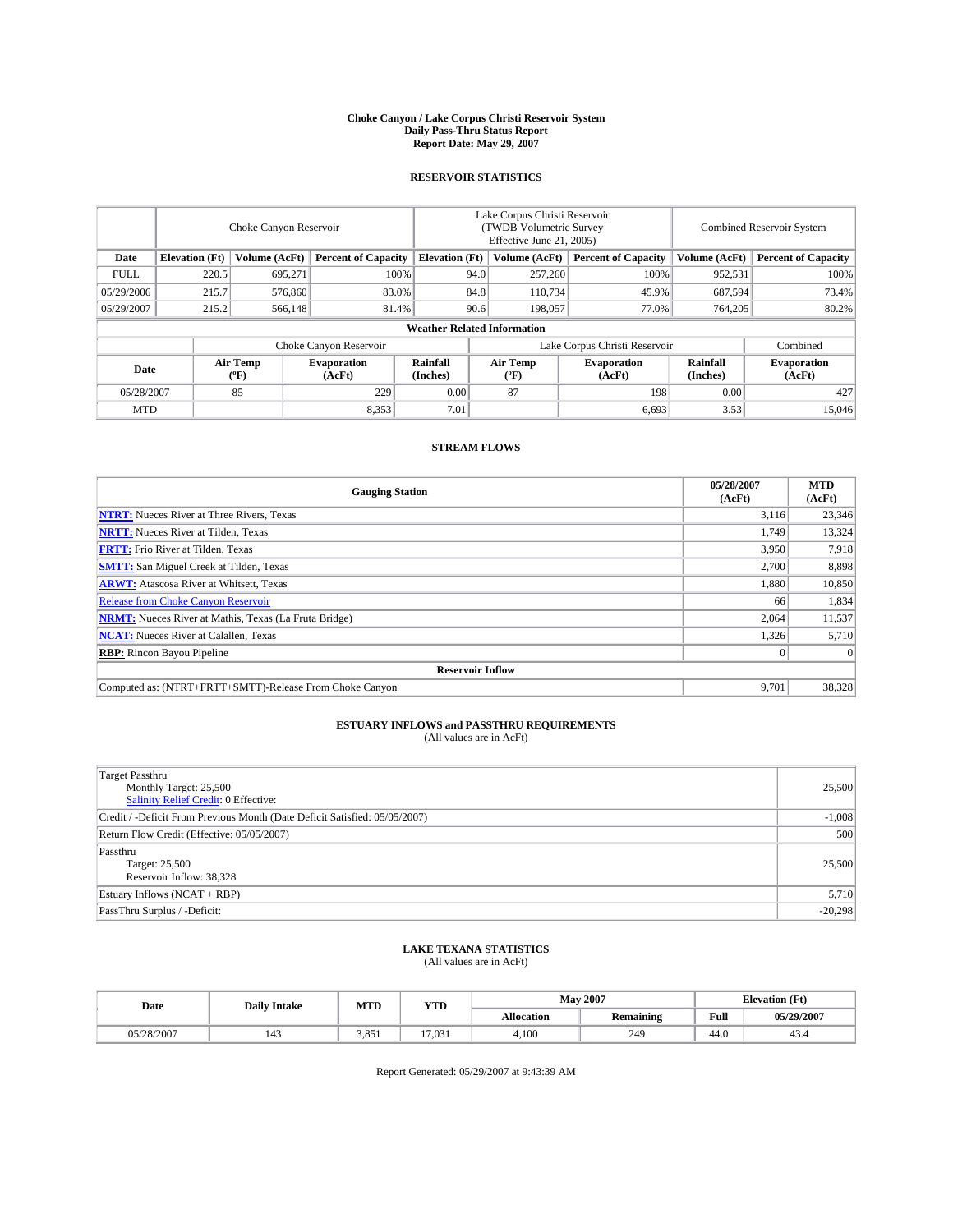#### **Choke Canyon / Lake Corpus Christi Reservoir System Daily Pass-Thru Status Report Report Date: May 30, 2007**

### **RESERVOIR STATISTICS**

|             | Choke Canyon Reservoir             |                  |                              |                       | Lake Corpus Christi Reservoir<br>(TWDB Volumetric Survey<br>Effective June 21, 2005) |                  |                               | Combined Reservoir System |                              |  |
|-------------|------------------------------------|------------------|------------------------------|-----------------------|--------------------------------------------------------------------------------------|------------------|-------------------------------|---------------------------|------------------------------|--|
| Date        | <b>Elevation</b> (Ft)              | Volume (AcFt)    | <b>Percent of Capacity</b>   | <b>Elevation</b> (Ft) |                                                                                      | Volume (AcFt)    | <b>Percent of Capacity</b>    | Volume (AcFt)             | <b>Percent of Capacity</b>   |  |
| <b>FULL</b> | 220.5                              | 695,271          | 100%                         |                       | 94.0                                                                                 | 257,260          | 100%                          | 952,531                   | 100%                         |  |
| 05/30/2006  | 215.9                              | 580,372          | 83.5%                        |                       | 84.8                                                                                 | 110,858          | 46.0%                         | 691,230                   | 73.8%                        |  |
| 05/30/2007  | 215.5                              | 572.644          | 82.4%                        |                       | 90.8                                                                                 | 200,097          | 77.8%                         | 772,741                   | 81.1%                        |  |
|             | <b>Weather Related Information</b> |                  |                              |                       |                                                                                      |                  |                               |                           |                              |  |
|             |                                    |                  | Choke Canyon Reservoir       |                       |                                                                                      |                  | Lake Corpus Christi Reservoir |                           | Combined                     |  |
| Date        |                                    | Air Temp<br>(°F) | <b>Evaporation</b><br>(AcFt) | Rainfall<br>(Inches)  |                                                                                      | Air Temp<br>("F) | <b>Evaporation</b><br>(AcFt)  | Rainfall<br>(Inches)      | <b>Evaporation</b><br>(AcFt) |  |
| 05/29/2007  |                                    | 87               | 366                          | 0.00                  |                                                                                      | 88               | 238                           | 0.00                      | 604                          |  |
| <b>MTD</b>  |                                    |                  | 8,719                        | 7.01                  |                                                                                      |                  | 6,931                         | 3.53                      | 15,650                       |  |

## **STREAM FLOWS**

| <b>Gauging Station</b>                                       | 05/29/2007<br>(AcFt) | <b>MTD</b><br>(AcFt) |
|--------------------------------------------------------------|----------------------|----------------------|
| <b>NTRT:</b> Nueces River at Three Rivers, Texas             | 5,082                | 28,427               |
| <b>NRTT:</b> Nueces River at Tilden, Texas                   | 2,144                | 15,468               |
| <b>FRTT:</b> Frio River at Tilden, Texas                     | 4,228                | 12,146               |
| <b>SMTT:</b> San Miguel Creek at Tilden, Texas               | 2,719                | 11,618               |
| <b>ARWT:</b> Atascosa River at Whitsett, Texas               | 4,943                | 15,793               |
| <b>Release from Choke Canyon Reservoir</b>                   | 42                   | 1,876                |
| <b>NRMT:</b> Nueces River at Mathis, Texas (La Fruta Bridge) | 2,481                | 14,018               |
| <b>NCAT:</b> Nueces River at Calallen, Texas                 | 1,951                | 7,662                |
| <b>RBP:</b> Rincon Bayou Pipeline                            |                      | $\Omega$             |
| <b>Reservoir Inflow</b>                                      |                      |                      |
| Computed as: (NTRT+FRTT+SMTT)-Release From Choke Canyon      | 11.987               | 50.316               |

# **ESTUARY INFLOWS and PASSTHRU REQUIREMENTS**<br>(All values are in AcFt)

| <b>Target Passthru</b><br>Monthly Target: 25,500<br>Salinity Relief Credit: 0 Effective: | 25,500    |
|------------------------------------------------------------------------------------------|-----------|
| Credit / -Deficit From Previous Month (Date Deficit Satisfied: 05/05/2007)               | $-1,008$  |
| Return Flow Credit (Effective: 05/05/2007)                                               | 500       |
| Passthru<br>Target: 25,500<br>Reservoir Inflow: 50,316                                   | 25,500    |
| Estuary Inflows (NCAT + RBP)                                                             | 7,662     |
| PassThru Surplus / -Deficit:                                                             | $-18,346$ |

## **LAKE TEXANA STATISTICS** (All values are in AcFt)

| Date       | <b>Daily Intake</b> | MTD   | <b>YTD</b>                                |            | <b>May 2007</b>  | <b>Elevation</b> (Ft) |            |
|------------|---------------------|-------|-------------------------------------------|------------|------------------|-----------------------|------------|
|            |                     |       |                                           | Allocation | <b>Remaining</b> | Full                  | 05/30/2007 |
| 05/29/2007 | 143                 | 3,993 | $\sim$<br>$\overline{\phantom{0}}$<br>1/4 | 4.100      | 107              | 44.0                  | 43.9       |

Report Generated: 05/30/2007 at 9:06:22 AM